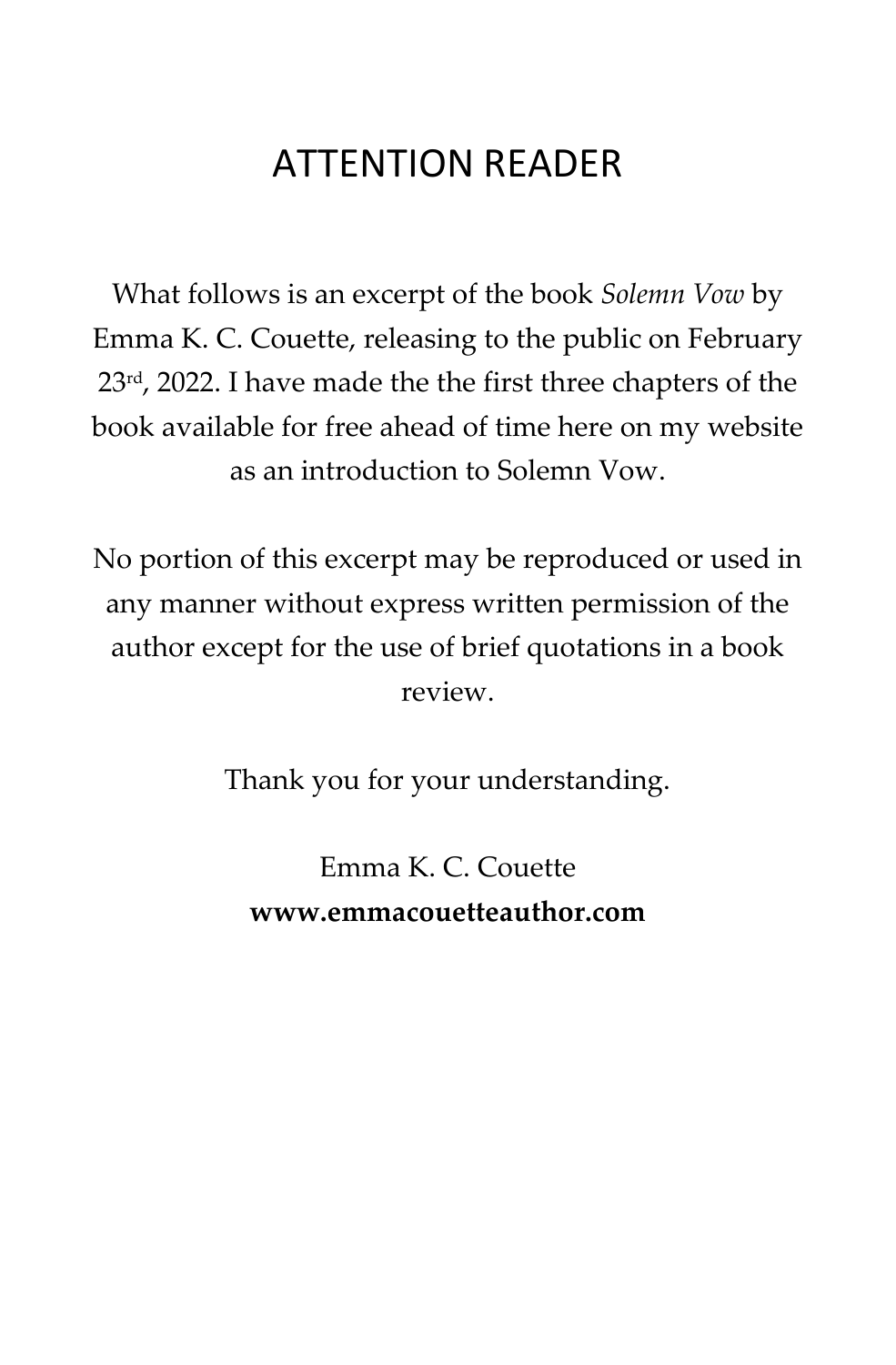# ALSO BY EMMA K. C. COUETTE

**The Guild Trilogy:**

Silent Night Sacred Ruse Solemn Vow

### **The Fidalian Chronicles:**

Summer's Revenge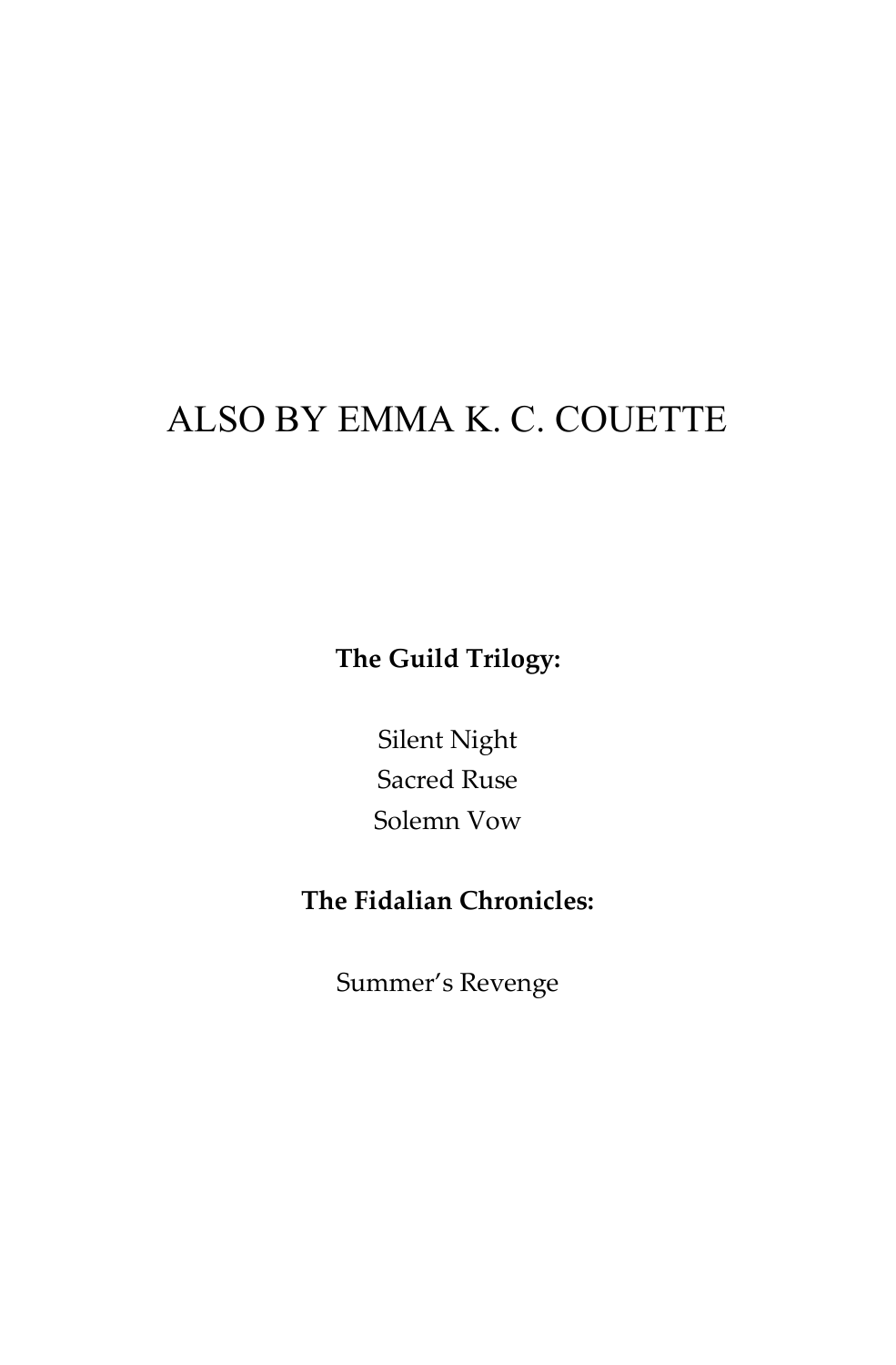## TRIGGER WARNING

This book contains content/themes that may not be suitable for all readers, including: death, graphic violence, suicide, scenes of intimacy, strong language, abuse, manipulation, alcoholism, family trauma, and mental health issues. Please read at your own discretion.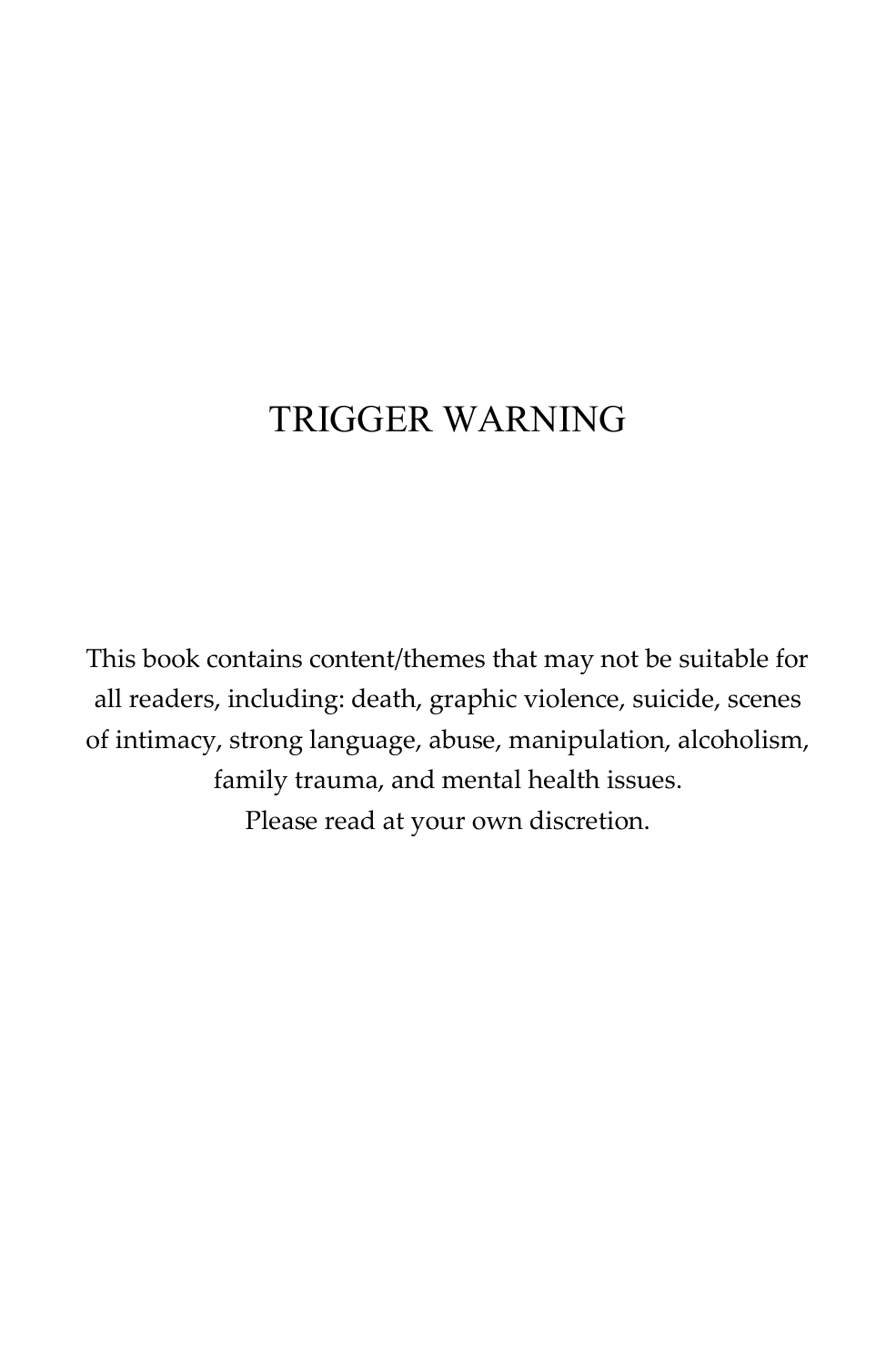*To Allan, the Ajax to my Quinn.*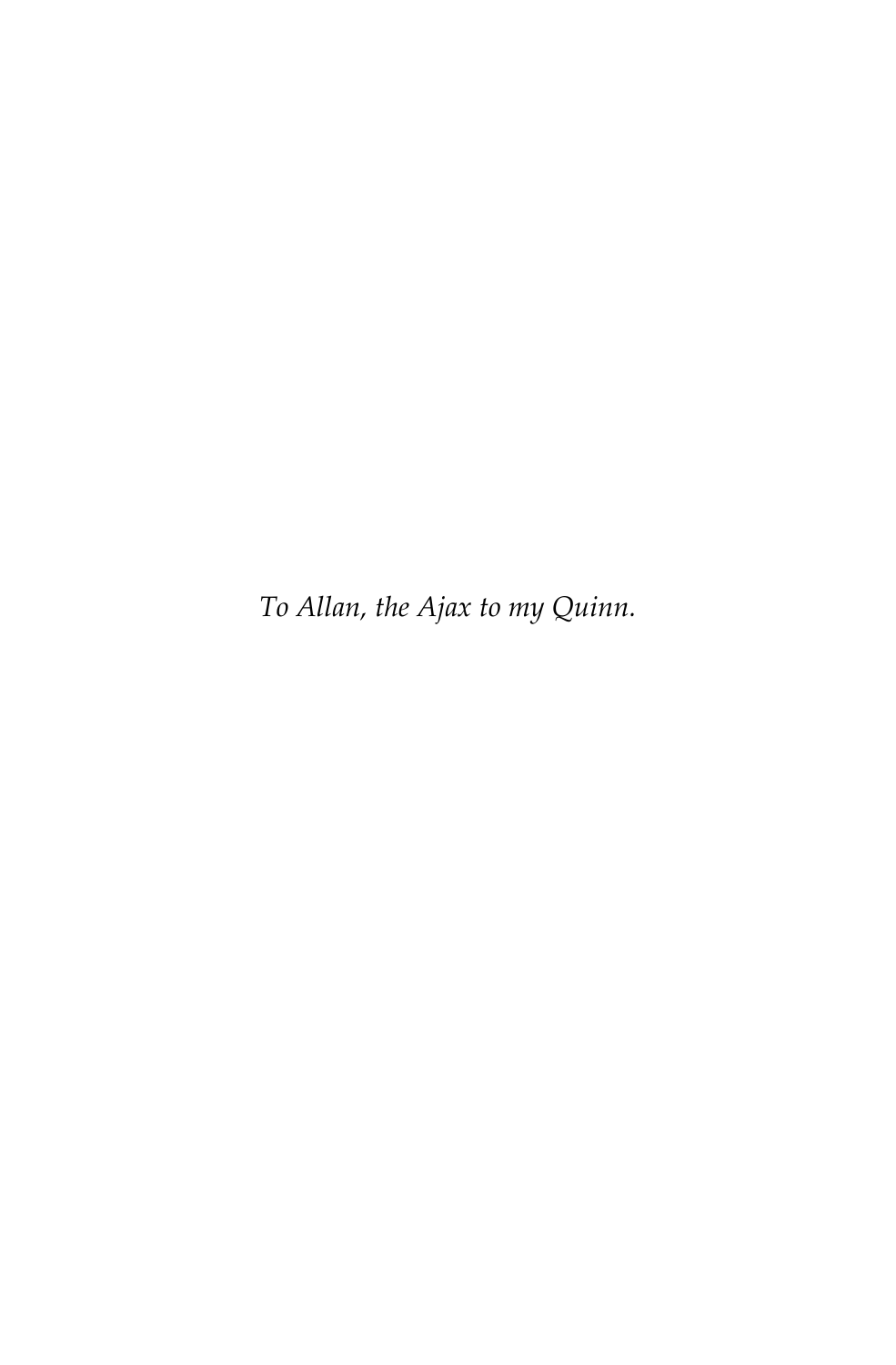### CHAPTER ONE

#### Haven City, 08/2110

#### **Jax**

**The city is dark**, the world slowly shedding one day's skin for another. The streets are silent, empty, and still, except for Blake and I. We race through the dead of night, our footsteps echoing loud and clear.

*Oh God, please don't let it be too late.*

We found Quinn's note twenty minutes ago, after we'd left the hospital. We figured she'd probably had enough time to calm down, after seeing the state Trey was in. Honestly, I don't know why I was surprised to find her room empty. I even understand why she went after him, but gods above, why didn't she take us with her? Did she forget what happened last time, how close to death the both of us came? We only escaped with our lives because of Trey and Kuen,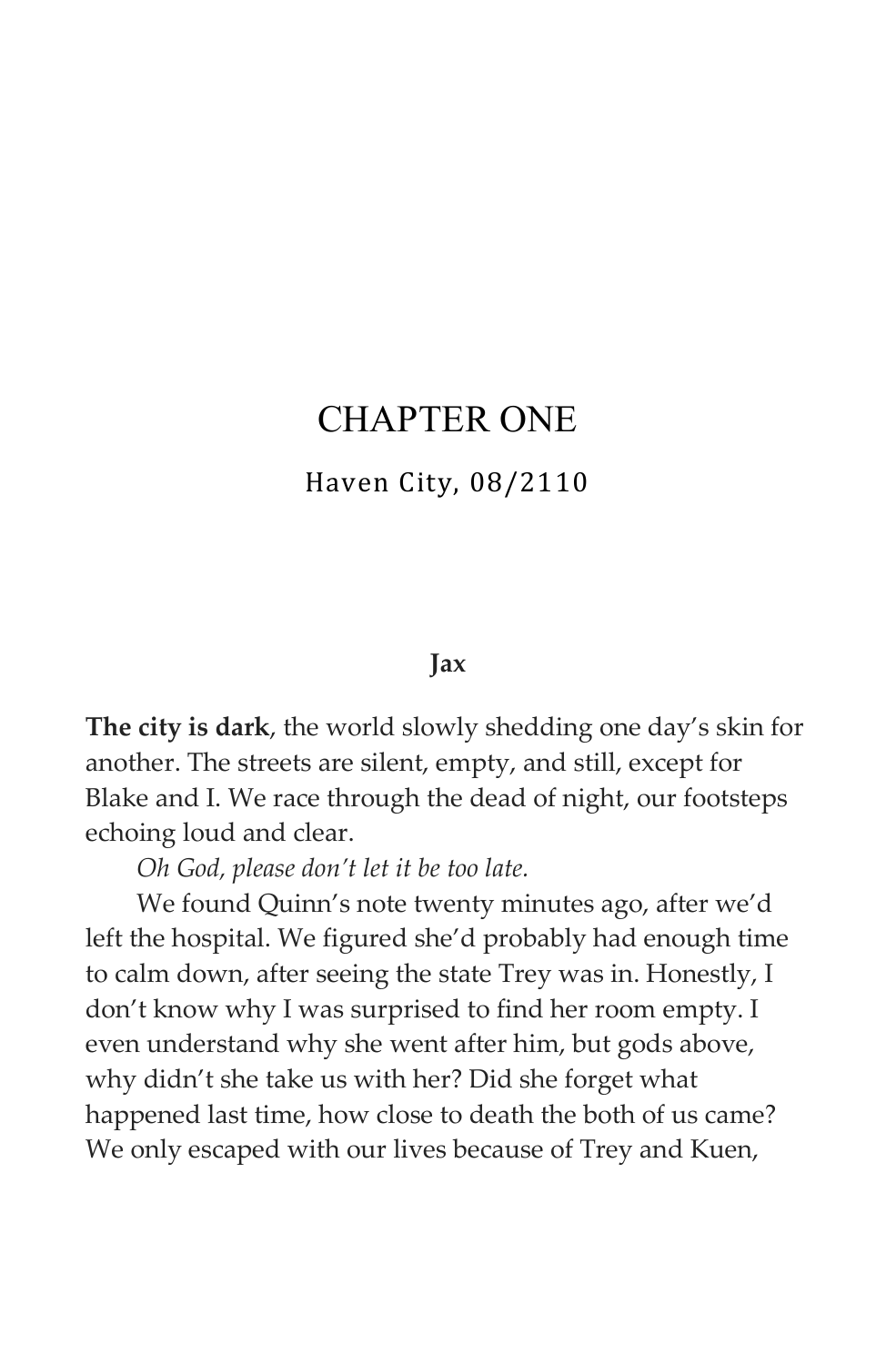both of whom are currently indisposed. What was she thinking?

And did she really think we wouldn't find Sephtis' crumpled note in the garbage? For a professional assassin, that was an amateur move. She must be losing her touch. Then again, she was weighed down by so many emotions, I doubt she was thinking straight.

Blake and I run towards the opera house on the far side of town, where Quinn is meeting with the most dangerous man in this city.

*I've never been much good at this, saying goodbye,* Quinn's note had read, *and this won't be goodbye, if I have any say in it.*

Not if I have any say either.

*Hold on, Quinn. We're coming.*

#### **Quinn**

In spite of everything, I'm not afraid to die. Death and I have met several times now, though I've never stayed to chat. No, I am not afraid of dying, but I'm not ready to leave.

I swallow back my screams as the Demon's Breath serum is forced into me, not willing to let Sephtis have the satisfaction of seeing me crumble. Never will I fall before him. I may die when this is all over, but not without taking him with me. We go out together or not at all.

The serum burns as it seeps into my bloodstream, but I remain still, as if accepting my fate. Sephtis pulls the syringe out and I gasp at the sudden chill that strikes me.

"Feel that?" Sephtis says, grinning. "That's the sensation of your fate being sealed. Oh, I can't wait to see what your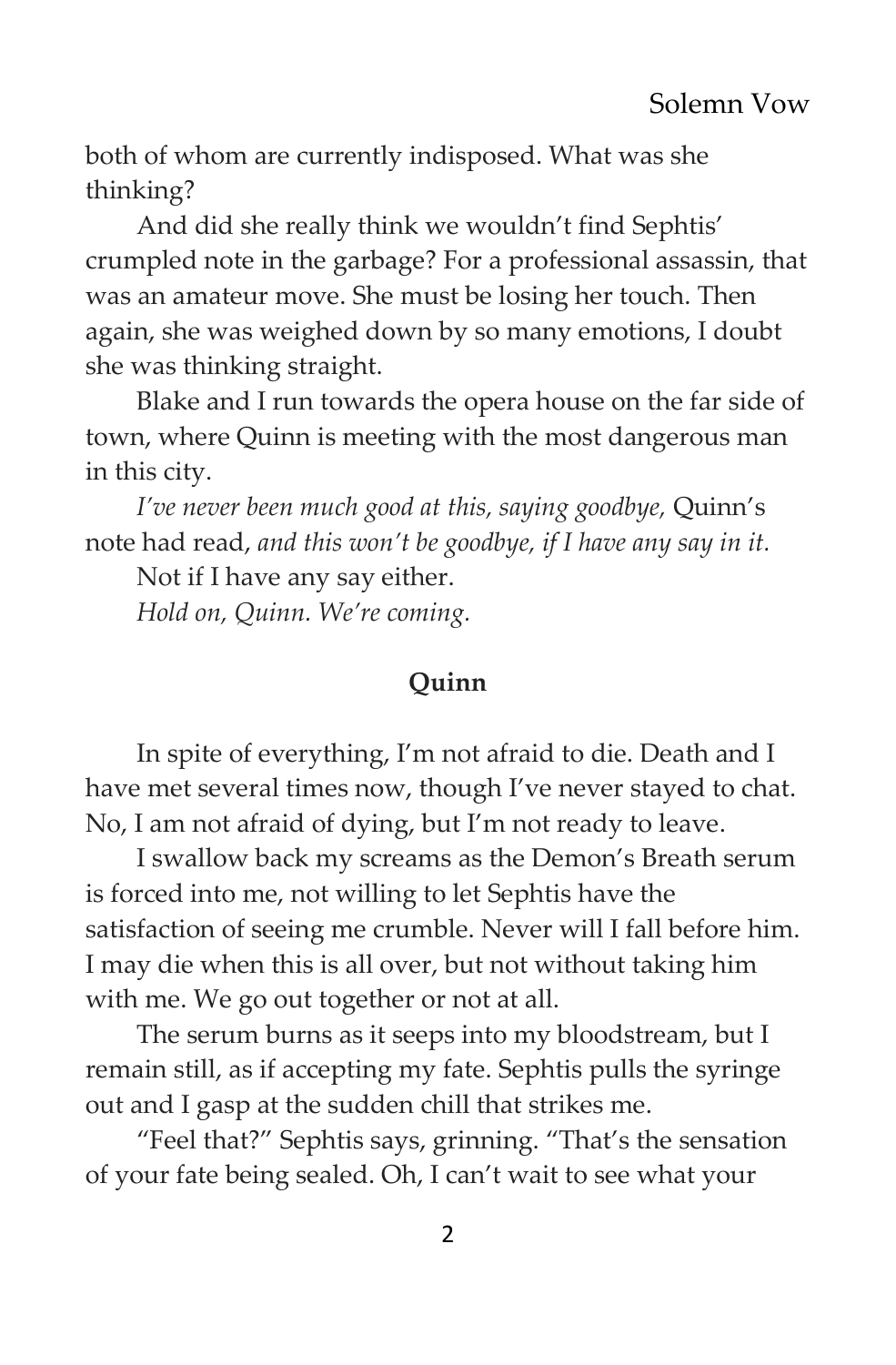monster will do." He takes a step back and I remain defiant, eyes stabbing into his.

"This day isn't over," I tell him.

He frowns. "What?"

"You told me to say goodnight, but I won't, because I'm going to fight this. If you think you've won, you're horribly wrong."

"You can fight it all you want, daughter," he scoffs, "but it will get you in the end. There is no escape."

I refuse to believe that. I will find a way, and when I do, he will be sorry.

"Say hello to your friends for me," he goes on, "that is, if you don't kill them on sight." He flashes his white teeth and then turns on his heel and walks away, disappearing into the depths of the opera house. A few minutes later, I hear the sound of a door closing and know he is gone.

All my bravado falls away and I slump against the door, or as much as I can with my own knife still shoved through my forearm. God, the pain is unbelievable, a burning and a dull ache all at once. I don't dare look at it to assess the damage—that'll only send me into panic mode—but I know from experience that there is a significant amount of blood pooling on the floor, and, if I don't do something, the blood loss will kill me before I ever have to worry about the virus.

I take a few deep breaths.

*Guild, this is going to hurt.*

Then I close my eyes, reach across with my right hand, and curl my fingers around the hilt of the knife.

*Just get it over with*, I urge myself. *One... Two... Three!*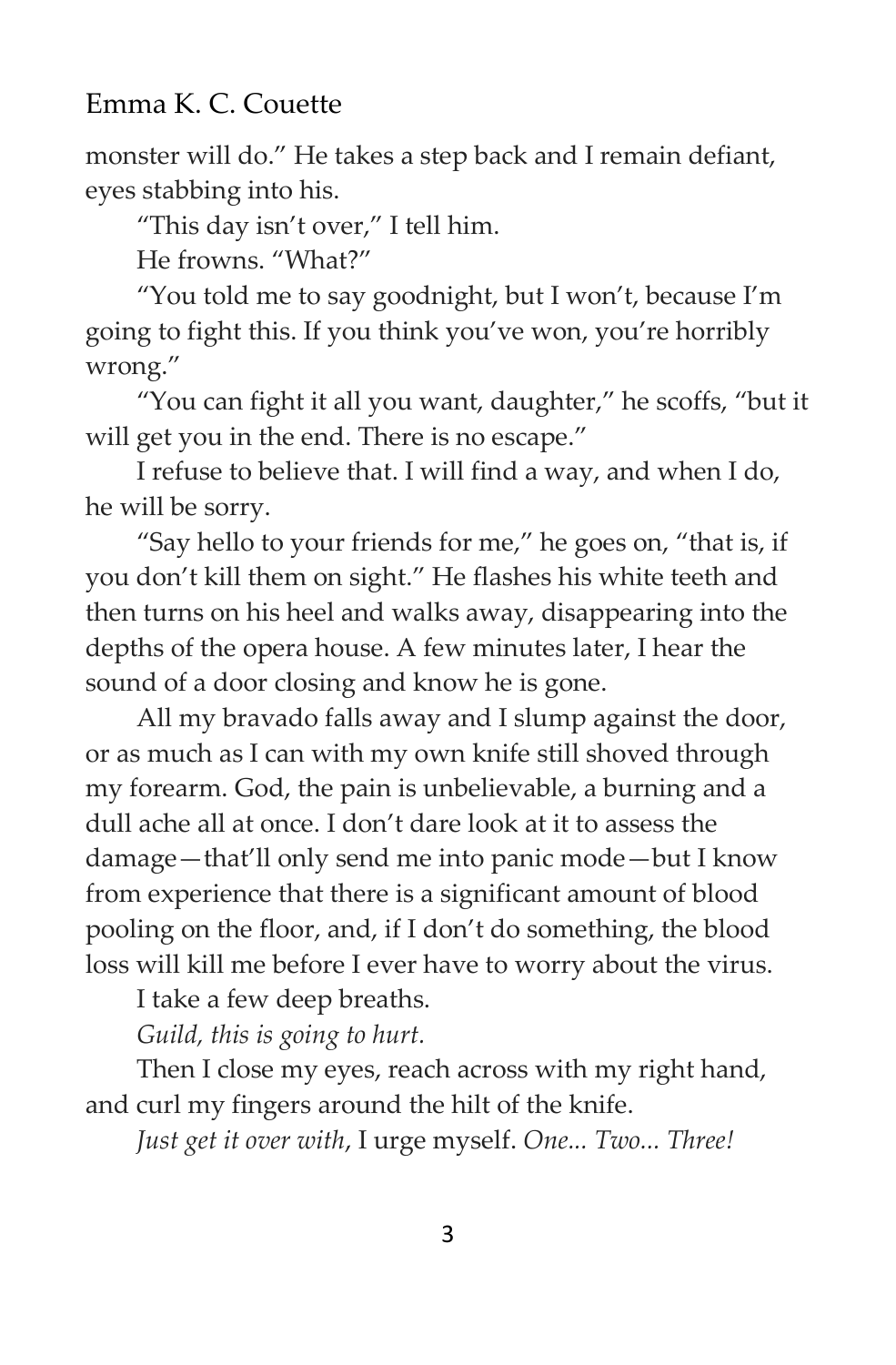I wrench the knife out of my flesh and grit my teeth at the sudden, burning agony as I stumble forward, nearly falling to my knees before I catch myself.

*Steady.*

I can feel the blood, hot and thick, spilling twice as fast from the wound now. Ignoring the protests in my mind, I risk a glance at it.

*Assassins below...*

It's not a clean cut, that much is certain. Sephtis must've twisted the blade as he shoved it in. I shudder at the thought. Blood coats my arm from elbow to wrist, the gash in between the two.

I rotate my arm to inspect the other side.

*There's so much blood...*

As an ex-assassin, I should be used to it, but I'm not accustomed to being on the receiving end of the violence, and when I am, I usually pass out before I can realize how serious the injury is. That being said, if I don't find something to wrap this up quickly, I *will* be unconscious. Plain and simple.

I press my hand against the wound, the pressure multiplying the pain tenfold.

*You've been through worse*, I remind myself. *Much worse. Hell, you're missing half your leg and almost drowned to death. Get it together.*

I stumble down the main aisle of the auditorium, the blood loss already blurring my vision and stealing my strength. My arm burns, but everywhere else my veins are ice. The serum isn't painful, but it's uncomfortable and I don't like that I can actually feel it spreading.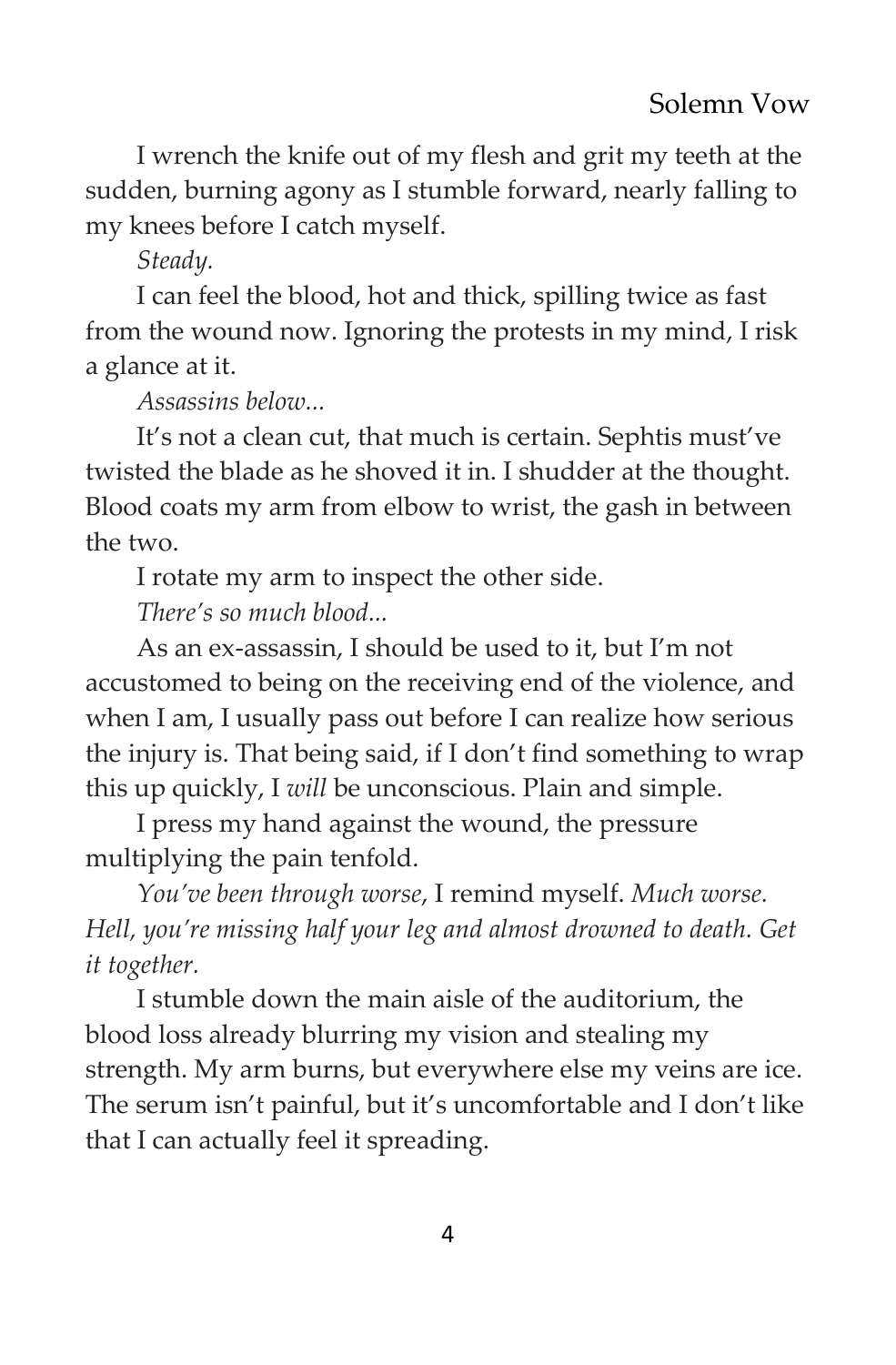I drop to my knees in front of the first assassin I killed tonight and tear off the bottom half of their shirt. They're not going to need it anymore. I rip another strip and use it to clear away some of the blood before wrapping the larger piece around my arm in a tourniquet, thanking the gods that it's my left arm. I may be an ambidextrous fighter, but even I couldn't manage a proper tourniquet with my non-dominant hand. I use my teeth to pull the other side and cinch it tight, gasping at the sting.

The strip of cloth turns crimson in seconds and my head spins.

Worry sinks its teeth into me.

*What if this is how it ends?*

*It can't.*

Sephtis wouldn't have dealt me a killing blow with the plans he has. Would he? Yet, maybe his mind is so far gone that he didn't realize what he was doing, didn't realize his mistake.

*Oh God, please.*

I sink to the floor beside the dead assassin, my worn and weary limbs splaying out. I fight to keep my eyes open, but my lids are so heavy... My breathing slows as I fade.

*No.*

My eyes close.

*No, I'm not afraid to die, but this can't be the end. I'm not ready.*

I might have imagined it, in my half-dead state, but as my consciousness leaves completely, I swear I hear someone calling my name.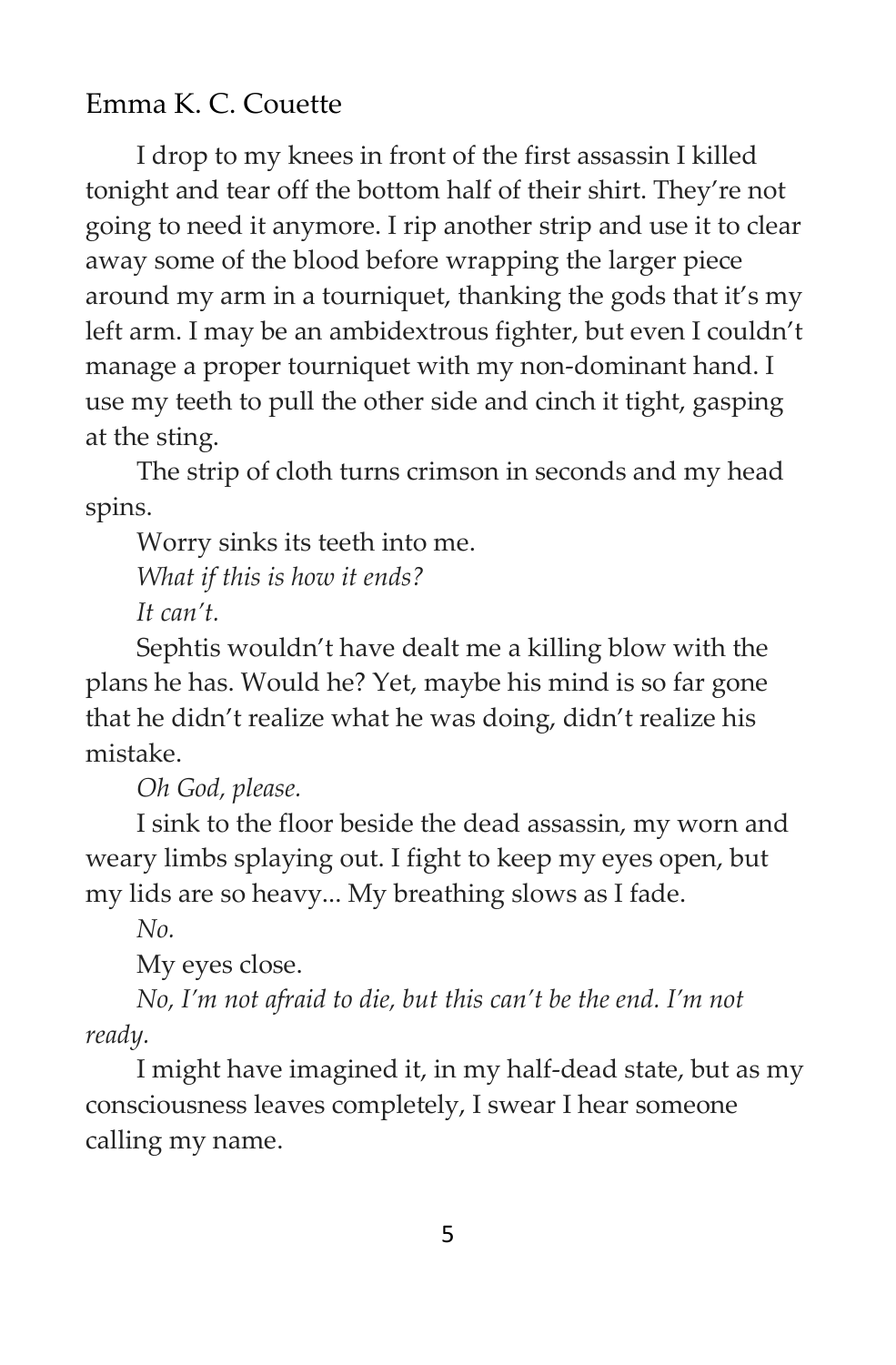Part of me begs to be saved, for whoever it is to reach me in time, while the other part of me fears what might happen if they do.

Perhaps it is best for me to fade into nothing, to end the chaos before it begins.

#### **Jax**

The front doors to the opera house are wide open when we arrive. They scream "trap," but there's no time to find another entrance. Quinn could be dying inside. At an unspoken signal, Blake and I slow to a walk and draw our weapons. My rifle is a familiar and reassuring weight in my arms. Blake swings her axe absentmindedly.

"What's the plan?" she whispers.

The streets around us are dead. A storm last night finally succeeded in dampening the rest of the fires and we stand in the leftover puddles. Thick clouds block out the moon. Blake's face is lost to the shadows, but I know the expressions she wears.

"Don't get caught, find Quinn, save her, and get out," I reply. "Don't die."

"Sounds foolproof," she muses.

"Come on, we're wasting time." I usher her forward and together we creep into the dark, foreboding opera house, brushing away huge cobwebs as we go.

Silence greets us. It's the silence of a tomb, the kind of silence that speaks of dark and unholy things. Something happened here, that much is certain, something horrible. Even in the dim light it is easy to see how grand the building had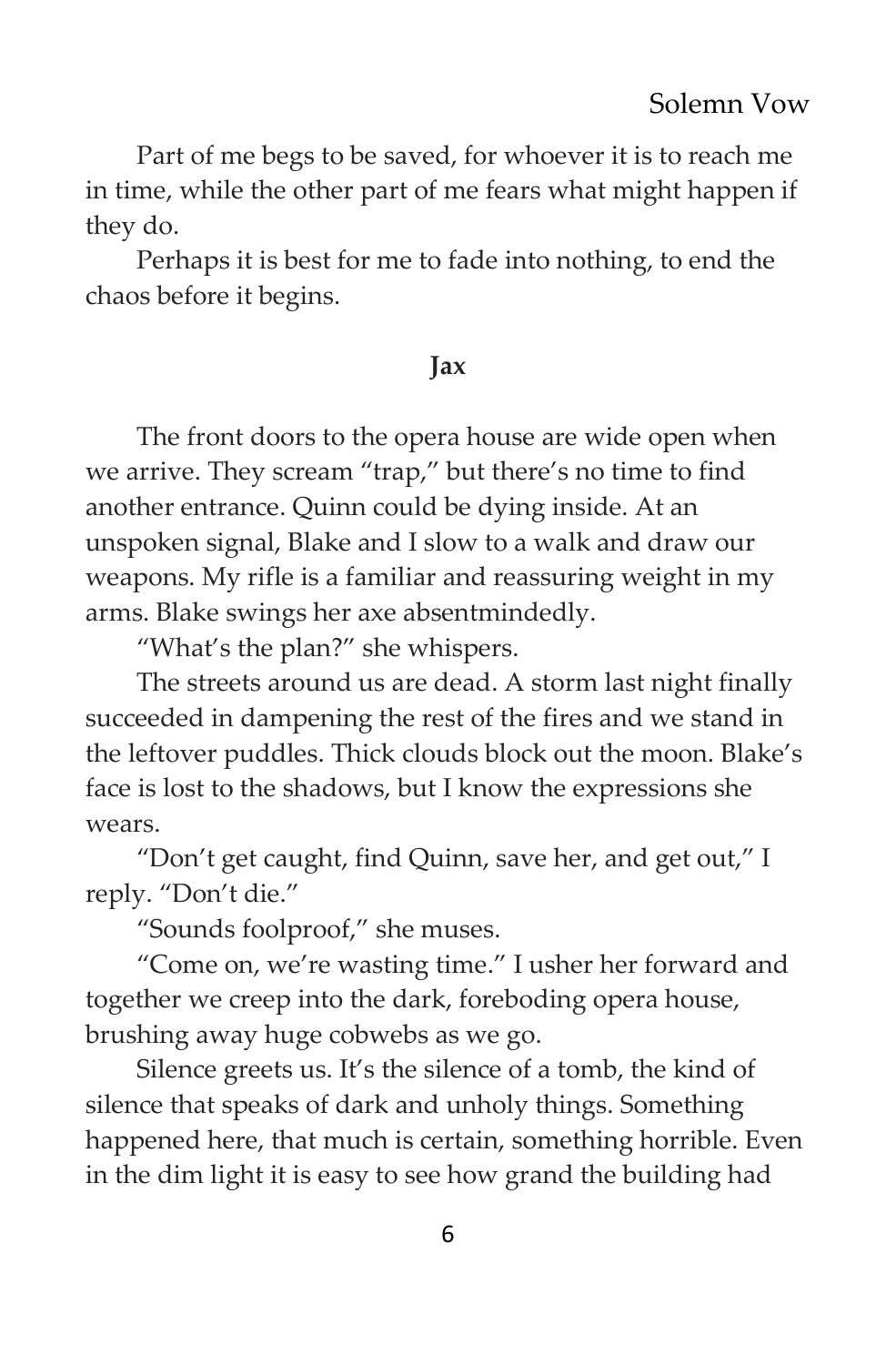once been, but now the bright red paint is faded, the golden door trim dry and cracked. Off to the side, a ticket booth still stands though its glass is shattered. Shards litter the floor around it.

No one jumps out of the shadows to repel us, and it makes me wonder if there's anyone left to do so.

"Quinn!" I yell. I know it's unwise, but I don't care. Nothing answers but the echo of my voice.

We reach the doors to the auditorium still unscathed, and that is when I know for certain that whatever happened is over and whoever was involved is either long gone or dead.

*Maybe Quinn's not even here,* I tell myself. *Maybe she escaped*. Yet the knot in my stomach won't let me believe that.

The doors are locked and I notice a slit in the wood where a knife must've gone through. The smell of iron is heavy in the air. I'm not sure I'm ready to see what lies beyond that door, but I have no choice.

I take a deep breath, aim at the lock, and fire. The bang echoes through the entire building, painting a red-hot target on our backs if anyone is listening.

Blake kicks the doors in the rest of the way, revealing a truly gruesome scene, lit by the broken chandelier high above. "Gods," she breathes.

My sentiments exactly.

Bodies litter the floor, some draped awkwardly across the cracked leather seats. I can't see any from where I'm standing, but I know that blood spatter must decorate everything. Various weapons lay discarded beside their owners, having been useless to protect them from whatever had cut them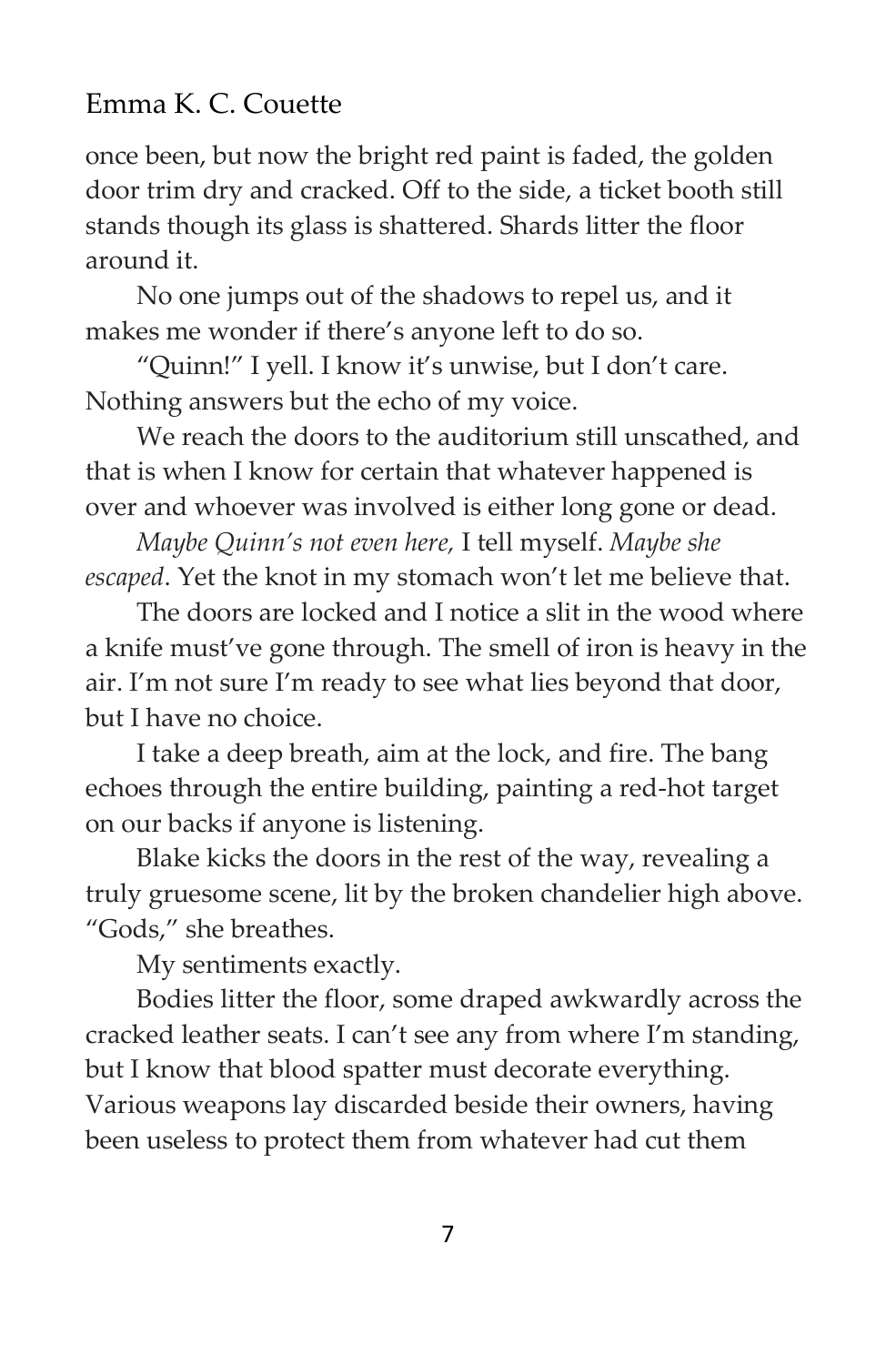down. A glass cage stands atop the stage, and it gives me pause, until I see the man lying in a heap in front of it.

"Avery?"

*Vyrin*, I remind myself.

Avery Norin, leader of the Resistance, was a farce. Still, after serving beneath him for years, the sight of him dead gives me a start.

*What the hell happened here?*

"Quinn," Blake says, breaking me out of the spell.

"What? Where?" I ask, but Blake's already down the aisle, dark braid flying behind her.

I sling my rifle over my shoulder and tail after her. No one is there to steady me when I slip and lose my balance, landing in something sticky and wet.

Cold dread seeps into my bones. I hold my hand up to my face and shudder at the crimson droplets adorning it.

I'm lying in a pool of blood.

*Gods, there's so much of it...*

 $''$ Jax!"

I push myself to my feet and try to ignore the blood painting me, try to ignore the memory of a similar experience when it was Bast's life on the line instead. I keep my gaze off the crimson carpet beneath my feet as I walk to where Blake is kneeling beside Quinn's broken and bloody form. The slow rise and fall of her chest is the only thing keeping me from screaming.

*Why are you so stubborn? Why did you insist on going alone?*

I drop to my knees on her other side and put a hand to her face.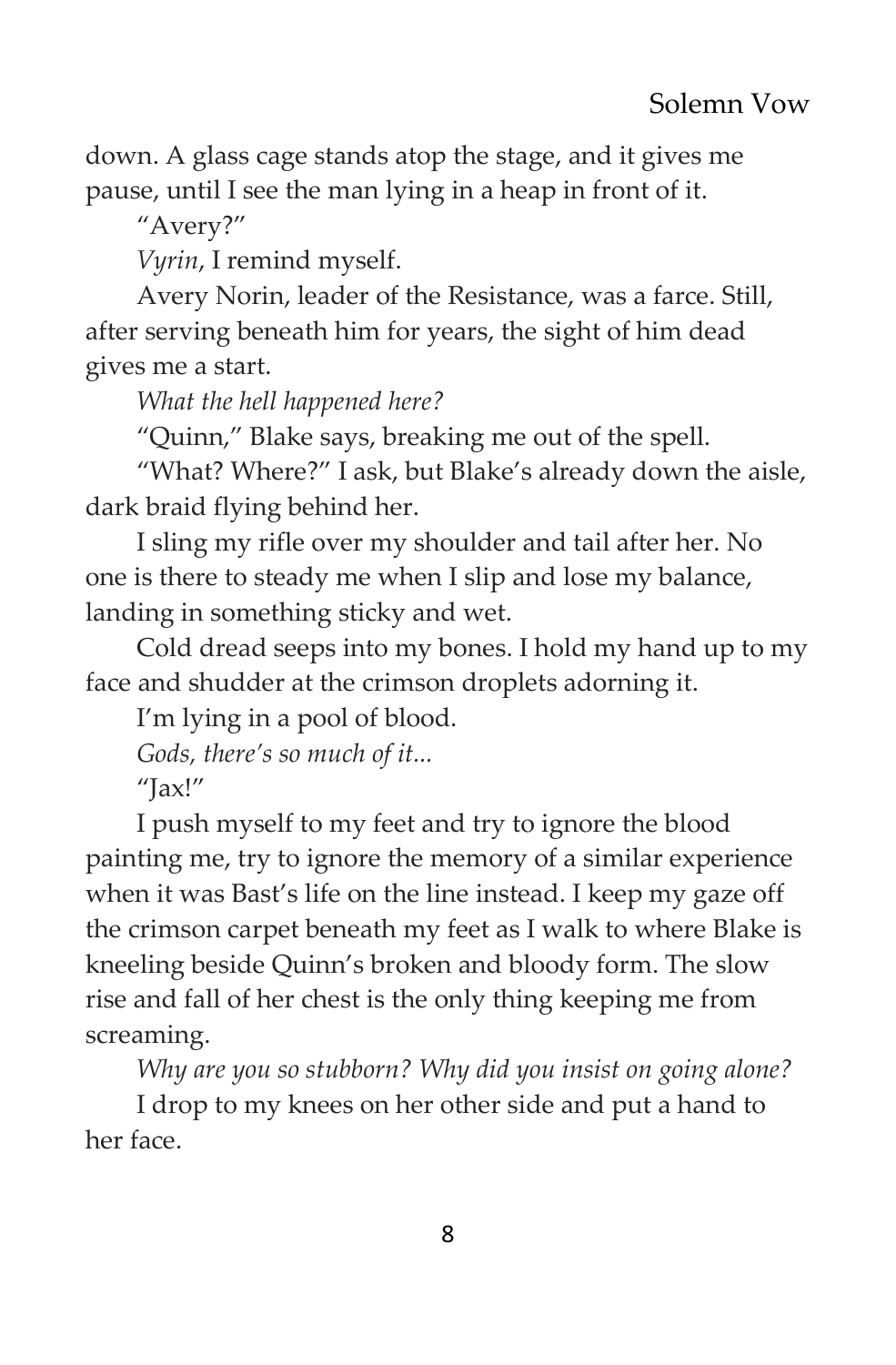"This wound on her arm could be fatal if we don't get her home, and fast," Blake says. "She's lost so much blood."

Blood that we're both covered in now, but it doesn't matter. I don't care. She is alive and we're going to make sure she stays that way.

I pull off my shirt and rip it in half, tying the two strips around her arm, side by side, overtop of the one she tied herself that's now soaked through.

She whimpers in her unconscious state as I pull the cloth tight.

"It's okay," I murmur. "We've got you. It's going to be okay. We've got you."

Her breath hitches once and then settles.

I slide my arms under her and lift her up, getting awkwardly to my feet. She's ice cold.

Blake puts a hand against my shoulder to steady me.

"We have to hurry," I say.

"Agreed."

"My hands are full. So if we meet any trouble…"

She nods, her gaze steady and centering. "I'll watch your back."

She always does.

Quinn is a dead weight in my arms as we leave the carnage of the opera behind and step back into the silent streets. A breeze snakes through the night and I shiver.

*I've got you, Quinn. We're going to get you home. Just hold on.*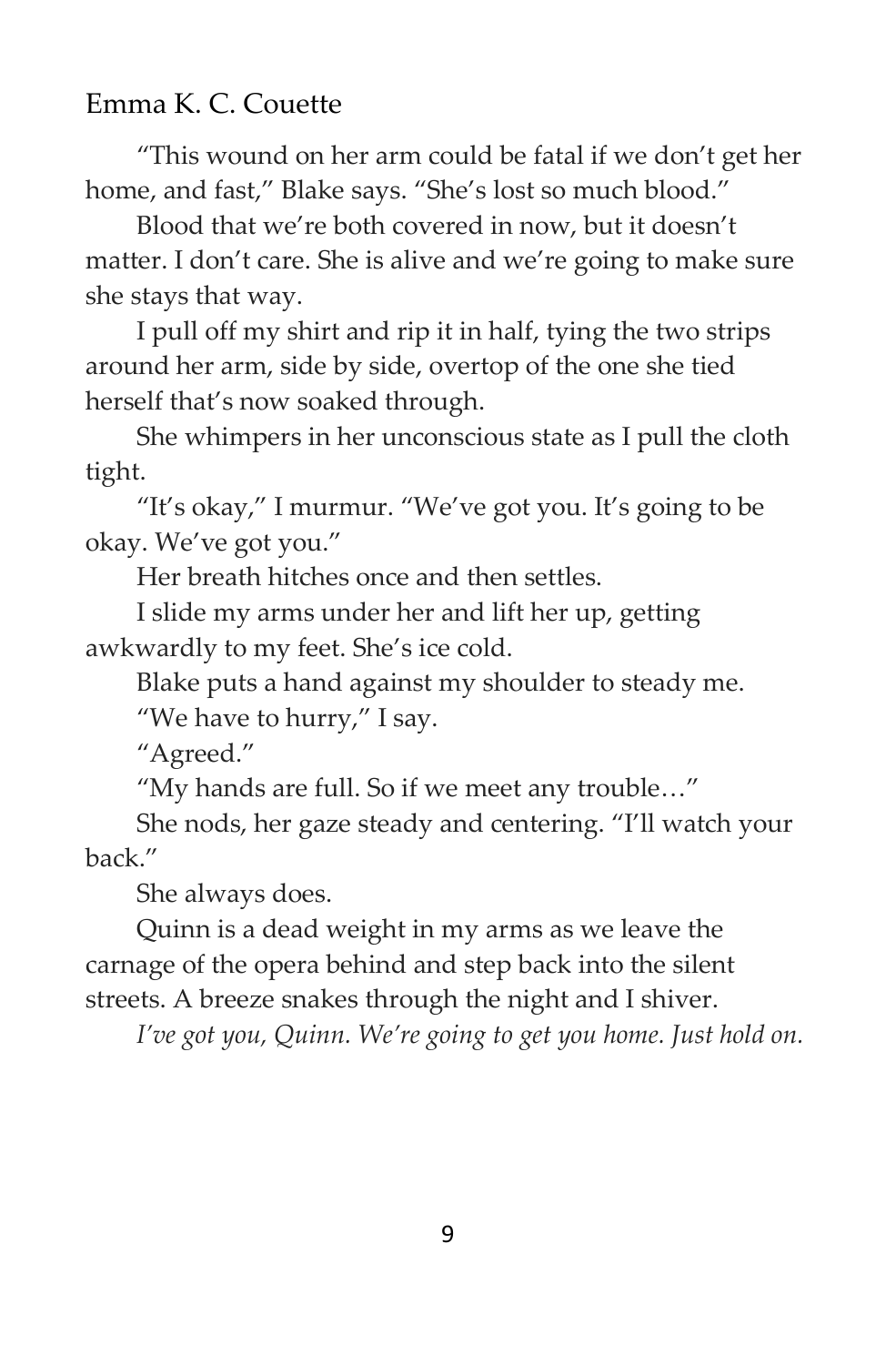## CHAPTER TWO

#### **Quinn**

**My head feels fuzzy** when my consciousness returns, like the static of an old radio. My limbs are like bricks and my eyes don't want to open. It's as if they're sewn shut. Even still, I think I'm awake, though it's hard to tell when every sense is muted and I'm not aware of my surroundings. The sensation is suffocating, like the glass tank situation all over again, except this time, I have no idea what's going on and there's no one here to save me.

*Am I dead? Is it all over?*

*Of course not*, I chide myself. *You're stronger than this, and if you can question your existence, it's a pretty good sign you're not dead yet. Pull yourself together, Quinn. Don't you* dare *give up this fight.*

*I won't.*

There are too many people who need me: Jax, Blake, Bast, Trey, and even Kuen.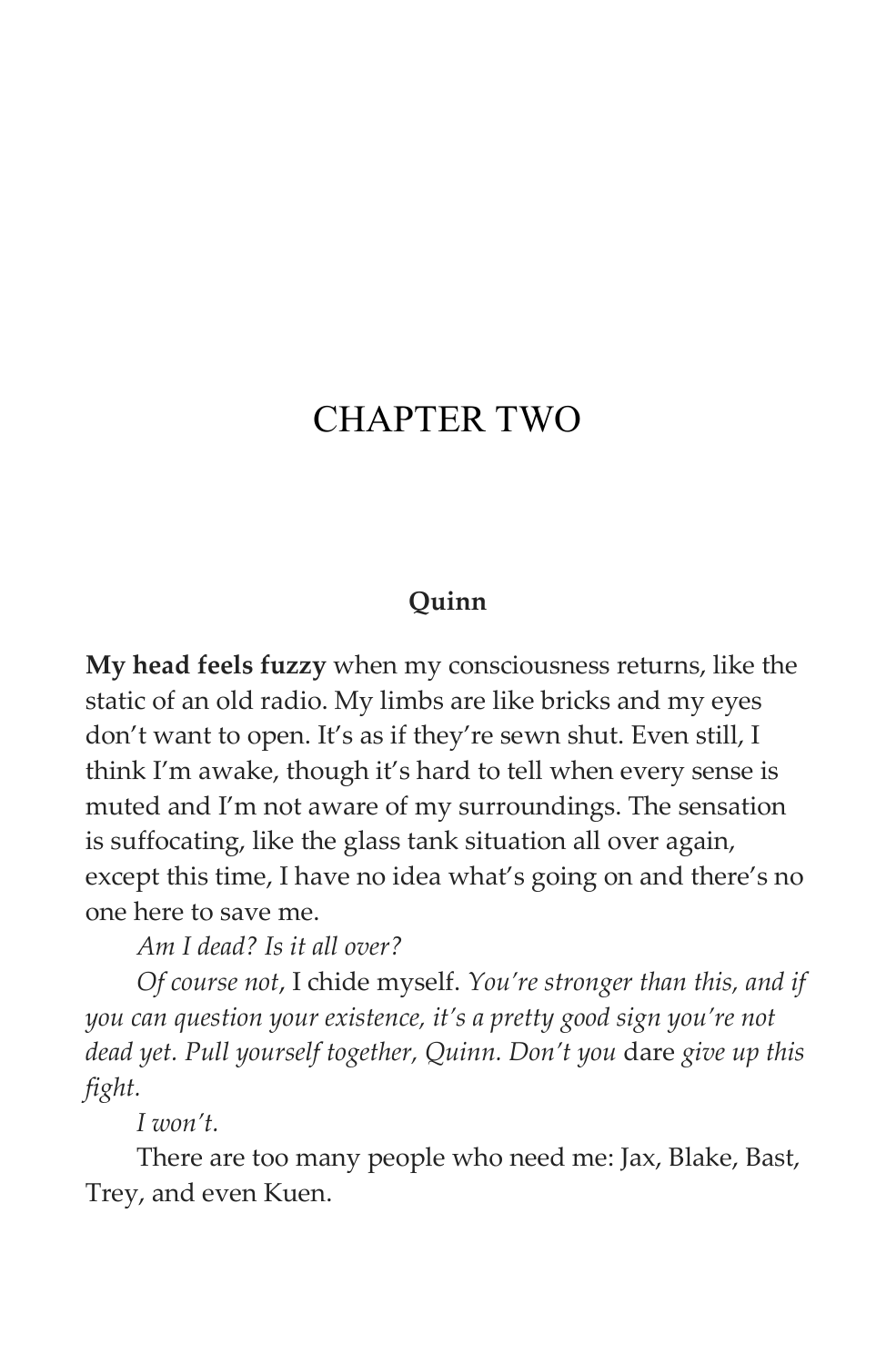My heart misses a beat when I think of Trey, and that, more than anything, convinces me that I'm alive. I just have to wake up.

*Trey*, I repeat to myself. *Trey who is your sister. Trey who saved your life. Trey who sacrificed everything to warn the Resistance of Vyrin's plot.*

Thinking about her hurts, and I focus on that pain, praying that it will bring me back to reality.

*Trey who is dying.*

*Because of you,* a dark voice in my head adds. *No!*

I slam my fist against the bed.

*Oh my god, the bed.*

I can feel the sheets beneath my skin and the light weight of the ones on top of me. I did it. I uncurl my fist, relishing in the movement.

"Quinn?"

My head is settled now, and the voice is loud and clear. It's Jax and I know that I am safe, but for a moment, I wonder if he is.

*Say hello to your friends for me, that is, if you don't kill them on sight.*

I wince at the memory.

I feel fine now, but how long will that last? Will I lay eyes on Jax and leap for his throat? Part of me wishes I had stayed unconscious, but it would only be delaying the inevitable. I will just have to see how things play out. Vyrin did say the virus affects everyone differently. Hopefully I can keep it at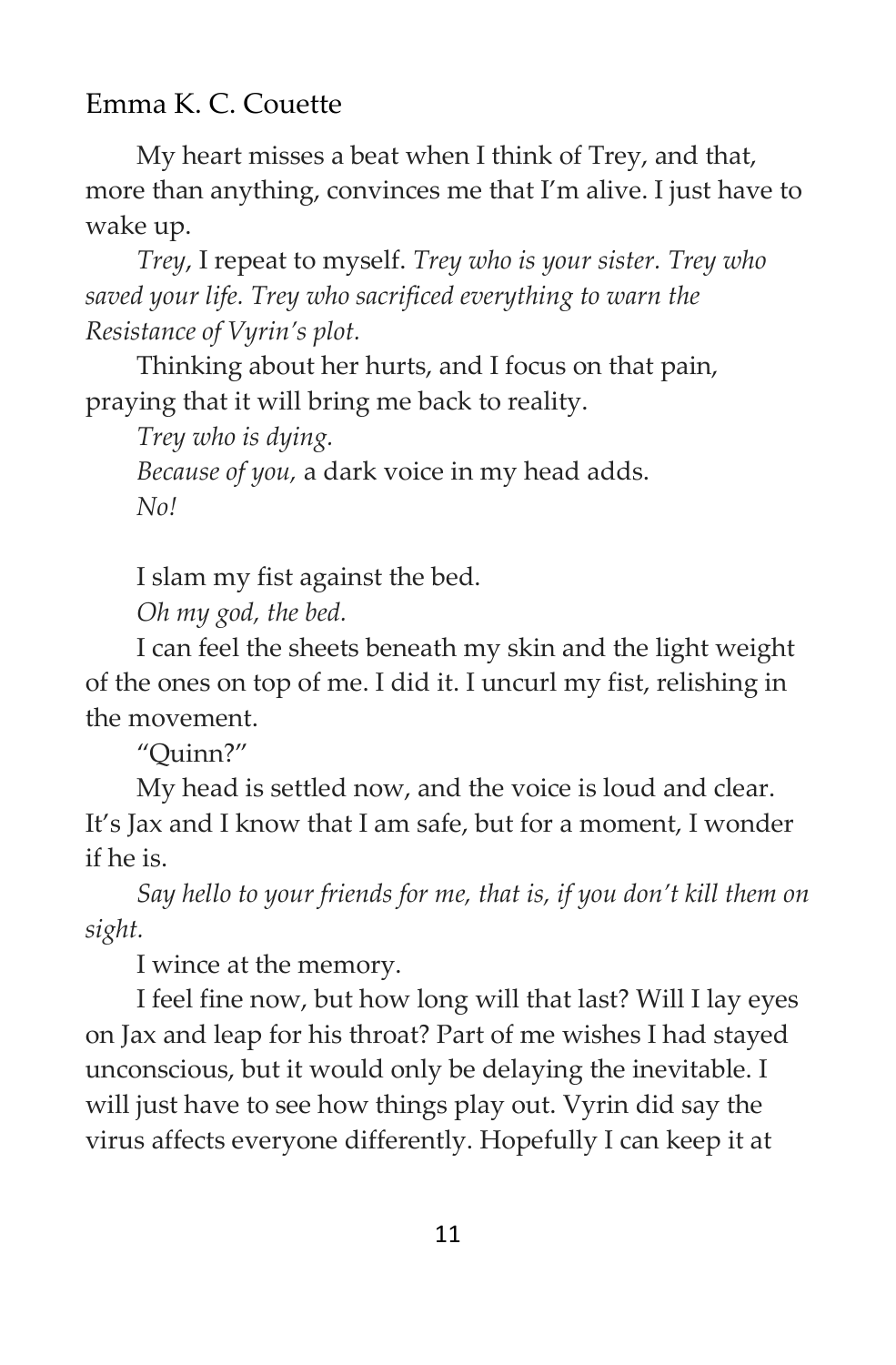bay long enough to talk to Jax, long enough to tell him I'm okay, for now.

*One moment at a time, Quinn*, I remind myself.

Finally, I open my eyes and study my surroundings. I'm lying in bed in an all-too-familiar hospital room, the pink wallpapered walls still as plain as ever. I'm not hooked up to any machines at the moment, but they're all standing against the sidewall as if waiting for me to start dying again.

Jax is sitting on the edge of the bed, his blue eyes boring into mine.

"Hi," I say, relieved that I don't want to kill him, yet.

"Next time you try to get yourself killed," he replies, "I'm not coming to save you, understand?"

I wince but don't blame him for a second. "I…" I start, but he holds up a hand.

"I wasn't finished," he says. "Next time, I won't be coming to save you because next time, I'll already be there by your side and it won't be a suicide mission. Is that clear?" His tone is stern, but I can sense a hint of warmth beneath it.

"I'm sorry," I reply, "I never meant…"

He runs a hand through his hair. "Don't apologize, Quinn, just promise me you won't do it again, that I don't have to spend every waking moment wondering if you've run off to your death. I'm not angry with you. I want to be, but I'm not. I just...." He half clenches his fists, but then lets his hands fall, as if whatever he was trying to catch isn't worth holding onto.

"Why don't you trust us?" he goes on. "Why can't you let us help? How do you think running off on your own will solve anything, especially when you were so shaken and tired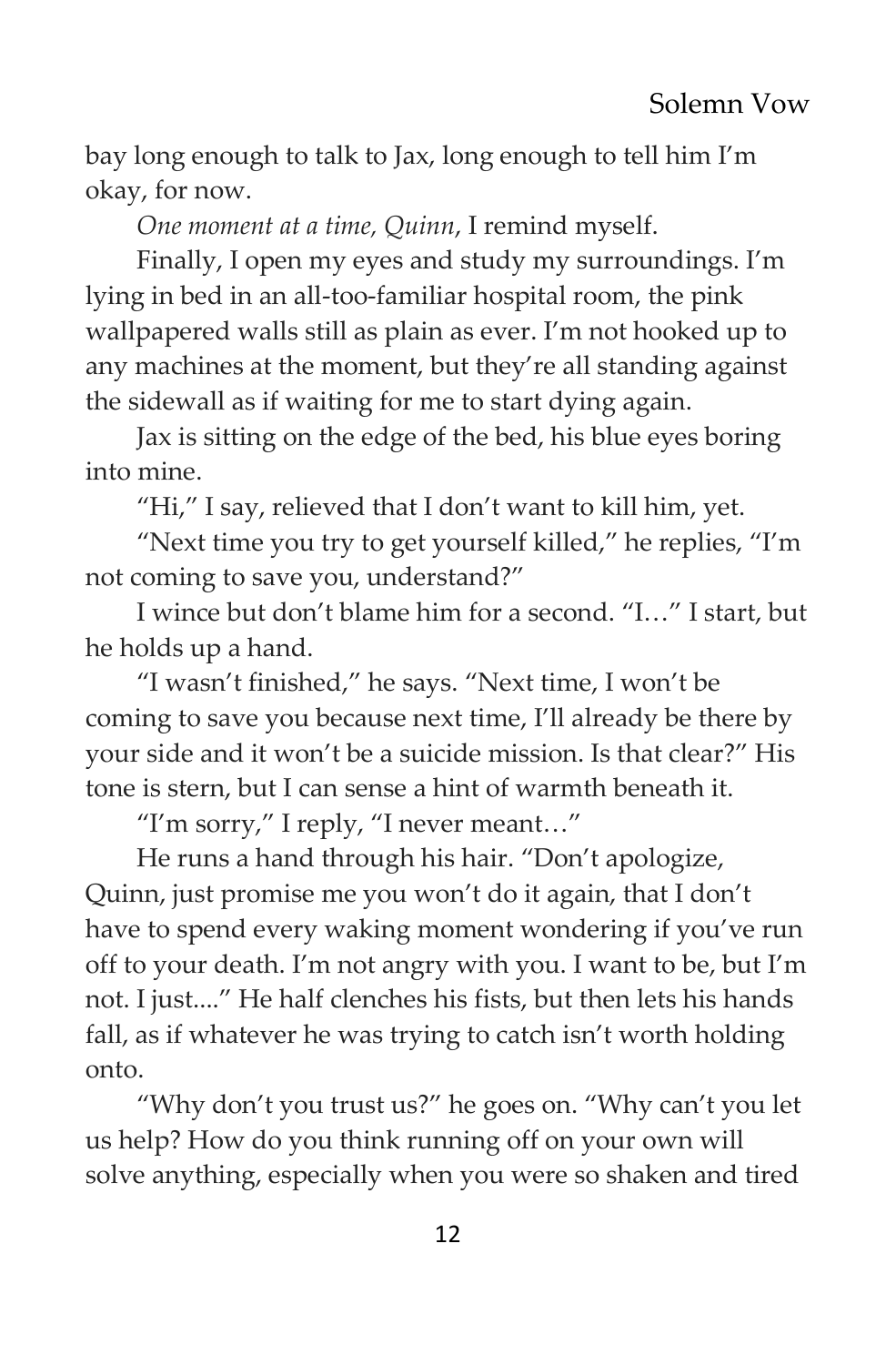from everything that had already happened? You've tried one on one with Sephtis before. You might not remember how that went, but I certainly do. We can't beat him like that and it's pointless to try. Why can't you see that?"

"I…" I don't know what to say. It feels like we are constantly coming back to this, back to the discussion of my stupid mistakes, but if I can't own up to them, I will never grow. If I can't own up to them, everything will be for naught.

"I think that after two failures, it is safe to say I won't attempt this again," I reply.

Jax's shoulders slacken.

"And it's not... I don't have a death wish, Jax," I tell him, trying not to think of the death warrant now flowing through my veins. "I did once, but you've helped me see that living is worth it, that this world and these people are worth it. I didn't go to meet Sephtis because I wanted to die, but I think you're right; I think my mind was so clouded after everything that I wasn't thinking straight, and I was afraid. Dammit, it sucks to admit that, but it's the truth.

"I was afraid that no one was safe, now that he'd snuck into our base, into my *room*. Who knew what might come next? I wanted to protect all of you, especially after...after Trey. I couldn't watch anybody else die because of him. That's why I went alone. You guys have already been through so much. I didn't want to lead you into any more danger."

Jax shakes his head. "Quinn, I would *gladly* follow you into danger if it meant keeping you safe, keeping you alive. God, I don't want to lose you, dammit. Can't you understand that? You're not protecting me by flinging yourself onto the guillotine. I'd rather die…"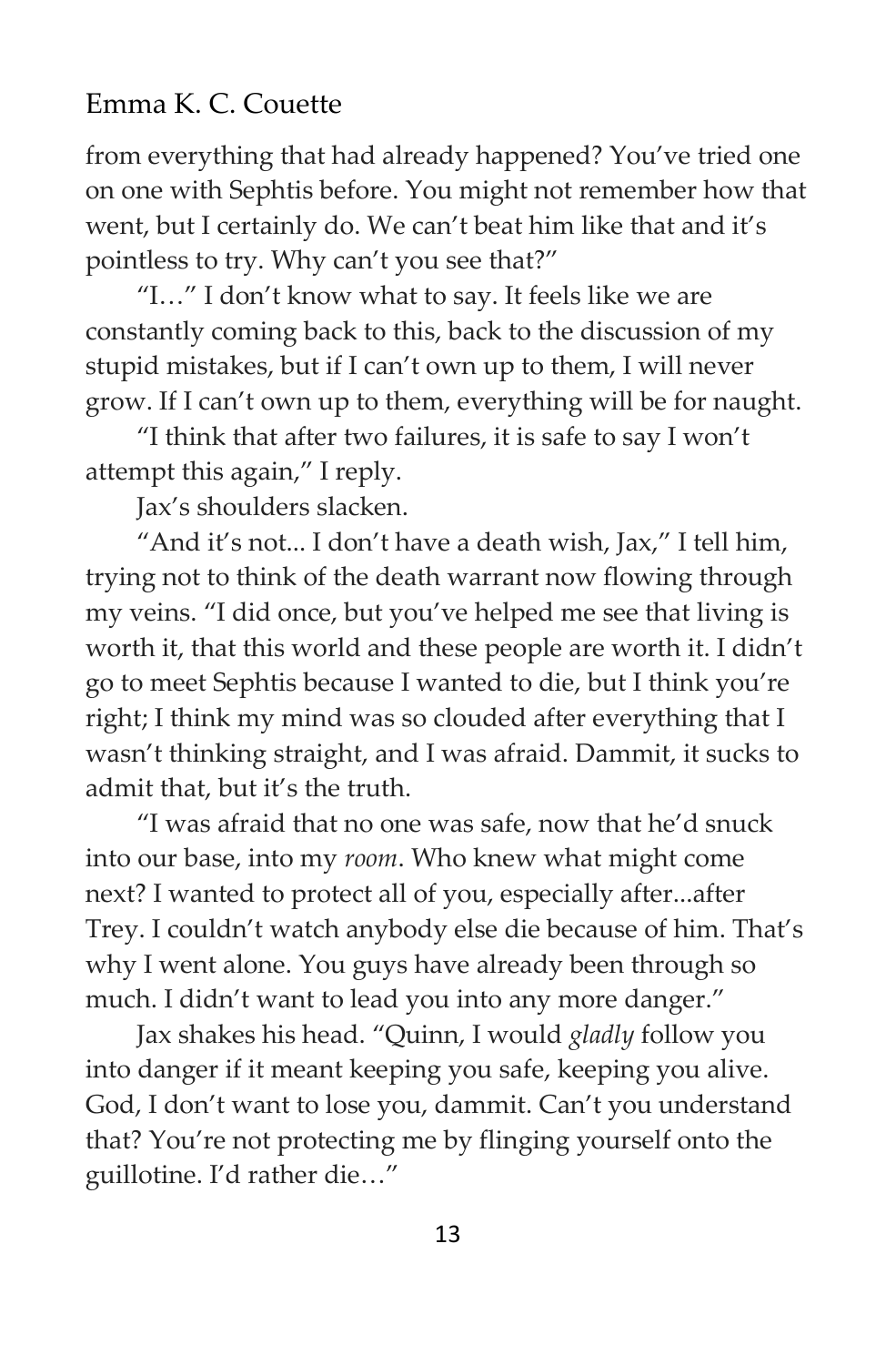"I know. I know you would."

"And after everything we've been through, you'd leave me with a body and a note?" His voice breaks and I'm shocked when tears start falling down his face. I've really done it this time. The sorrow in his eyes runs bone deep.

"Jax…" I start, but I can't go on. I have no idea what to say.

Jax doesn't notice. He swipes viciously at his tears and continues on, heedless of the ones that continue to fall. "I held it together during the train battle. We were still new and I probably could have survived without you, though I never wanted you to die.

"I came back for you during the Guild battle because I knew that I *couldn't* let you die, not when the last words I said to you had been so harsh, and when we were put in that tank... It crushed me, but I was relieved that we would die together because at that point I realized I couldn't live without you.

"When your leg almost killed you, parts of me died with every passing second. God, I thought *that* was painful. I thought *that* was the first time I felt real fear…" Jax laughs. It is an awful, chilling sound.

I am beginning to see where he is going with this, and my heart constricts as I piece his story together.

"All of that was nothing, *nothing* compared to the agony and terror I felt when I read the letter you left us, when I found that note crumpled up in your garbage can. It felt like my heart had been crushed in someone's fist, because it was the first time I wouldn't be there to help you. You'd gone in alone and no one had your back... And all you left me was a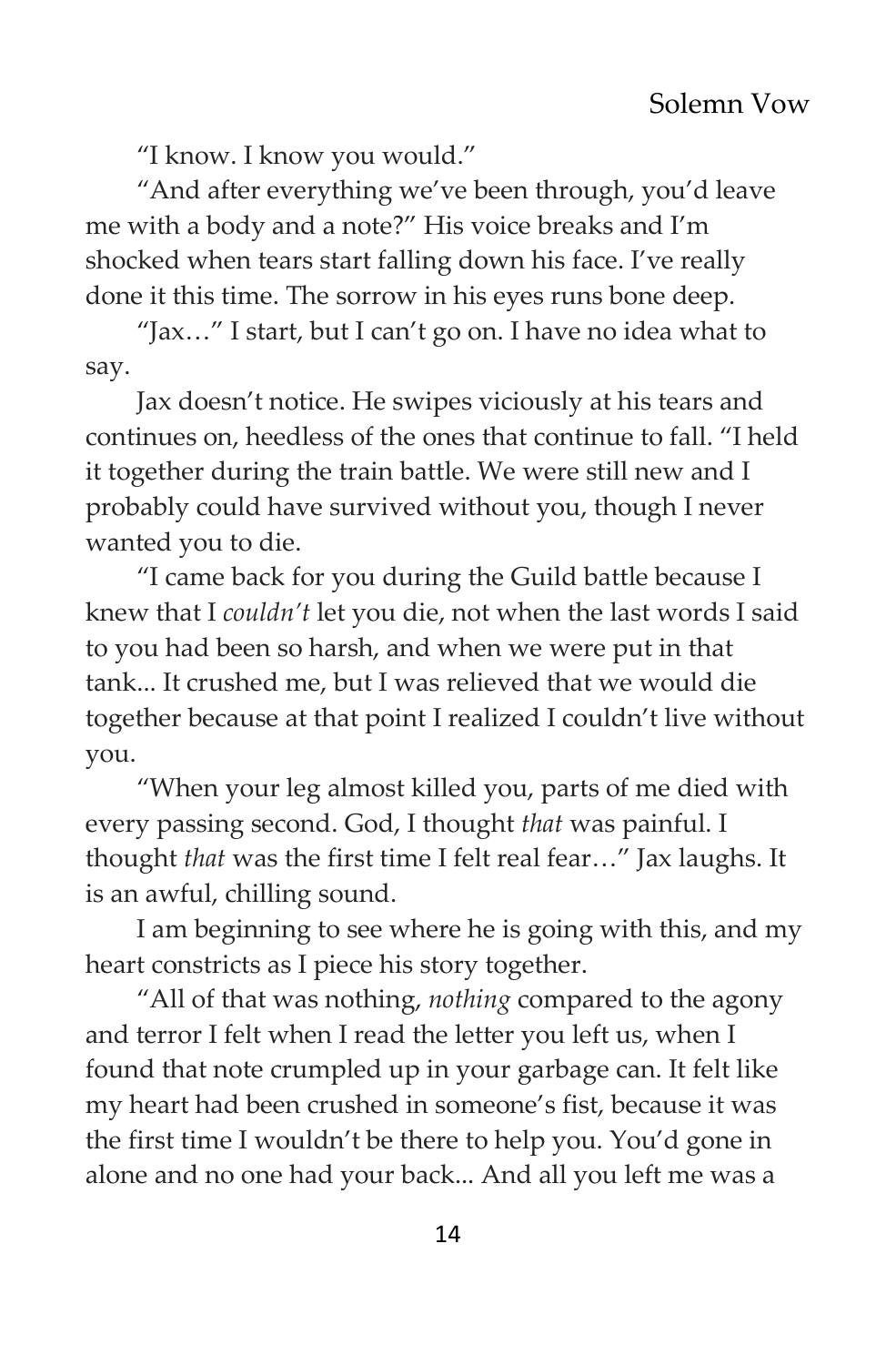single ink paragraph. *I'll be home soon*, you said…" He puts a hand to his face, trying to dry some of the tears, but his cheeks are slick with them and his shirt is spotted with droplets. He swallows slowly.

"You said you'd be home soon, and do you know how Blake and I found you?"

I shake my head, not trusting myself to speak.

"We found you lying on the opera house carpet like a broken marionette doll. I've seen a lot of horrifying things in my life, but that night will forever be burned in my memory. It's there every time I close my eyes. So don't you dare talk about protecting me. I'd rather die than go through that again. Do you hear me? I will not be left behind with a dead girl's words for company. We leave this world together or not at all $"$ 

I am stunned into silence by the sheer force behind his words, the agony. I don't think I've ever heard Jax speak with such fervour, with such fear. If I ever questioned his loyalty before, the past few minutes have eradicated all doubt. Jax is willing to die with me. I want to fold into his arms and never move again. I want to kiss him senseless because he is the most beautiful thing I've ever seen, but I can't. He's still angry with me, and I… I have yet another secret I can't bear to voice.

"I'm sorry," I say again, realizing how empty those words are, how weak they always are. "I hear you; I hear you loud and clear. I won't... I won't do it again. I promise."

He shifts where he sits, blue eyes locking with mine as if trying to see through a lie. "You better be telling the truth," he replies, "or God help me…"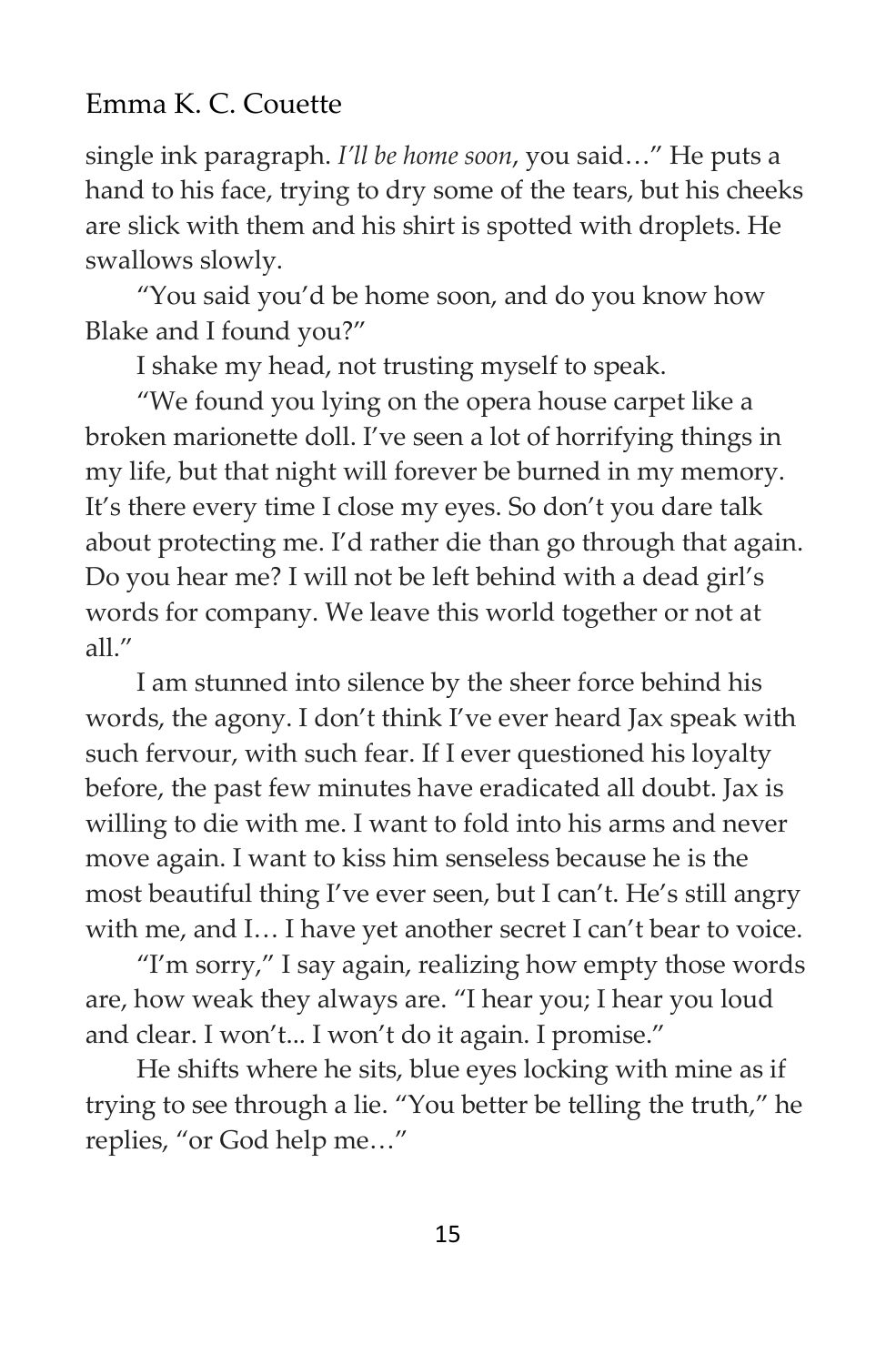The threat remains unvoiced, but it hangs in the air between us, daring me to invoke it. I pray to any god that listens that I remain true to my word.

Jax takes a deep breath to clear his head and says, "All that aside, I'm glad you're okay."

"Me too," I reply. "Thanks for saving me, again."

"Don't mention it." I take that to mean, *Please don't bring the matter up again.*

"How many days?" I ask.

He scrunches his face as he thinks and then says, "Three? You had to get a blood transfusion, which was difficult, given the state of the hospital. You were lucky to get one in time."

His words bring back the memory of that bloody night at the Resistance. Assassins everywhere, bodies multiplying, walls painted crimson... A shudder works its way down my spine and I cinch my eyes tight, hoping to dispel the horrible images flashing through my mind.

"But," Jax goes on, "on the bright side, we didn't have to amputate your arm."

I breathe a sigh of relief. *Thank the gods.*

"So I won't have any lasting damage?"

"Fortunately, no," he replies, "though if you don't take it easy for at least a week, there will be. Not to mention the fact that I will strangle you if you don't show some sense of selfpreservation."

"Right. I'll do my best."

"You better."

I pull myself into a sitting position, swinging my feet over the edge of the bed. The sudden motion makes my head whirl, and I grasp onto the mattress to steady myself, fingers digging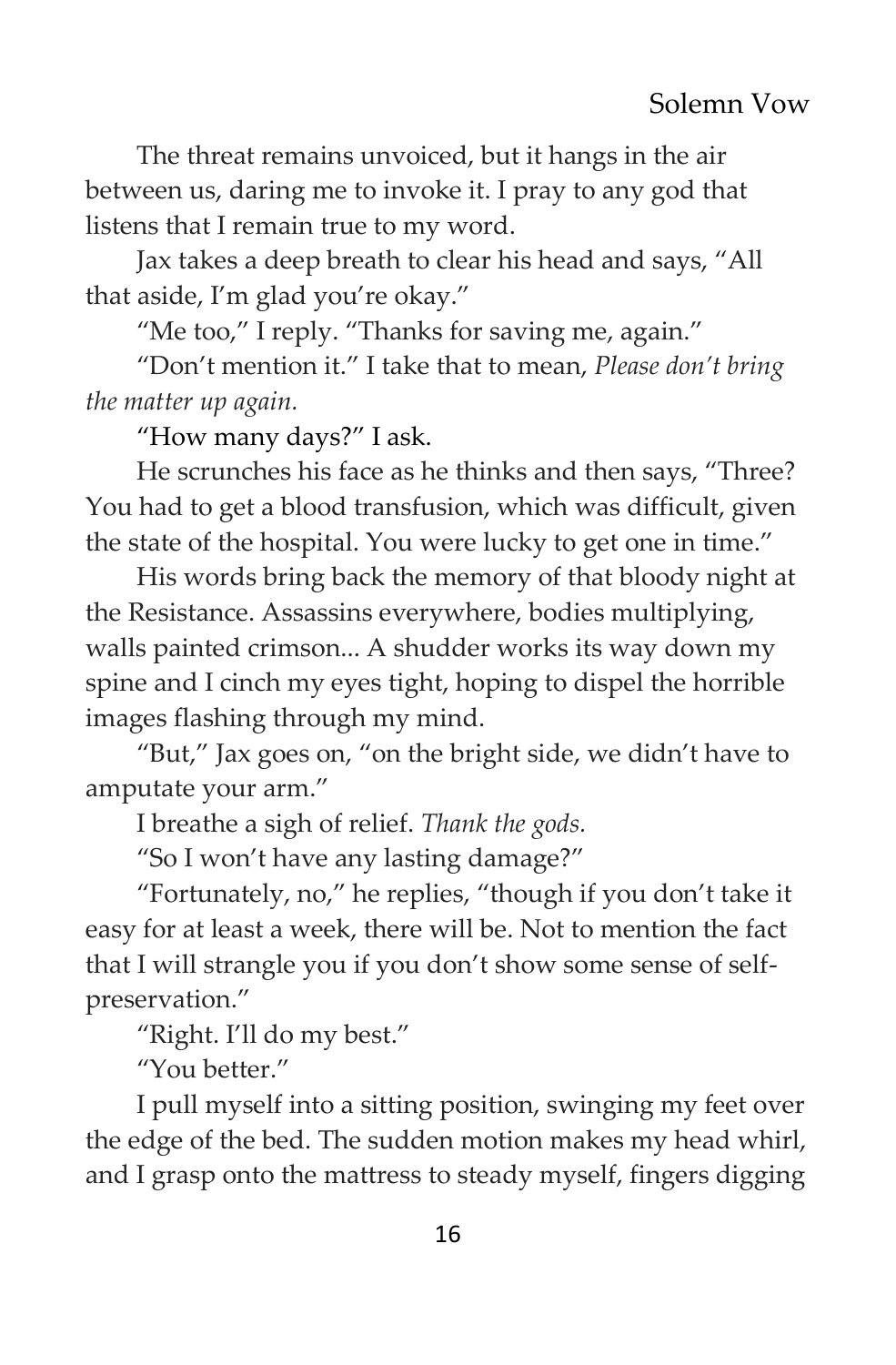into the sheets. I hang my head down and close my eyes again, begging the world to stop spinning, breathing in through my nose to dispel the nausea building inside me.

Jax reaches out and grasps my shoulder. His warm hand is calming and I feel the sickness fading. "Quinn? Are you okay?"

"Yeah, I'm fine," I reply. "I think I moved too fast. Guild, I'm getting too old for this."

Jax laughs at that and I manage a smile.

"How are the others?" I ask, opening my eyes and lifting my head to meet his gaze again. "Is the Resistance secure?" I'm almost afraid to hear the answers.

"The others are okay, as much as they can be, I guess," Jax says. He swings his legs up to sit properly beside me. "Jenson's out of the infirmary. He's been having a bit of a rough time coping with the sudden turn of events, but I figure he'll be back into game mode in a few more days. He wants to see you when you're ready."

I nod. I figured as much.

"Natalie is being released today," Jax goes on, "and Bast only stayed the night. He refused to stay longer, even when Blake threatened to break his other shoulder." Jax shakes his head, grinning at his best friend's stubbornness.

"So he did break his shoulder then?"

"Unfortunately," he replies. "He cracked it in a couple of places, but he escaped surgery and all the hassle that goes with that, somehow. Shirley only prescribed him a sling and copious amounts of pain medications. On the other hand, he won't be picking up a bow anytime soon, if ever again."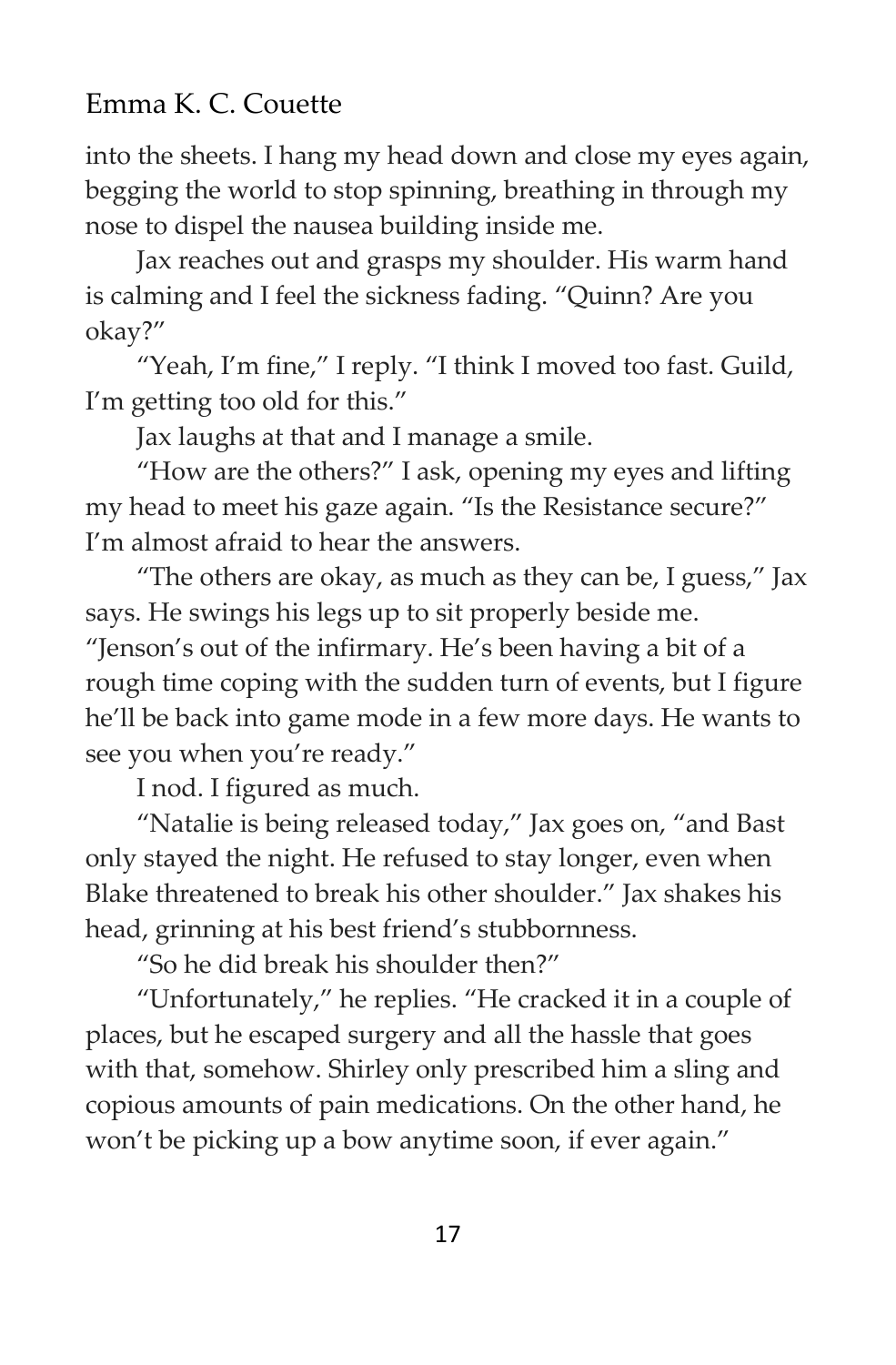I grimace. Poor Bast. If I lost my ability to sword fight or shoot a gun, I'd lose my mind. "Is he okay though," I ask, "like in spirit?"

Jax waves a hand. "Oh yeah, he's been in a great mood, making all his jokes, driving Blake crazier than usual. I'm so glad they finally admitted defeat. Everyone could see it but them. It was agonizing."

I laugh. "I know, right? I wanted to strangle both of them. They were so stubborn."

"Reminds me of someone else I know," he replies, giving me a pointed look.

I elbow him in the ribs and then wish I hadn't.

"Assassin's below," I gasp, "that was the bad arm! Ahhhh... That kills." I grit my teeth against the searing pain and it dissipates after a few moments.

Jax's brow crinkles. "What with the amount of pain medication you're on, you shouldn't feel anything yet. Odd that it would wear off already."

I glance at him. "Maybe it was the sudden movement?" I suggest, but deep down, I blame the virus. It must enhance pain for a while before it fades that emotion out completely.

"Maybe," Jax allows, but his frown dissolves into a grin as he adds, "Speaking of pain meds... I wish you'd been awake when they first gave Bast some. They got the dosage all wrong and he was drugged to the point of delirium. Nothing harmful, mind you, but apparently Bast is very sensitive to medication, unlike alcohol. He kept going on about fluffy bunnies and talking flowers…" Jax laughs. "It was priceless."

"Oh my god," I reply, grinning along with him. "That sounds hilarious. Remind me to tease him about it later."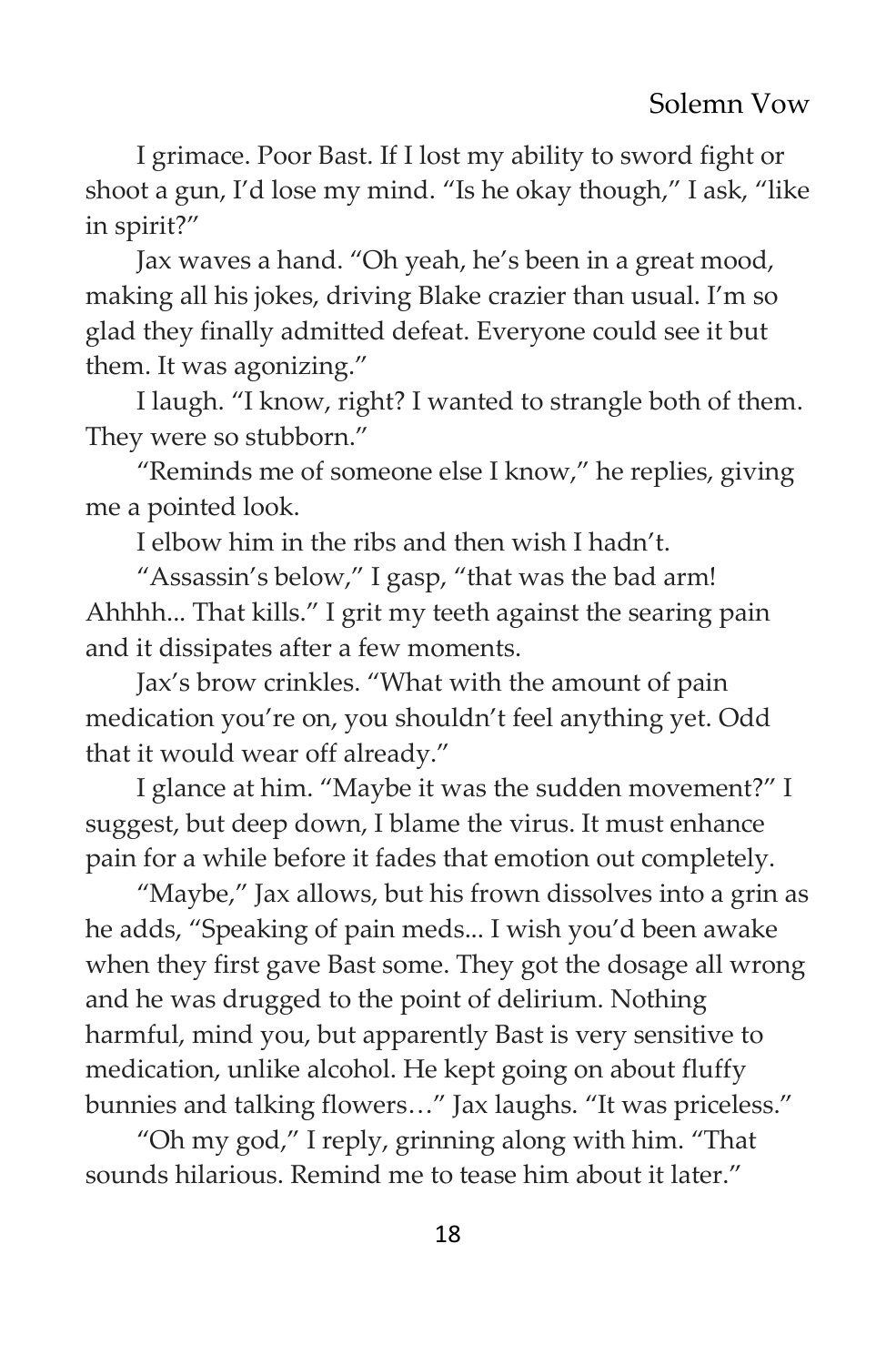"Oh, I will; I'm never going to let him live it down."

My injured arm twinges again and I take a moment to study it. Bandages wrap tightly around it from just above the elbow to the wrist like a paper cast. Faded spots of blood mar the otherwise pristine white fabric. A dull, throbbing ache emanates from the centre and the severe wound they no doubt stitched up.

I wiggle my fingers, testing my freedom of movement. Everything seems to be working still, which is a miracle. I was expecting nerve severance, but I'm glad to see my expectations haven't been met.

"I'm lucky, aren't I?" I ask Jax.

He gives me a solemn look. "More than you know, Quinn. That dagger went right through your arm. You're stitched up on both sides, and eighty percent of the blood in you right now is not your own. By all accounts, you should be dead, but somehow you refuse to give in. You keep fighting, and that's why you're still here. You're resilient. The afterlife keeps trying to claim you, and you spit at its feet, daring it to try again."

His eyes light up in admiration, and I know what he's thinking.

"You stubborn, reckless, beautiful girl," he sighs. "You'll be the death of me. You know that, right? And yet, I wouldn't have it any other way."

I lean involuntarily towards him, touching my forehead to his.

He closes his eyes and breathes me in.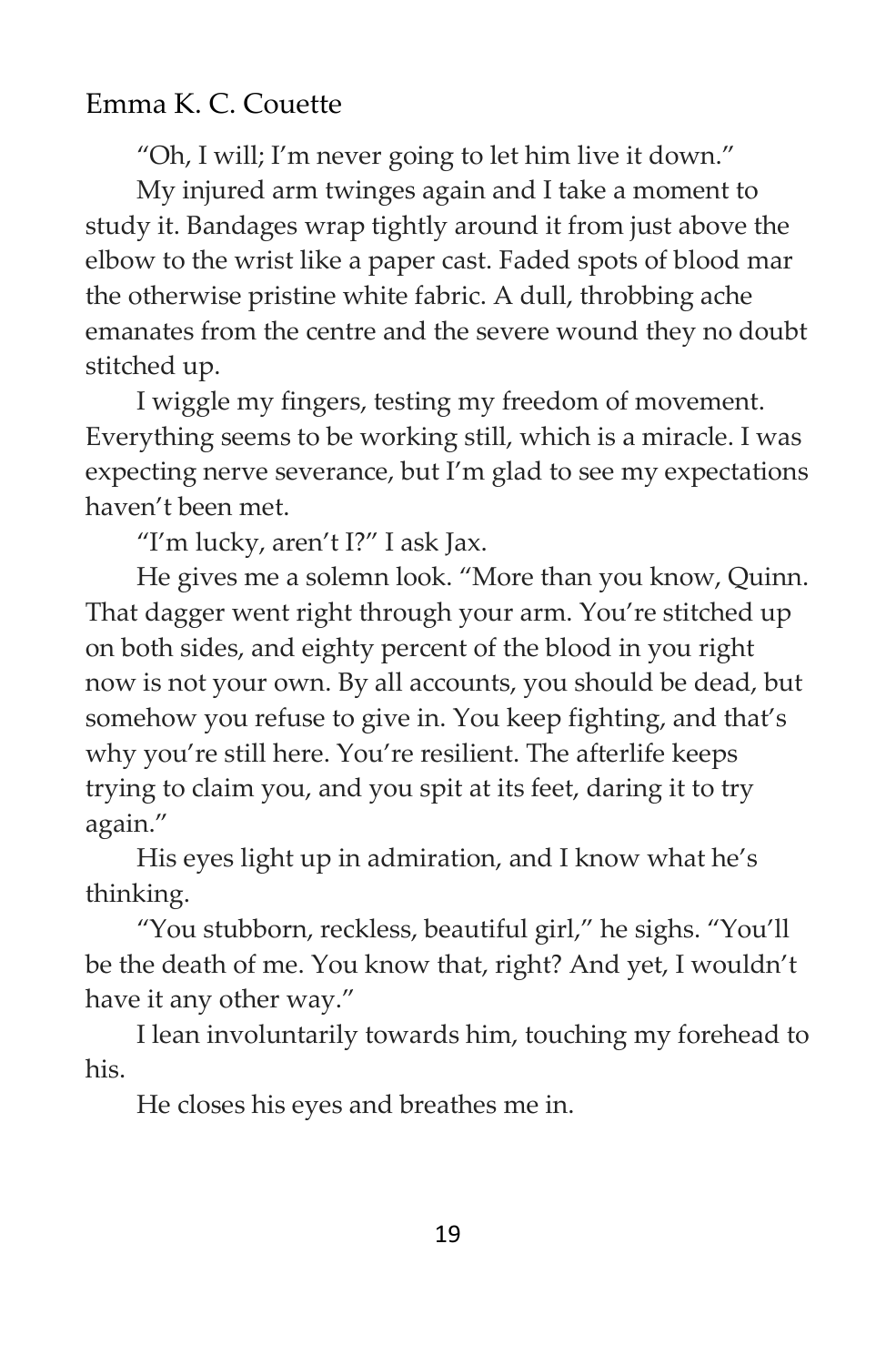"Don't worry," I whisper, "I won't let it claim you. You're mine." I grab his collar with my good hand and pull him to me.

Our lips meet and all control slips away, along with my worries. Nothing else matters. His fingers tangle in my hair and mine dig into his shirt, trying to bring him even closer, never wanting to let go.

Our breaths come in ragged gasps and I find myself wishing we could spend all our time like this, but it's a selfish wish. There are so many things we have to do, so many people counting on us to lead the way. Silent Night would've said to hell with everyone else, but I am no longer that girl, and my responsibilities weigh heavy on my shoulders.

*Make no mistake, Silent Night, you will destroy this city, but not before you've destroyed yourself and everything you love.*

I break away from the kiss with a jolt and nestle my face into Jax's shoulder, trying not to shudder. He rests his chin on the top of my head and wraps his arms around me, holding me tight. We are both breathing heavily and my heart is thudding wildly in my chest.

God, when I left a few nights ago to confront Sephtis, I was afraid I'd never get to do that again, that I'd die with the taste of his lips a distant, fading memory.

Now, I'm afraid that I'll kill him.

"Are you okay, love?" Jax says softly.

"I am now that I'm with you," I reply, but for how much longer, I don't know.

He chuckles, and I force a smile even though he can't see my face.

"I love you, Jax," I whisper.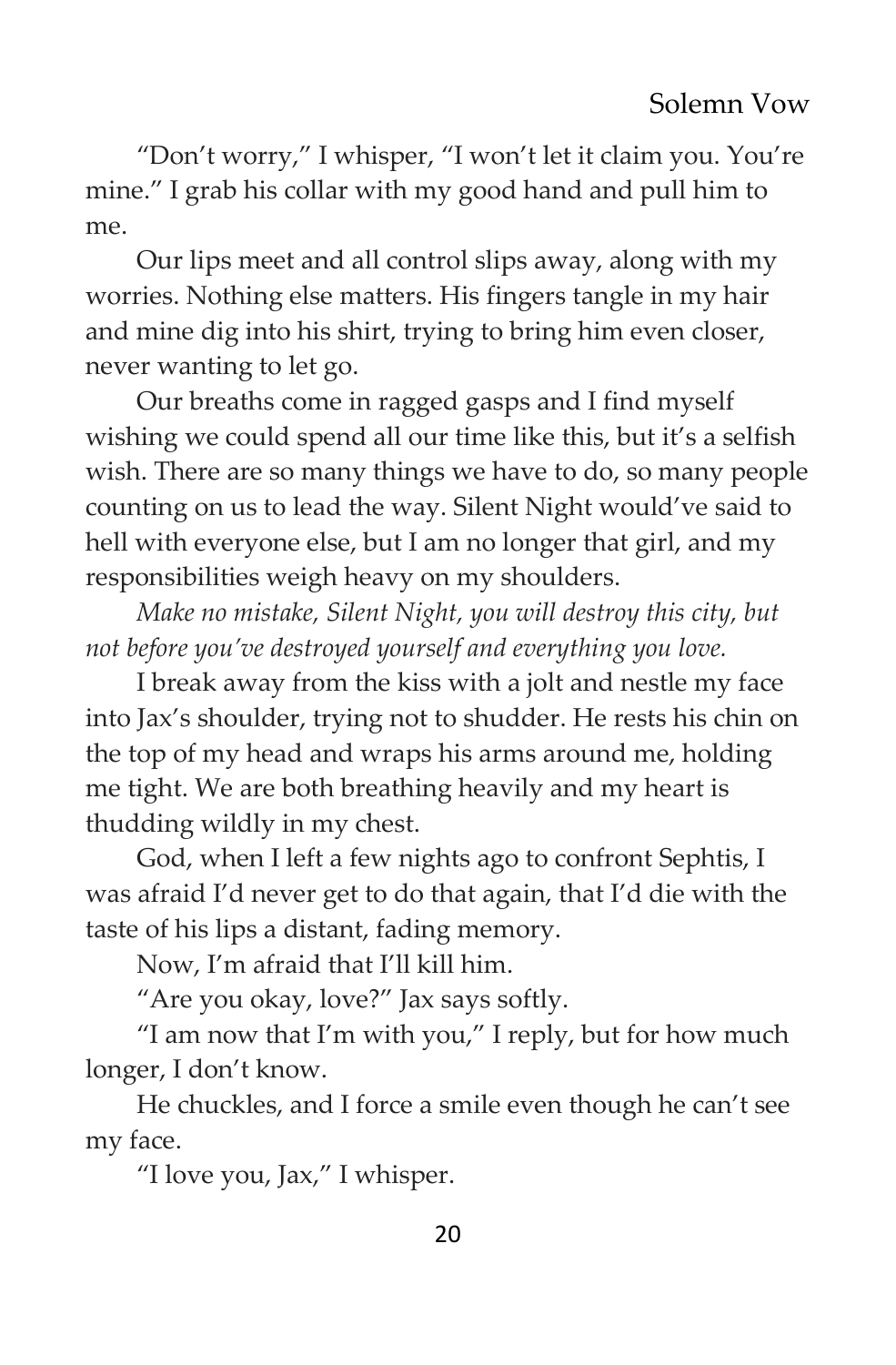"I love you too, Quinn, more than you know."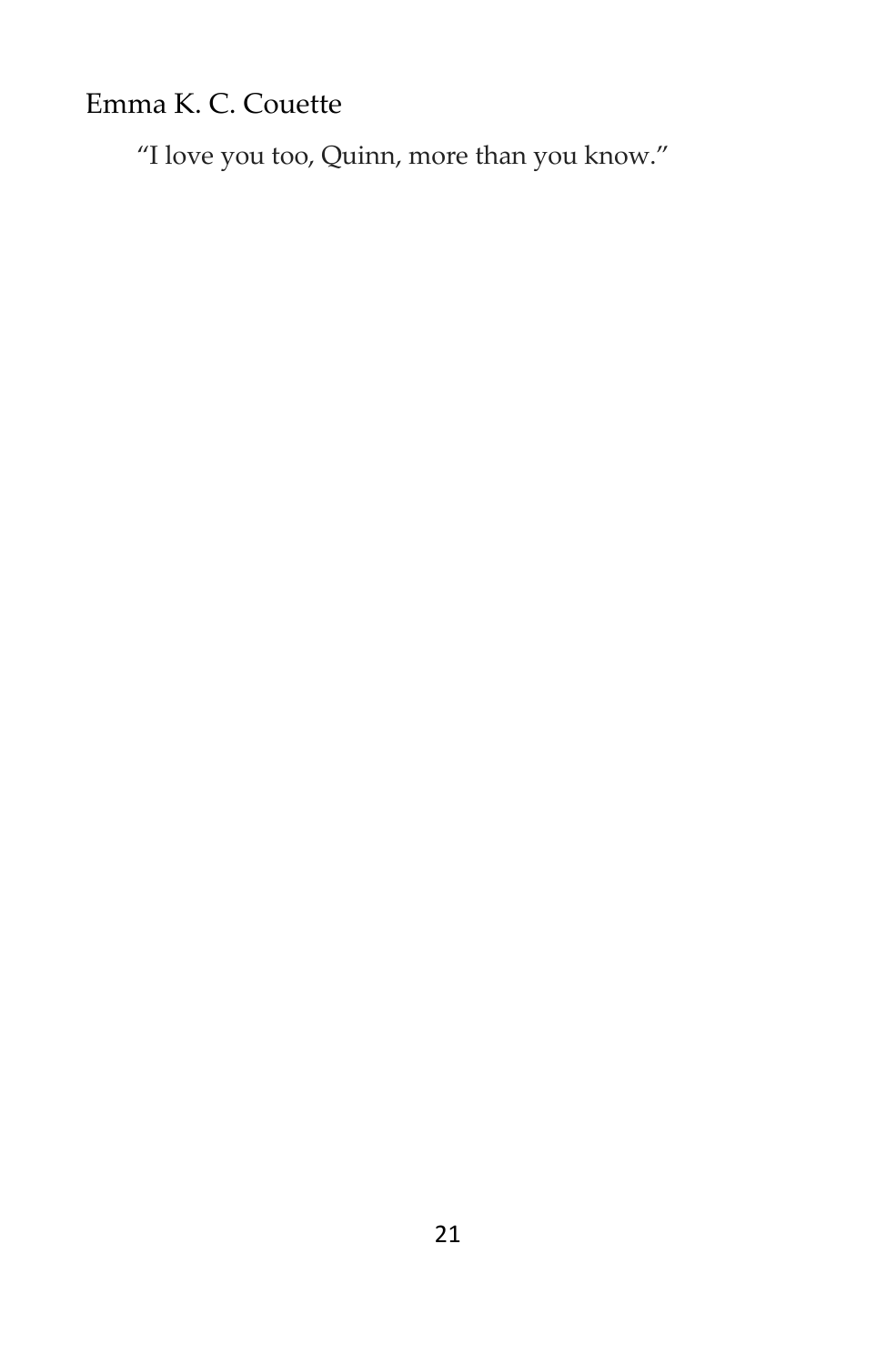## CHAPTER THREE

**The two of us** have a few minutes to talk before a nurse attendant comes in to check on me. I'm used to seeing Shirley, but after the state the base was in when I left, I understand why she's not here. There are much more dire injuries for her to deal with, many more patients to attend to. The young girl doesn't say much, but she does at least look me in the eyes when speaking to me, which I appreciate.

She goes through the whole routine and then claps her hands together lightly. "Well, Ms. Ballinger, your vital signs are looking wonderful, and I think you'll make a full recovery. Lana will be in later to check on your mobility, but I've been asked to notify Jenson when you woke. Are you okay with seeing him now? I can postpone him a little longer if you need more time."

I take a deep breath. As long as Jenson doesn't say anything stupid, I should be fine. Nothing has happened yet.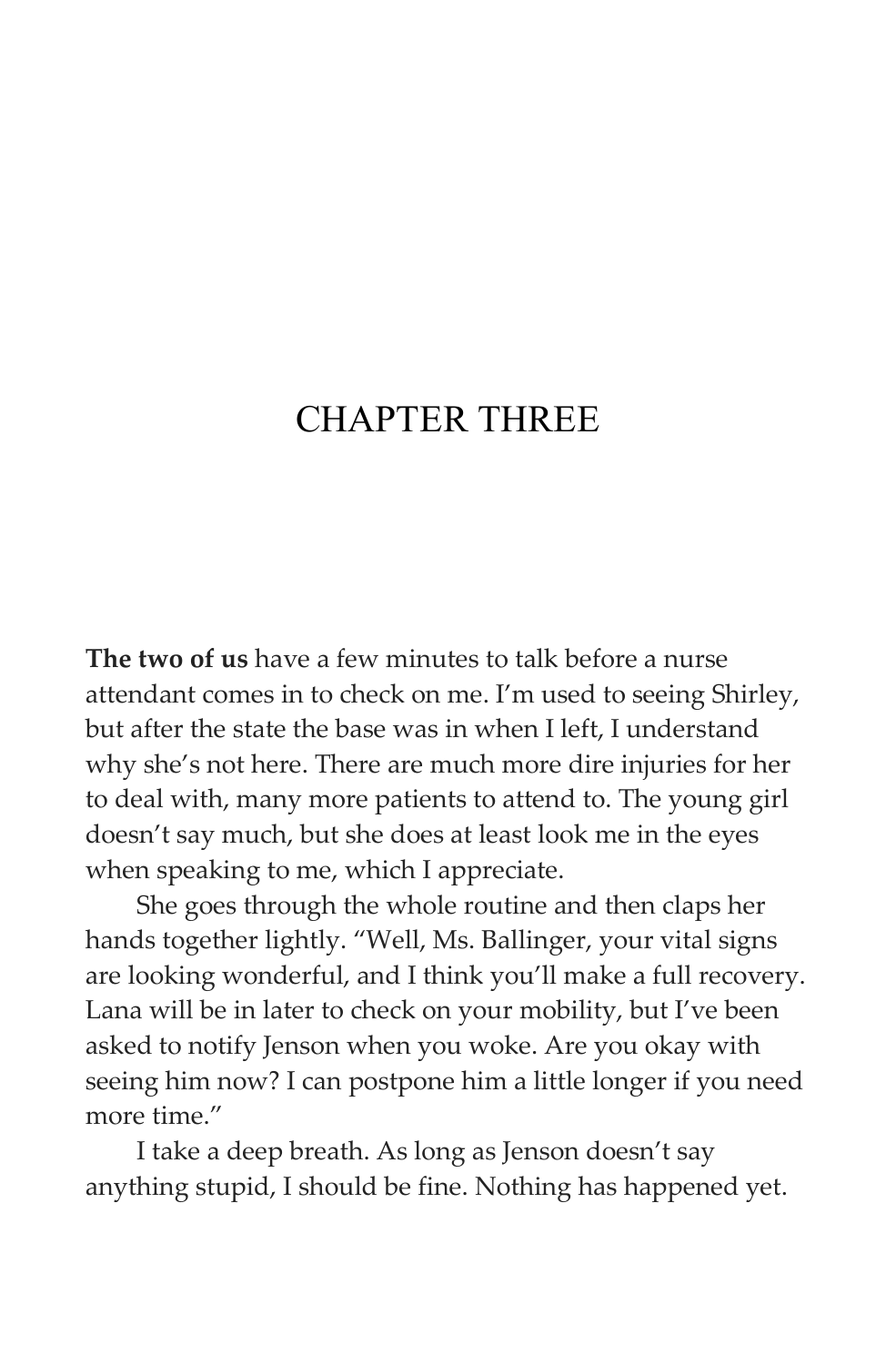I smile at the girl. "I should be good to see him now, but thank you for asking; it's not often that I get a choice in the matter."

Jax laughs.

The girl smiles awkwardly before saying, "Well, I'll be back in a moment then."

Jax turns to me when she's gone. "Are you nervous?"

I shake my head. "Jenson doesn't bother me anymore. I think in a lot of ways we were both wrong about things, and also right. I'm glad the Resistance has him, especially after what happened to Avery."

Jax frowns. "I can't believe he was in league with Sephtis this whole time."

"Just be lucky the entire Resistance wasn't assassins in disguise or we would be screwed."

He nods solemnly, and there's a knock at the door before we can say anything further.

"Come in," I call.

We turn to watch as Jenson walks into the room. I get a glimpse of the young nurse walking away before the door shuts behind him. Jenson looks more worn than I've ever seen him. Grey hairs are woven through his familiar gold strands, and there's a certain defeat behind his eyes, but he still attempts a smile.

"Good to see you, Assassin," he says. "For a skilled warrior, I do believe you spend more time in the hospital than any of my other soldiers."

Jax snorts at that. "Tell me about it."

Even I crack a smile. "Touché, Jenson, touché. I'm not going to bother explaining why I ran into danger again, the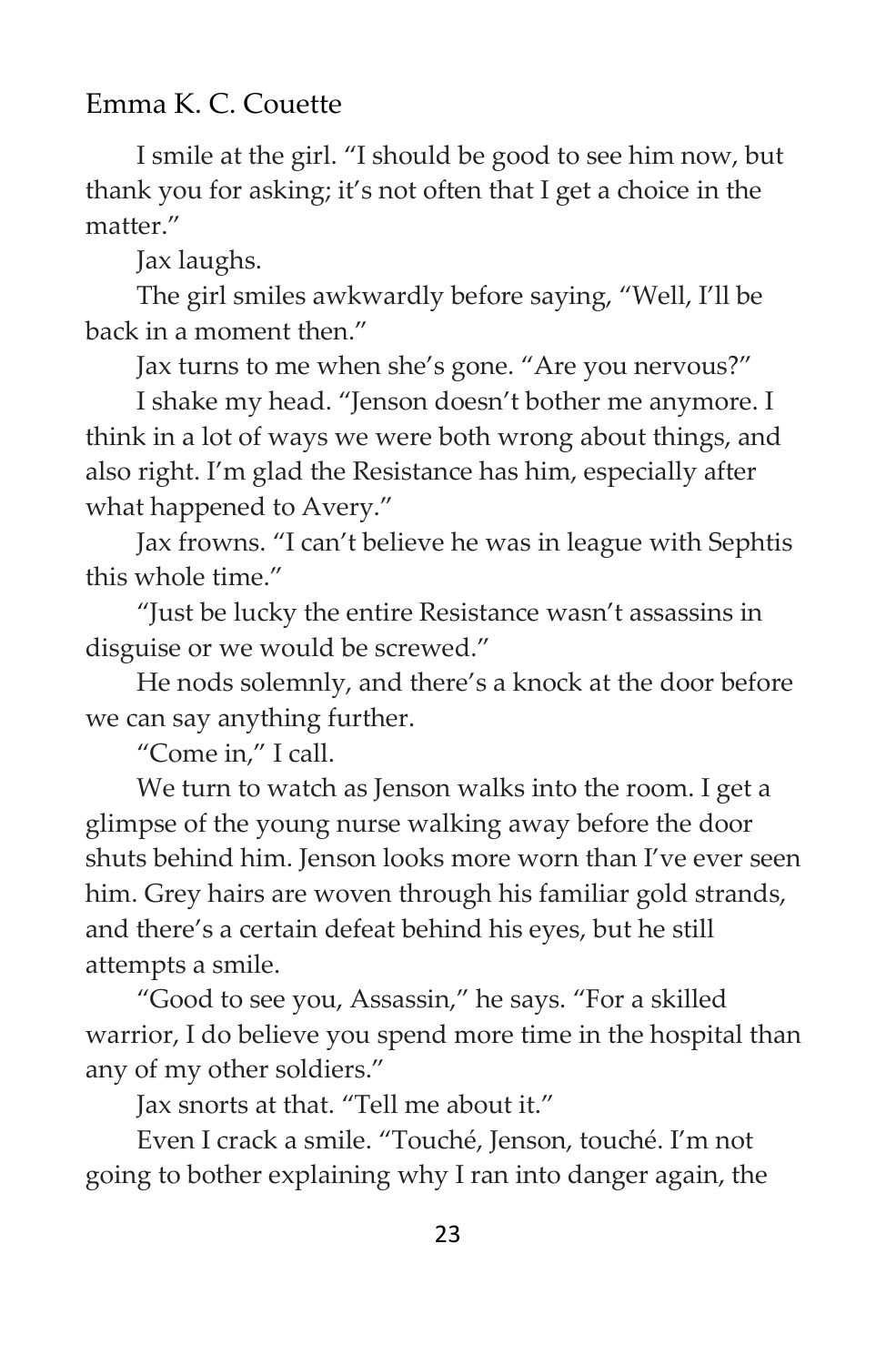story is quite old I'm sure. I suppose there's another reason you wanted to see me anyway."

He nods and walks closer to the bed. There's a chair on the far side of the room, but he ignores it. "I want to know what happened at the opera house. Who attacked you and why? Ajax told me Avery is dead."

"Vyrin is dead, yes," I reply, reminding Jenson who he truly was. "Sephtis shot him when he arrived. I was expecting my father from the start, as per his note to me, but I should've known he'd lead me on before showing his face. Vyrin was a distraction, so that I wouldn't be ready for the true battle."

Jenson rubs his chin. "Why would Sephtis kill him? They were brothers. They had just executed the perfect attack."

I hesitate.

*How much of the truth should I tell them? Would Jenson have me killed if he knew what Sephtis has done to me?*

I feel fine at the moment, but…

I bite my lip. If Vyrin had made more of the virus, I would tell them in an instant, but seeing as I'm now the only carrier, I don't want to worry them yet. Sephtis and Vyrin may have been lying.

"Ms. Ballinger, are you okay?"

I shake my head to clear it. "Yes, sorry. It's been a difficult few days. The answer is simple: Vyrin had outlived his usefulness. There was no point keeping him around once the ruse was revealed, and besides, Sephtis wants no competition in the end. Vyrin was pretty arrogant himself. I wouldn't have put it past him to attack Sephtis directly, so Sephtis took care of the threat before it could even manifest."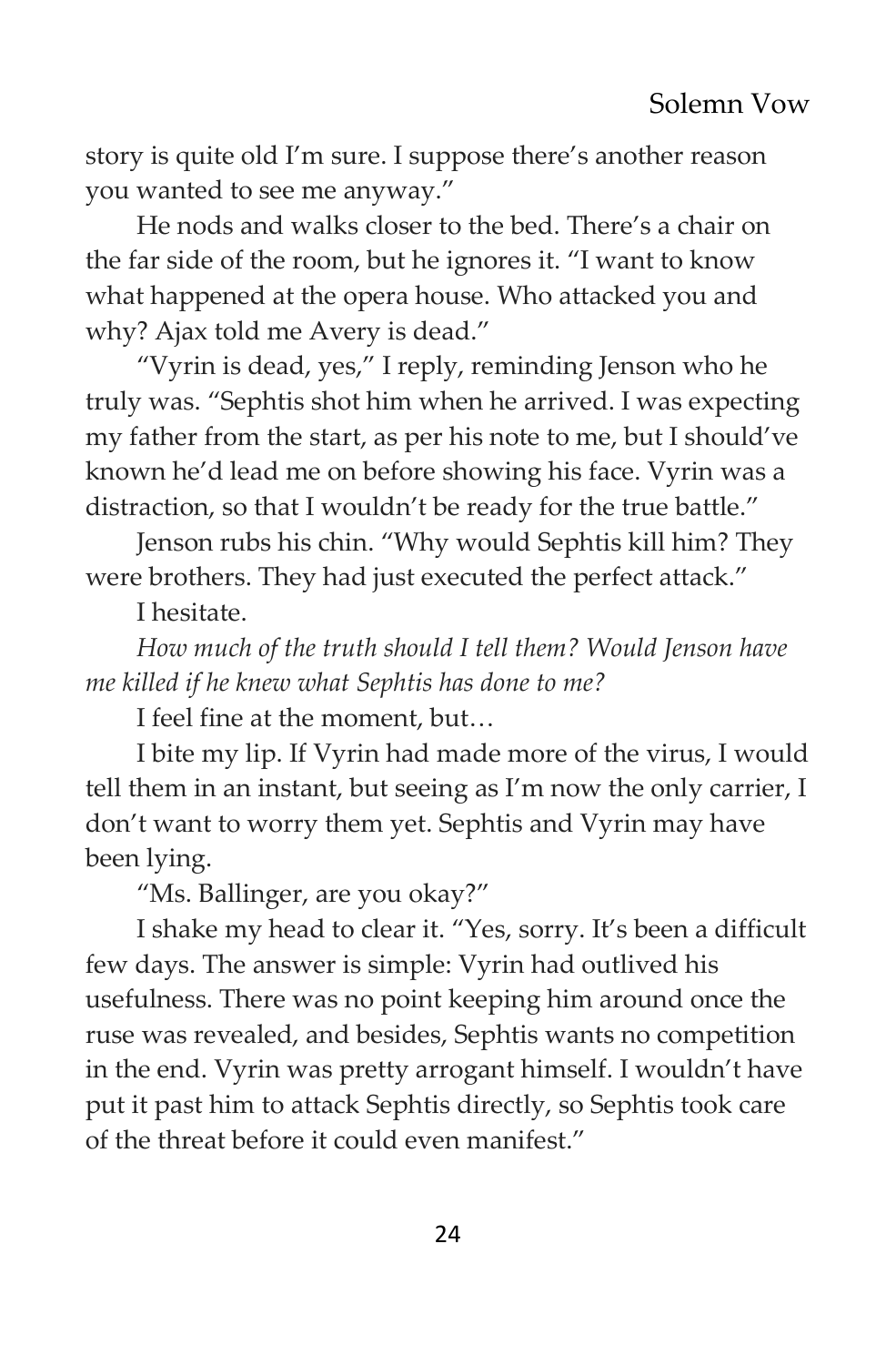Jenson shrugs. "I suppose, but what did it all have to do with you?"

I snort. "That's even simpler. He wanted me dead and he knew I might be weak enough to get the job done that time, what with everything I had gone through—Trey's condition, the attack on the base… He knew I would want revenge and so he lured me out into the open."

"And you just went?" There's a scolding in his tone but also a silent acceptance, as if he didn't expect anything different.

I hang my head. "I wanted to end it, Jenson. I know it was...foolish, and I know I shouldn't have gone alone, but I did what I did. I just hope I can learn from it."

Beside me, Jax sighs. "You and me both."

Jenson huffs a breath in amusement. "Well, Assassin, it never is a dull moment with you, I'll say that. Did Sephtis reveal anything to you while you were with him, any inklings of his future plans?"

I shake my head, again refusing to acknowledge the virus. "Nothing concrete, I'm afraid, though he assured me he wants us all dead and that he'll be ruling over the ashes of Haven soon enough."

Jenson rolls his eyes. "Arrogant bastard." He clenches his fists and then brushes his palms against the side of his pants. "Well, it's not much to go on, but we'll keep fighting. I'll be calling a meeting shortly to discuss our next steps. At the very least, we can surprise the Master Assassin when he finds out you're still alive."

Jenson grins and I force one of my own.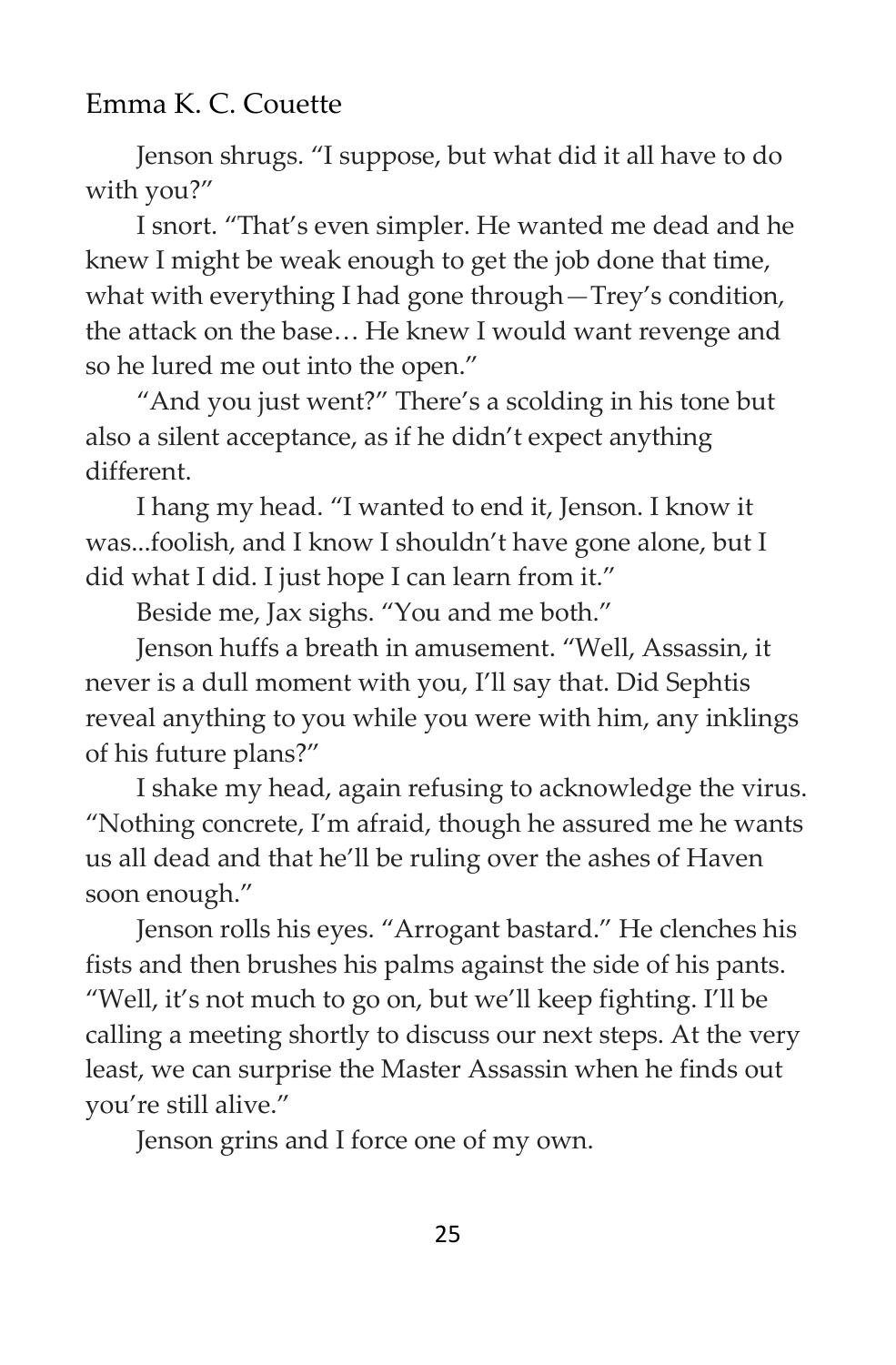It was never Sephtis' intention to kill me, at least not yet. Letting me die might've been more of a thorn in his side. I suppose time will tell though.

"I will see the two of you later then," Jenson says. "Please try to be careful who you challenge in the future, Assassin. I have few good soldiers left."

I catch the faintest smile at the edge of his lips before he turns and heads out the door, closing it gently behind him.

I smile at his back. "The old man is growing soft."

Jax shrugs. "Like I said, he's been through a lot lately, but he didn't ask how you were doing, so he hasn't gone that soft."

I laugh. "Very true. I guess if I'm still breathing, that's good enough for him."

The two of us talk for a few minutes before the door opens and Lana—my old physiotherapist—walks in. I look up, and Jax shifts over so that he's sitting at a more respectable distance.

"Lana?" I say.

"Ms. Ballinger," she replies, clasping her hands behind her back. "I trust you're doing well?" Her blonde hair is less styled than usual and there is an exhaustion behind her eyes that I've never seen her wear. This city saps everyone of their strength; it is only a matter of time.

"I'm doing great," I answer, "luckily." I give her a sheepish smile.

She nods. "How's the arm feeling? Any pain? Any restriction of movement?"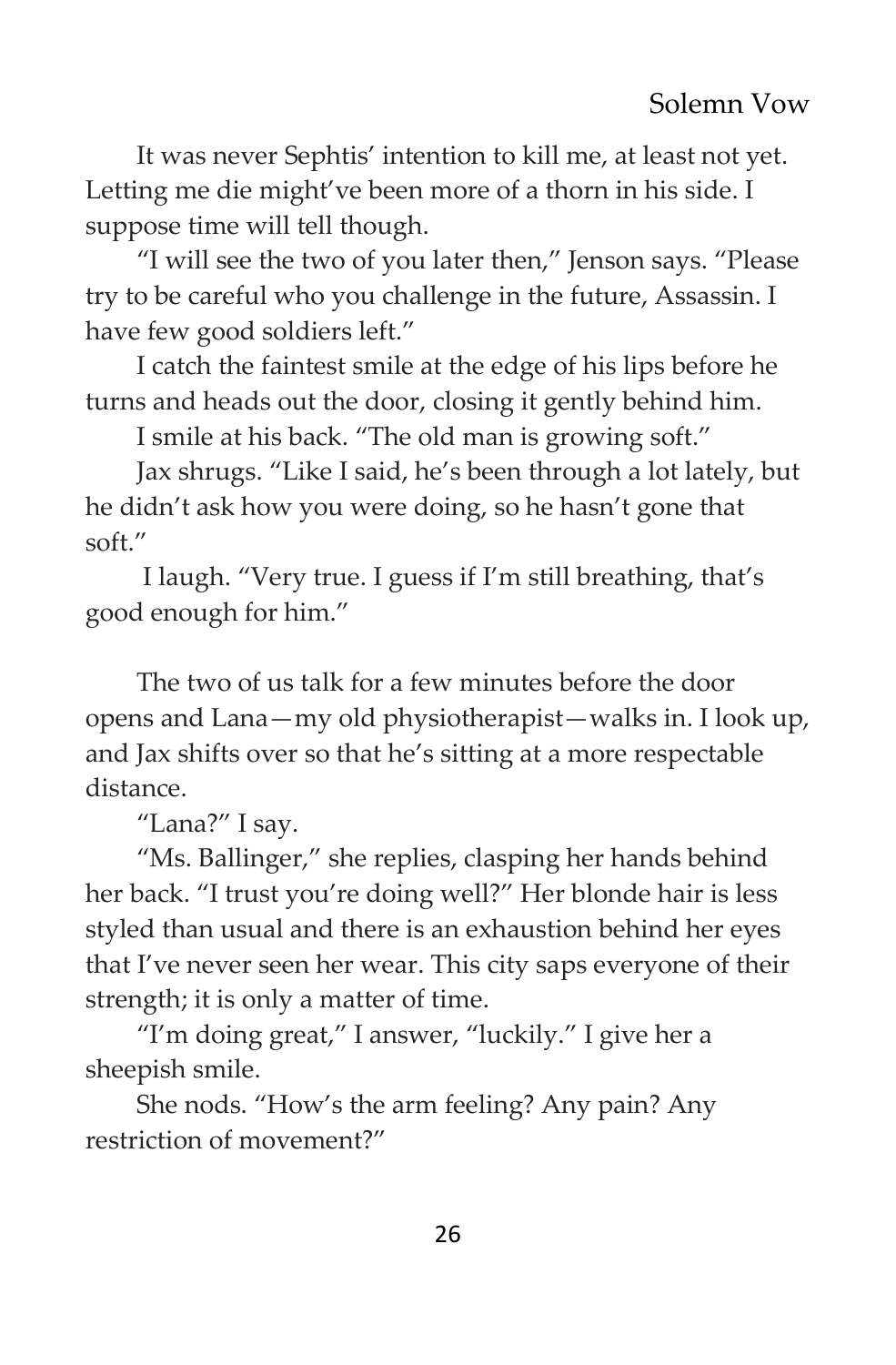"It feels better than I expected actually," I reply, rotating my wrist back and forth a couple times. "There's a dull ache in the wound, but I can move my fingers and everything just fine." I decide not to tell her about the sharp twinges. It'll only prolong my stay, and I doubt she'll be able to do anything for it anyway.

She smiles, the light returning to her brown eyes a bit. "That's wonderful news. We were worried there for a while, but you've pulled through yet again. We'll get you some more medication for the pain. Be sure to read the label and take the doses as ordered."

I nod.

"I trust Mr. Forrester will keep an eye on that?" She looks pointedly at Jax, and I frown.

It's true that Lana makes me think of my mother, but I'm not a child. I don't need a babysitter.

"I'll watch over her," Jax assures her. "Quinn is in good hands." He smirks at me and I blush despite myself, resisting the urge to elbow him again. It wouldn't do my still-healing arm any good.

Lana claps her hands together. "Well, everything is in order then. I'd like to see you tomorrow around six o'clock to take another look at your arm and give you fresh bandages."

I perk up at that. "Wait, I'm not confined to this room indefinitely?"

She frowns. "Of course not, you're free to go as soon as you're ready."

"Thank you so much," I say, surprising even myself. I must loathe the infirmary more than I thought.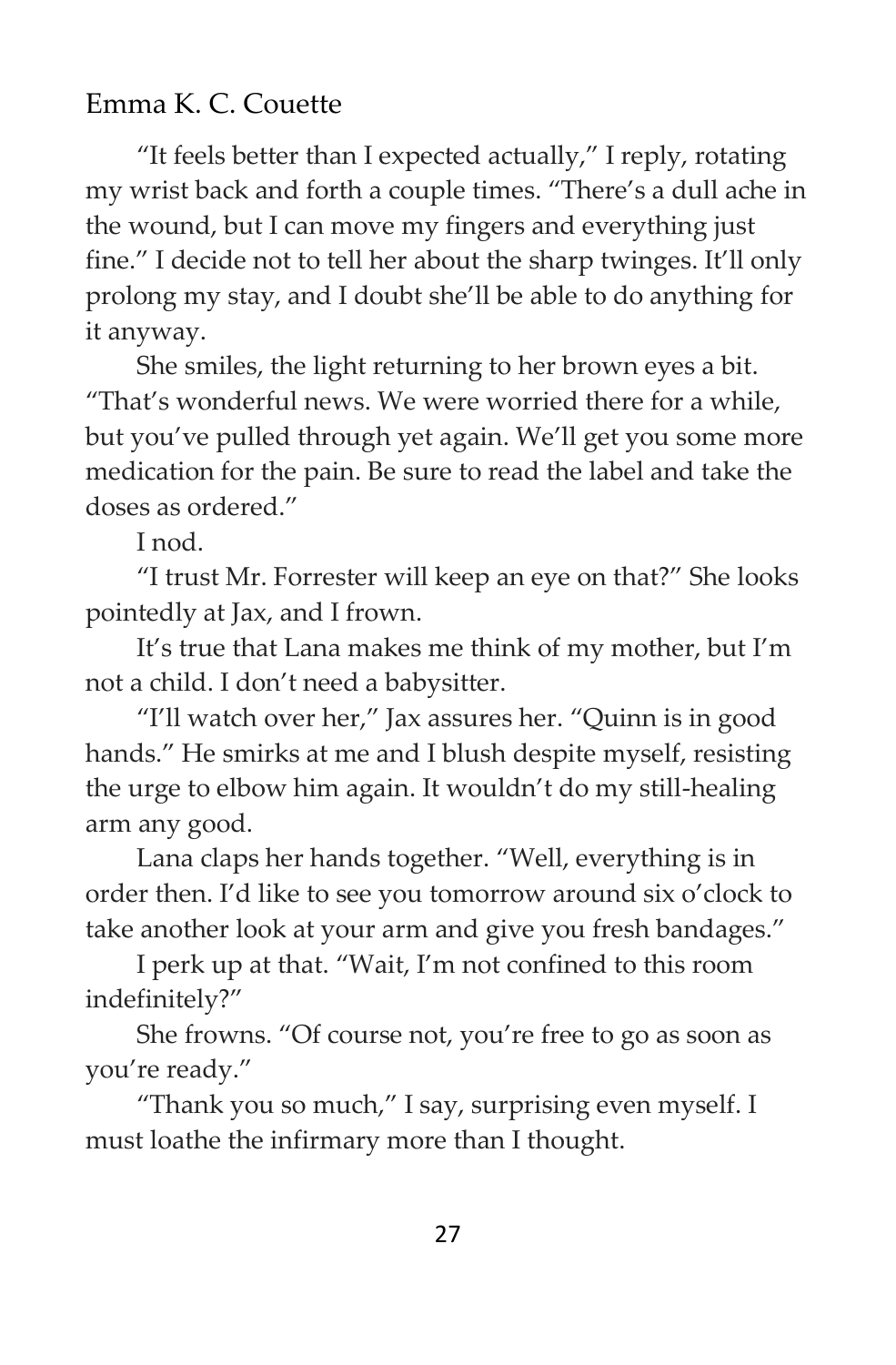Lana smiles. "Don't thank me, thank Shirley. She's the one who made the executive decision. She said it was high time we trusted you and that the only person who can convince you to take it easy is yourself; anyone else merely has a death wish."

I laugh at that, and even Jax joins in. Guild, it's amazing how much that cantankerous old nurse has grown on me. I guess that's what happens when someone saves your life multiple times instead of threatening it. Aside from that, I think we both have an understanding of one another. She knows I will do whatever it takes to accomplish my goals, and I know that no matter what I do, she could never be afraid of me. Shirley is fearless. I wish I could say the same for myself.

"Well then," Lana says, "I'll grab the medication and leave you guys to it."

She disappears for a minute, returning with a couple bottles which she hands to Jax.

I scowl.

*I am* not *a child.*

I glare at her back as she walks out, and then I say, "Shirley might trust me, but Lana certainly doesn't."

Jax raises an eyebrow. "How do you figure that?"

"She gave the pills to you, not me."

"I wouldn't put any stock in it, Quinn. It's probably just a safety measure. Your injuries might've muddled your brain a bit, so it's safer that I hold onto these." He shakes the bottles.

My scowl deepens. "Are you implying that I'm mentally ill?"

He holds his hands up. "I would never…"

"You're a liar, Ajax Forrester, and a terrible one at that," I reply, leaning over to poke my finger into his nose.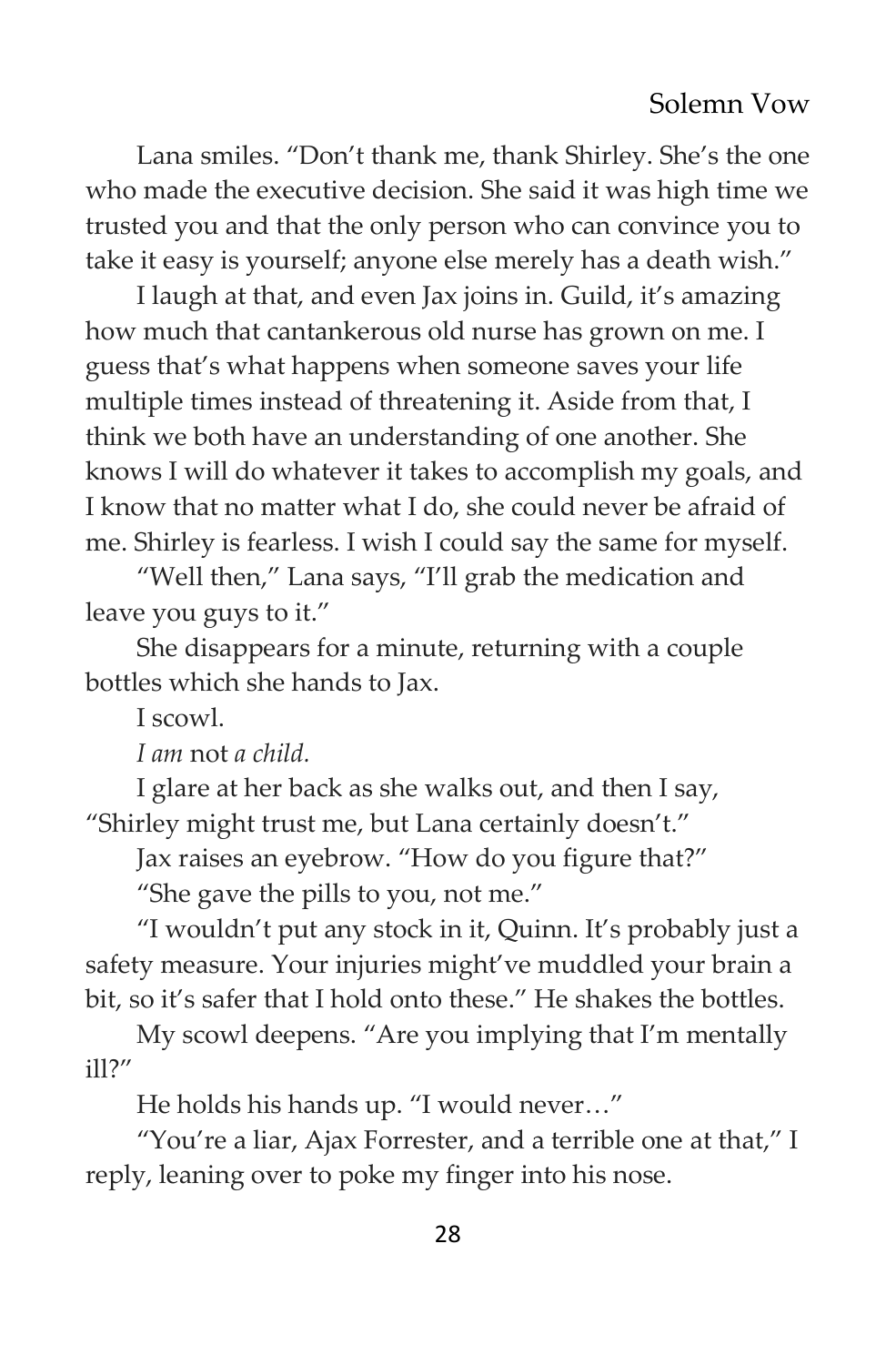He laughs. "And you're the most stubborn individual I've ever met."

"What do you say we get out of here?" I ask, ignoring his comment. "I'm sick of this place."

"That makes two of us."

He jumps to his feet and I follow suit, albeit slower, careful to dispel any nausea. My body has been through so much these past few months, and the deterioration is starting to show. I just hope I can end Sephtis' life before mine crumbles to dust, before the serum takes away everything that makes me human.

I shudder.

"What's wrong?" Jax has stopped in the doorway, waiting for me to follow.

I know he can sense the fear in my stance, but I also know that now is not the time or place to tell him about what's running through my veins. I just escaped death again; I can't tell him that it might have been for naught, that it might have been better for everyone if he'd let me die. The news might kill him.

Instead, I force a smile and assure him I'm fine.

He recognizes the lie for what it is but doesn't press the issue. He trusts that I'll tell him when I'm ready, but I'm not so sure I will this time.

I'm not sure if I can bring myself to do it.

As soon as we step out of my room, the sights and sounds of the hospital assault me. The place is filled to the brim with the injured and dying. There are even stretchers sitting in the halls, and I immediately feel guilty over my private room. We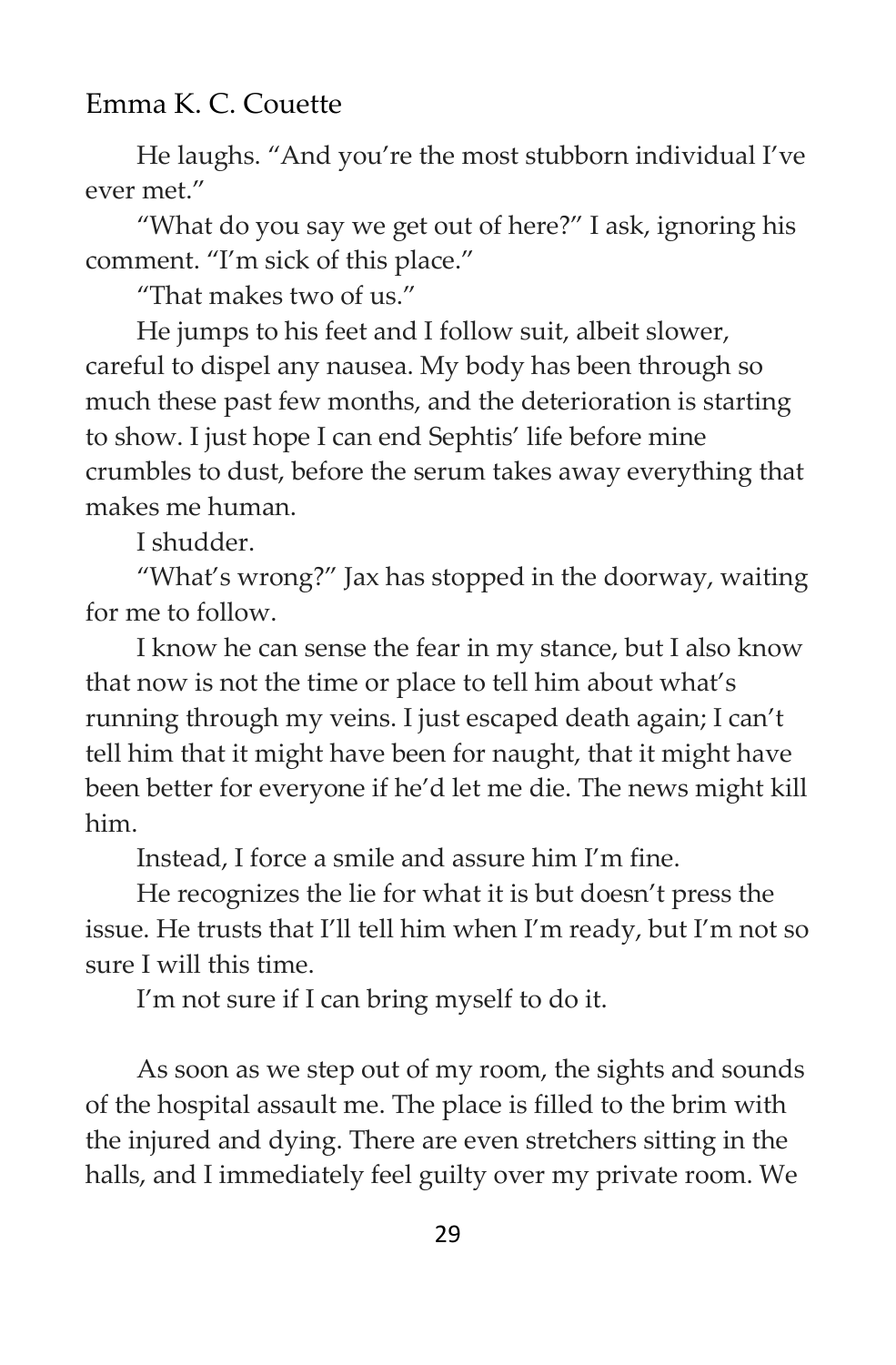pass by people with missing limbs and eyes, people with pale skin and head bandages. The smell of death and blood is thick in the air, like a solid wall of pain.

And then there are the sounds. I'm not sure which is worse: those screaming in agony, those crying over their loved ones, or the comatose patients lying in their beds silent like the grave has already claimed them.

I am glad when we leave the hospital behind.

We head to my room so I can change out of the hospital gown. People stare as we pass, but I pay them no heed. My various states of disarray are practically a given at this point. If they're not used to it, that's their problem.

Jax takes my hand in his, and we continue on without a word, my metal foot tapping along the floor as I walk.

I close the door to my room behind me, leaving Jax in the hall, and sink onto the bed. Relief floods through me as the rest of the world is locked out, but the room no longer feels as safe. The evidence of Sephtis' visit may have been removed, but the atmosphere has changed. I know safety is but a figment of my imagination, and I won't sleep deeply again until Sephtis is dead and gone. Maybe not even then.

How is it that one man can incite so much fear? I used to relish in the terror I caused, but it had been nothing compared to the nightmare Sephtis was and still is. I always had the capacity for change; Sephtis will take his ideals to the grave.

I sigh and shuffle over to my closet, perusing the options. My heart yearns for the comfort of black, but I settle for one of the grey outfits instead, silencing the darker parts of me. I pull on the suit, smiling at the ragged end above what used to be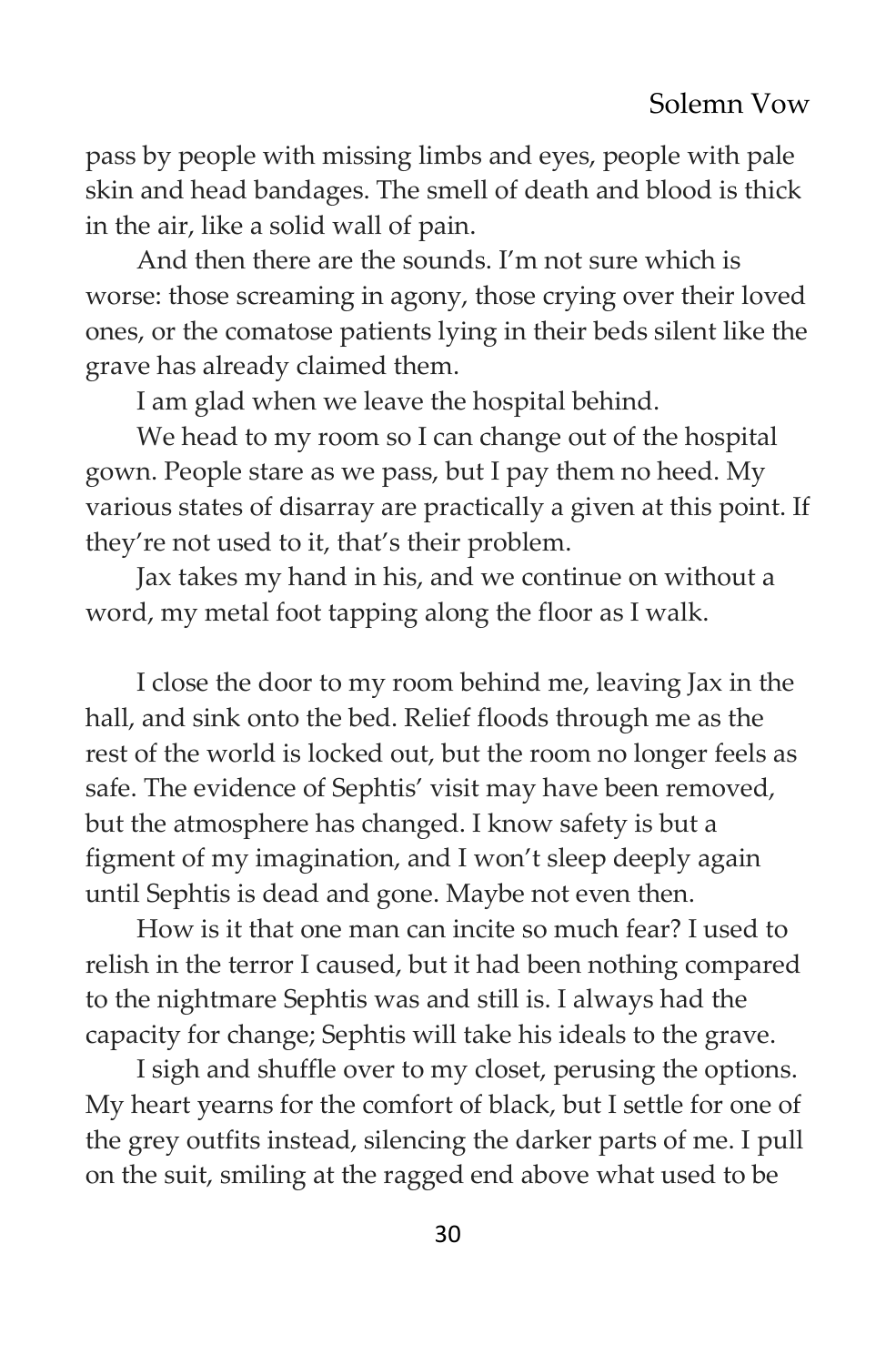my knee. When I try to tug it over my arm though, it gets stuck on the bandages and starts to pull.

I suck in a breath at the sharp pain that follows and stop. *I guess the sleeve is going too.*

I grab my mattress knife and try my tailoring skills again, tearing the right sleeve off just past the elbow. The outfit looks even more lopsided now, but the arm slides on with ease.

"You can come in now, Jax," I call out.

The door doesn't make a sound as he enters and comes over to stand beside me. He regards the torn arm of my suit.

I wonder if his gaze lingers on the ink that is now visible.

"Maybe you should start ordering them that way, instead of shredding perfectly good fabric," he muses.

"Maybe you should mind your own business," I retort, but my smile ruins the effect I'm going for.

"On the other hand, the ragged look does suit you."

I raise an eyebrow. "And what is that supposed to mean?"

"That you, Quinnifer, are a whiny little assassin who asks way too many questions," a voice that is not Jax's replies.

We look over to see Bast leaning against the door frame, his one arm hung in a loose sling. The sight of him makes me smile and yet chills me to the bone at the same time.

*I will kill you, but not until you've watched all your friends die.*

Maybe Jax won't be the first. Maybe it'll be Bast or Blake or Kuen…

I shake my head to clear it and turn back to Bast.

"Well," I say, "if it isn't Sebetha."

He grimaces. "That's a new one."

"You like it?"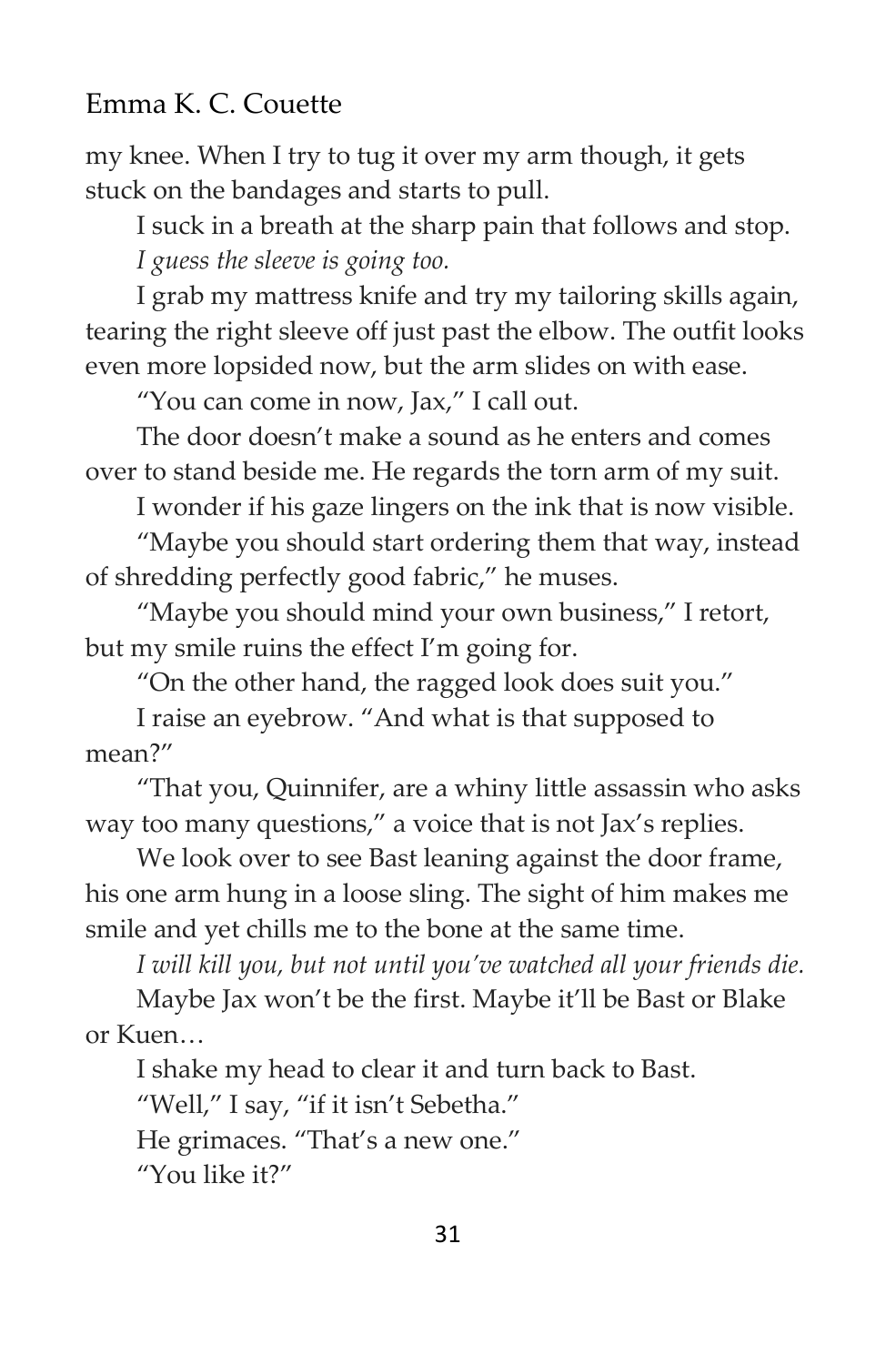"Not a chance, Quinnby."

I shake my head. "It's good to see you, Bast."

"Same to you. Glad to see you're still kicking around, taking up all of Jax's time…"

I raise an eyebrow. "Oh yeah? Well, I hear you're keeping Blake rather busy."

Bast's face turns scarlet. "That's not... What I mean to say is, we…"

I've never seen him tongue-tied. The novelty sends Jax and I into a fit of laughter.

"I'm just teasing, Seb," I say when I sober up.

"Oh shut up," he mutters.

"Speaking of," Jax says, "where *is* Blake?"

"Talking with Jenson and Natalie last I heard," Bast replies, brushing his hair out of his eyes. His brown curls are even wilder than usual, sticking up around his ears and tickling the edges of his eyebrows.

"Whatever for?" I ask.

He shrugs. "Apparently, she's helping Natalie tell her tale of woe to Jenson. I guess her highness is too fragile to do it on her own."

"I don't blame her, Bast," I say. "She's gone through a  $\ln$ "

He cocks an eyebrow. "Are you feeling okay, Quinnby? Because I think you just defended her."

"I'm fine," I sigh. "You weren't there for it, but Natalie and I have...reached an understanding. We may have had our differences, and we'll certainly never be close friends, but if we want to survive what's coming, we're going to have to work together."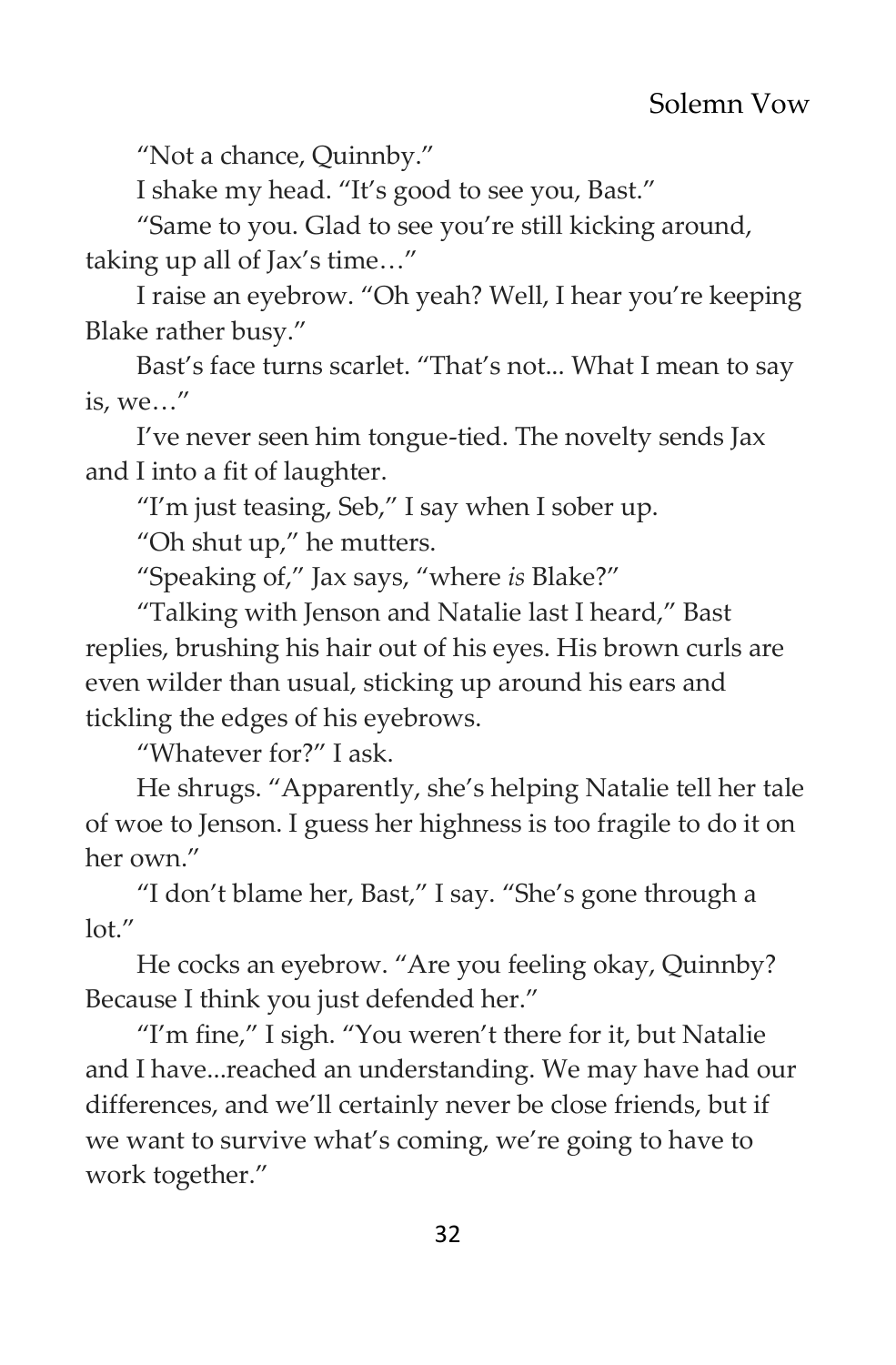Bast narrows his eyes at me. "Who are you, and what have you done to Quinn?"

"Oh shut up."

He grins. "Fine, whatever you say, but I'm not about to start bowing in her presence."

"Neither am I, Bast," I reply. "Honestly, who do you take me for?"

"Would the two of you cut it out?" Jax says finally. "You're exhausting."

I give him a look. "You're just upset at being left out."

"As if," he scoffs.

"Don't worry, Jax man," Bast says. "You don't have to be jealous. I'm not going to take your girl. Broody assassins aren't my type."

He shrugs and I go to smack him, but we both stop midmotion as pain lances through us.

"Stupid shoulder," he spits out through clenched teeth.

"Ah, fuck, my arm," I gasp at the same time.

"Language, Quinn," Jax chides, smiling. "You two make quite the pair, actually."

We both scowl at him.

He sighs. "Come on, let's get you two invalids something to eat."

"Wouldn't mind if I do," Bast replies. He all but skips out of my room and down the hall, despite his injury.

I smack Jax in the arm with my good one and say, "Watch your tongue."

He smirks and we follow Bast out.

A few minutes later, Bast freezes and turns around. "Wait a second, who are you calling an invalid?"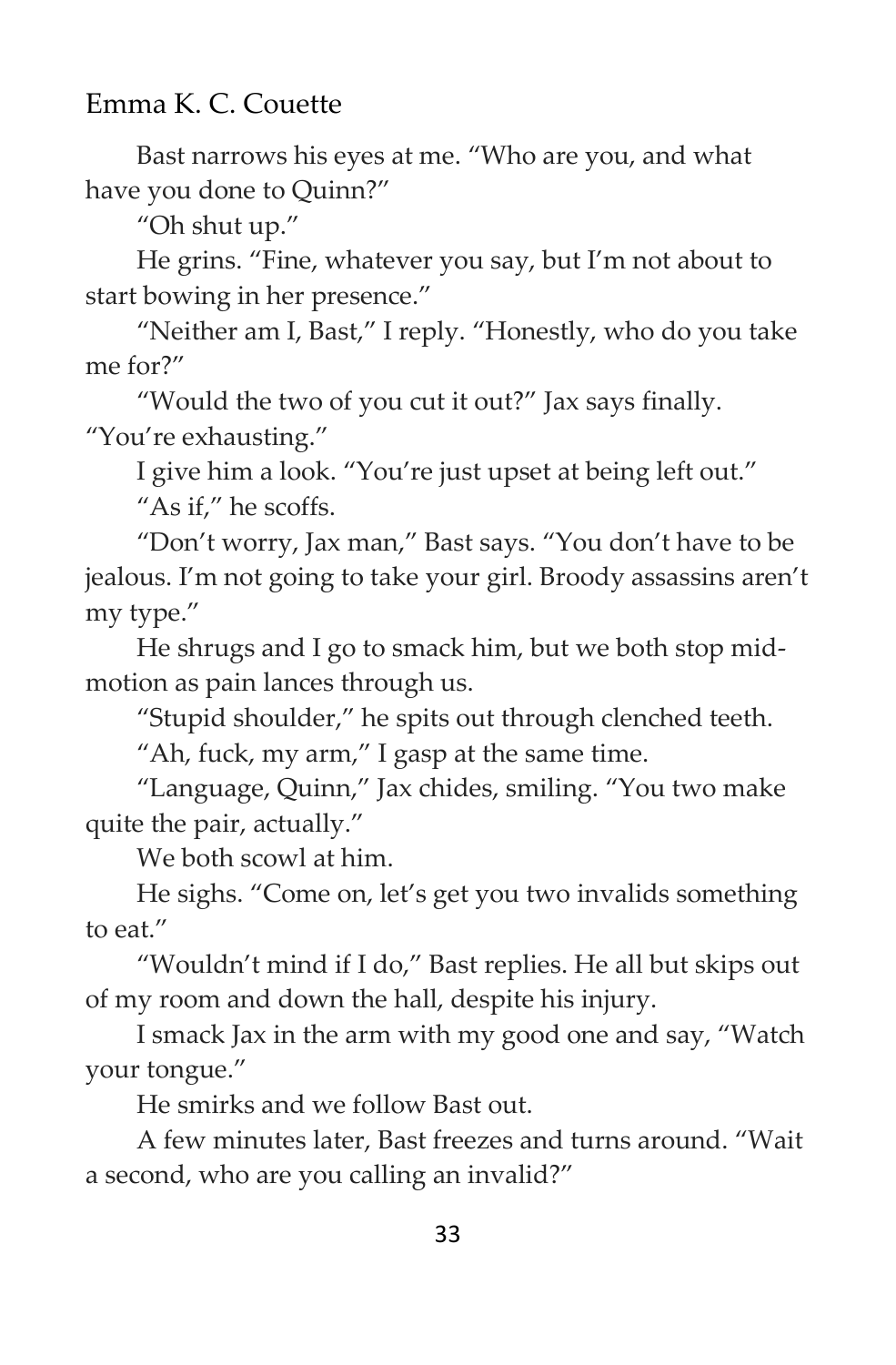Jax and I share a look before erupting with laughter once again.

. . .

The cafeteria is silent. No one looks up when we enter and our chatter turns to whispers to match the mood of the room. The place is full of haunted faces, picking at the food, sitting alone at tables that used to be full. It reminds me of a tomb.

I notice an elderly man at one table with a long, fresh scar down the side of his face. He was too old to fight this war but too brave to stand aside and watch it happen. At another table, a young woman eats a bowl of soup, holding the spoon at an odd angle. Her right arm is in a cast, and I realize she must be right-handed.

No one in the room appears unscathed, but there are precious few people to scrutinize.

Is this all that was left? How many agents had lost friends, family? How many were betrayed and left in the dust? How many had to kill people they would've died for?

"Jax?" I ask as we head over to our empty table with our food.

"Yeah?"

"How many did we lose that night?" There's a tightness in my chest, a need to know despite the pain the answer might bring.

He grimaces. "Too many, Quinn, far too many."

Bast nods. "From what I've seen, the majority of those left are still in the hospital, and a fair amount of them will soon be joining the death count."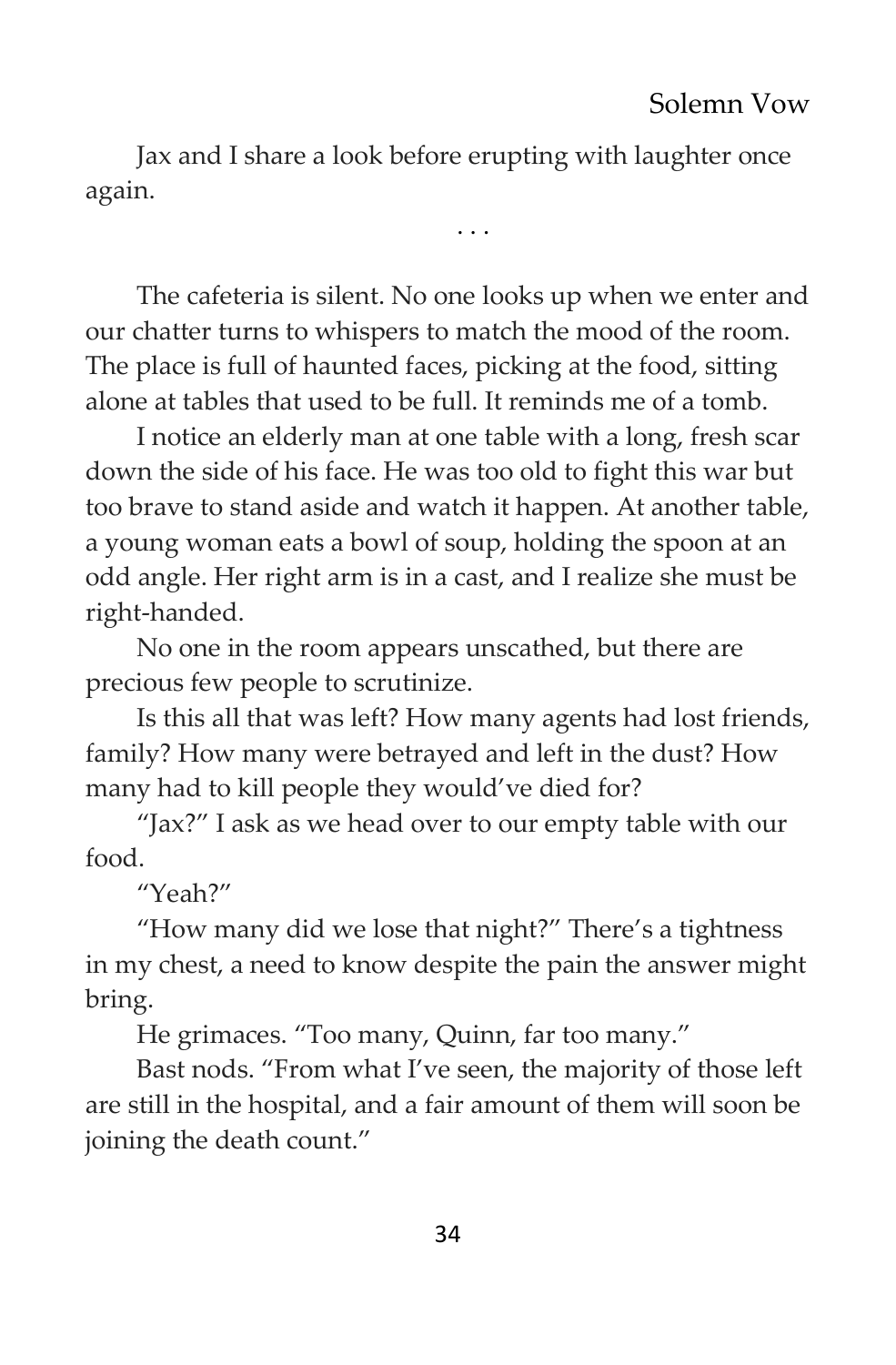"Assassin's below, why do we always have to lose? Why do good people always get punished?" I slam my tray onto the table.

Around the room, a few people jump, but nobody looks in my direction. Everybody is so comatose. They need to wake up, or we're going to have no chance at winning this war.

Jax places his hand over mine. "Take it easy, Quinn."

I take a deep breath and let him pry my clenched fingers from the tray, taking my hand in his.

He squeezes it. "We'll figure something out; we always do. We're not about to roll over and die. As long as we're still fighting, we still have a chance. Don't give in to the voice of doubt. That's what Sephtis wants. He wants you to feel helpless."

*But I am, I am helpless, and when this virus hits, I'll be powerless to stop it.*

I glance at the tray I slammed against the table. Was that the start of it? Was the aggression beginning already or was that the normal me?

*How am I supposed to tell the difference?*

My legs are shaking, and Jax squeezes my hand again to steady me. "Are you sure you're okay?"

"Yeah, I'm fine," I say, willing myself to still. "A lot of stress lately."

Bast snorts. "Isn't that the understatement of a lifetime."

He's right. I think I can count the number of stress-free moments I've ever had on one hand. Yet, positivity is the root of success, right?

I take another deep breath and sit down at the table.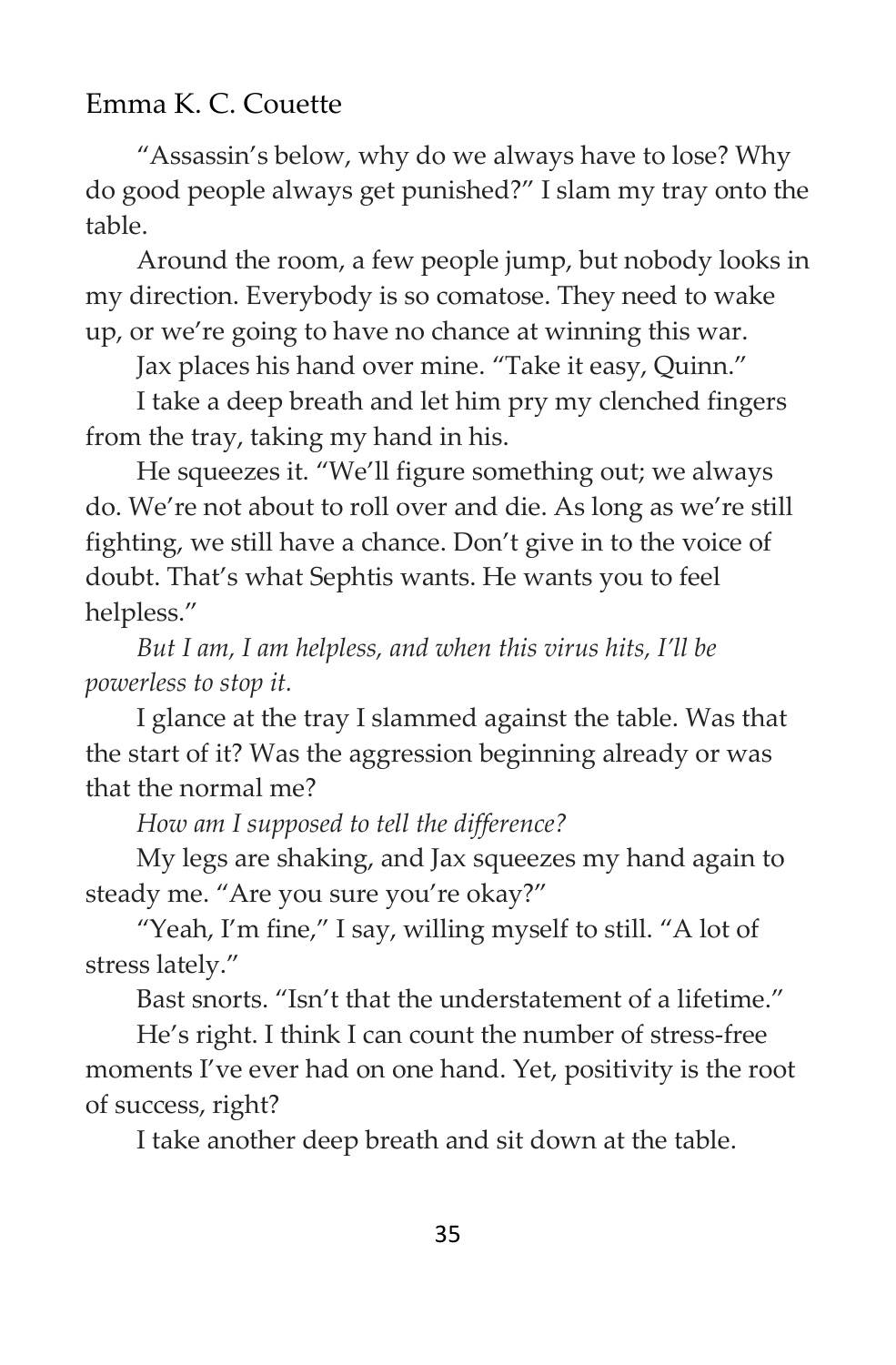We eat in silence for the most part, Bast breaking it a couple times to lighten the mood with idle chatter. I start to relax, if only a little, but the calm ends when Blake enters the cafeteria, Natalie in tow.

I'm glad to see everyone together again, but I can't help thinking that every additional person in my midst will be another casualty when I finally snap.

Bast's eyes narrow in their direction, and he sets down his fork. "This should be fun."

I give him a look.

"What?" he asks. "I haven't forgotten the way she treated you, or the way she treated Blake."

I sigh. "I know, but everyone...everyone deserves a second chance, and if I got one after everything *I've* done, then certainly Natalie can."

He rolls his eyes. "Whatever you say, Quinn."

I sigh again.

Jax squeezes my knee under the table as Natalie and Blake approach.

"I was hoping I'd find you guys here," Blake says with a smile. "It's good to see you healed again, Quinn."

I nod. "Thank you for coming for me."

"Well, I couldn't let Jax go alone. He might've run into another burning building."

Jax winces at the jab.

Natalie is hovering behind Blake as if unsure of her place, but Jax saves her.

"I see you've brought a guest?" he says.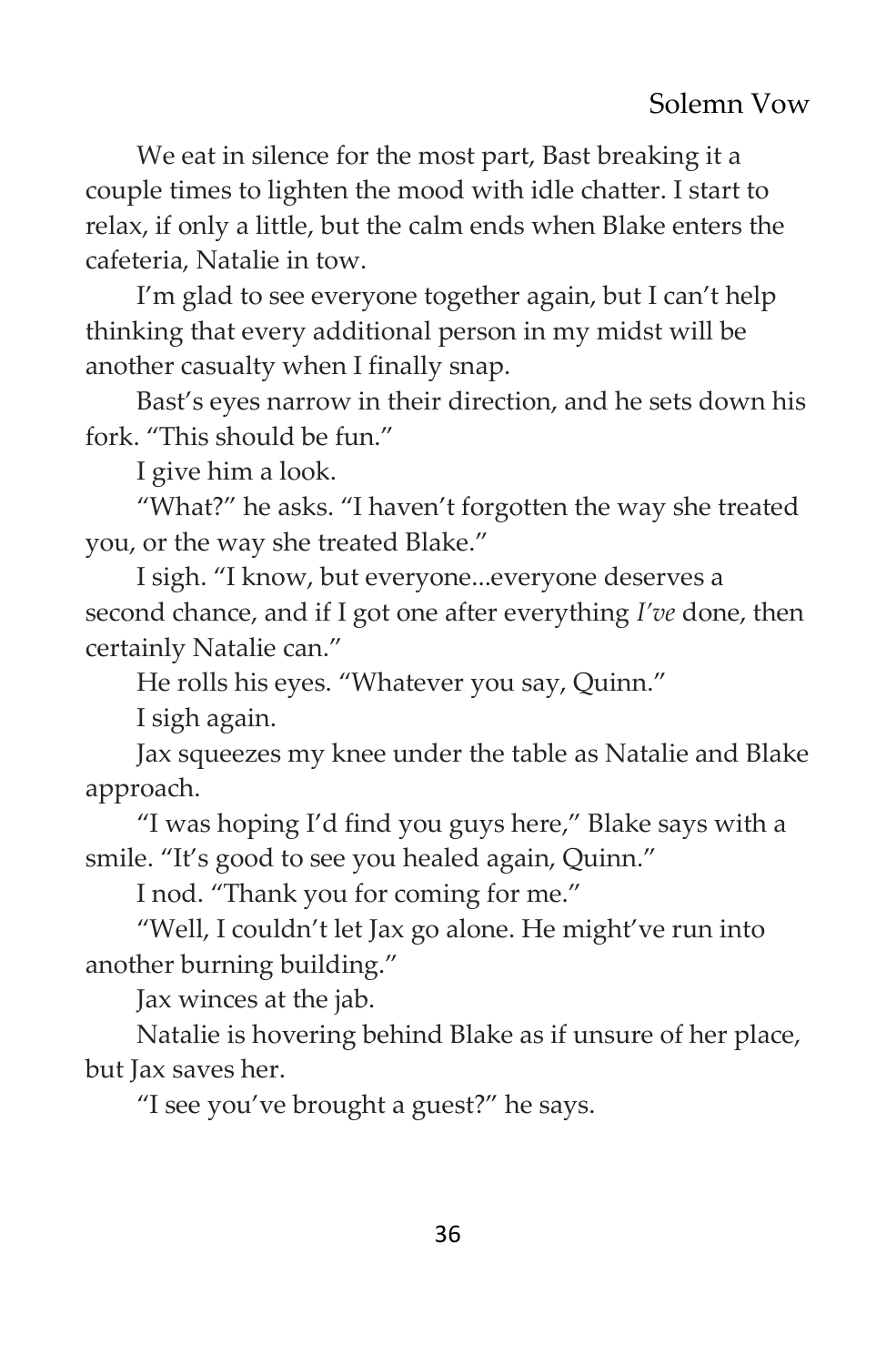"Yes," Blake replies, "and, well, I understand that we've all had a great deal of animosity with each other, but I think it's time to move past that."

"You really think we can all forgive and forget?" Bast demands to know. There is a rigidness in him I haven't seen before.

Natalie flinches, and from the look on Blake's face, I can tell Bast is going to get an earful later.

"I think it would be a crime to forget," Blake says, "but we can certainly forgive. This world could use a little more forgiveness, a little more kindness."

"I, for one, agree with that," I say, raising my glass.

Blake smiles and so does Natalie.

Bast says nothing.

"Sit down and stay a while, would you?" Jax says.

Blake plunks down beside Bast but doesn't look at him, and Natalie perches on Blake's other side, a spooked bird ready for flight.

I stab a hunk of watermelon with my fork, and somehow, that breaks the tension.

"So how was Jenson?" Jax asks Blake. "He came to see Quinn earlier, but it was a short visit, and I didn't get a good read on him."

"Much better," she replies. "His confidence has returned, and he's cleared his head a bit. I think he's realized that wallowing in our own pity will do us no good; we have to keep moving forward."

"He never once suspected the betrayal," Natalie adds, surprising us all. She looks up at us with wide eyes, as if she didn't mean to speak, as if expecting a blow.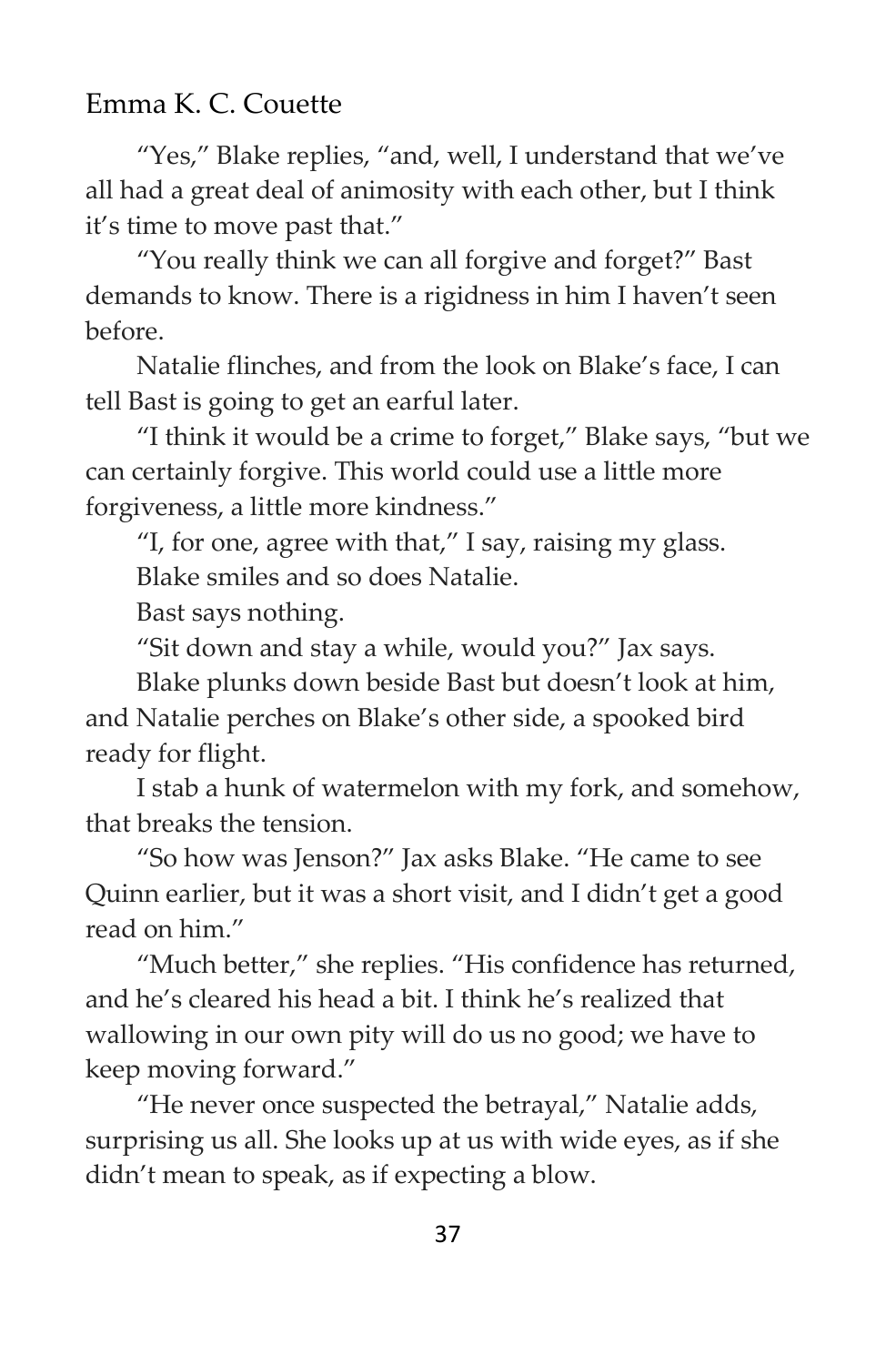I only nod. "He trusted Ross; that wound is going to run deep for a while. He's going to blame himself, but he's not the only one who fell for the act."

Natalie looks at me. "I told him the truth. All of it."

I raise my eyebrow. "What did he say?"

Natalie grimaces. "He threw a stapler at the wall and then told me he was sorry."

I think back to our conversation in his hospital room, about how he had promised to protect every child of the Resistance, about how he had no choice but to cast me aside after what I almost did to Natalie.

It must've broken his already battered heart to hear that Natalie hadn't been safe in years.

"He said…" Natalie pauses. "He said that he wishes he'd been stronger, that I hadn't had to deal with such a life. He asked for my forgiveness."

"What did you tell him?"

"I told him there was nothing to forgive. I told him that if he was weak, then he wasn't alone in that weakness. I didn't speak up about the lies any more than he allowed himself to be blind to them."

I nod.

There's a silence at the table for a minute, the kind of silence that wraps you up in sorrow and regret.

*You could've done something*, it whispers, yet you know nothing can change what happened.

"So he didn't doubt your story at all?" I ask her. "He believed everything you told him?"

"He asked questions, but he didn't *question* it. He told me that he made a lot of bad decisions when it came to trust and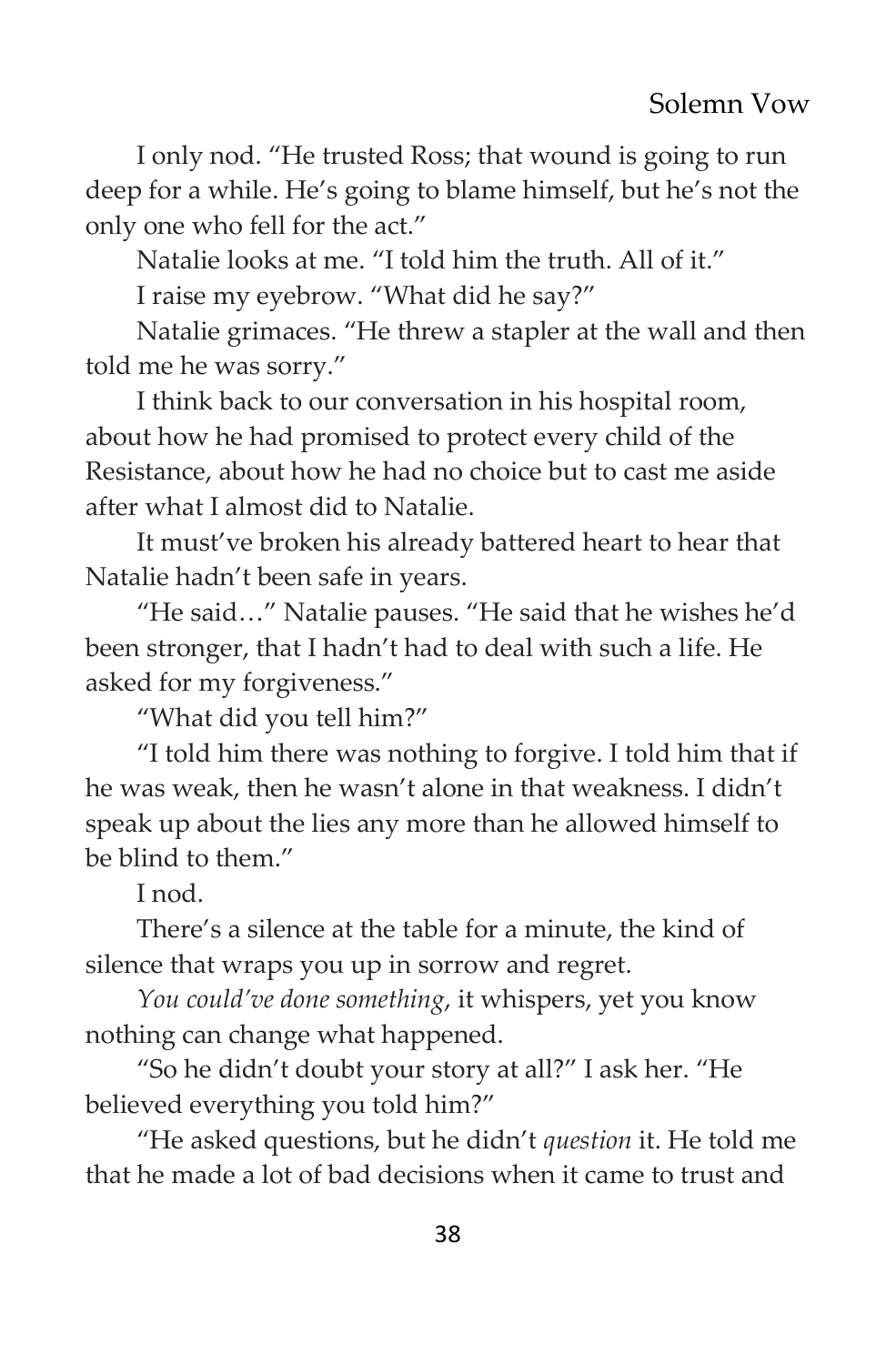that it was about time he made some good ones. I think... I think he regrets the way he treated you."

"We've both made mistakes," I reply, "but like Blake said, we need to move past that if we want any hope of winning this war"

Natalie's eyes light up. "You really think we can still win, after everything?"

I shrug. "I think we'd be fools not to try, and if I am to die, I want to die fighting, don't you?"

She nods, and in that one movement, I see a different side of her. I see a strong young woman who is willing to fight for herself instead of cower in the shadows. I see an ally. I told Bast that we'd never be friends, and that much is true; we've given each other too much grief for that, but I see in her a fellow soldier ready to fight. I see hope.

"Speaking of Jenson," Blake says, "he's requested a meeting with all of us as soon as we're available."

"And by all of us, you mean...?" Bast asks.

"The five of us at this table," she replies, "and he wants to speak with Kuen."

I blink. "He wants Kuen in the same room as him after all the death threats Kuen gave him? Did he hit his head during the battle?"

"I mentioned that to him," Blake goes on. "He said he's aware of the danger, but that he also recognizes Kuen is an asset and that he is willing to take a risk if it means a better chance at saving us all."

"Are you *sure* he didn't hit his head?" I ask after a moment, and our table dissolves into laughter.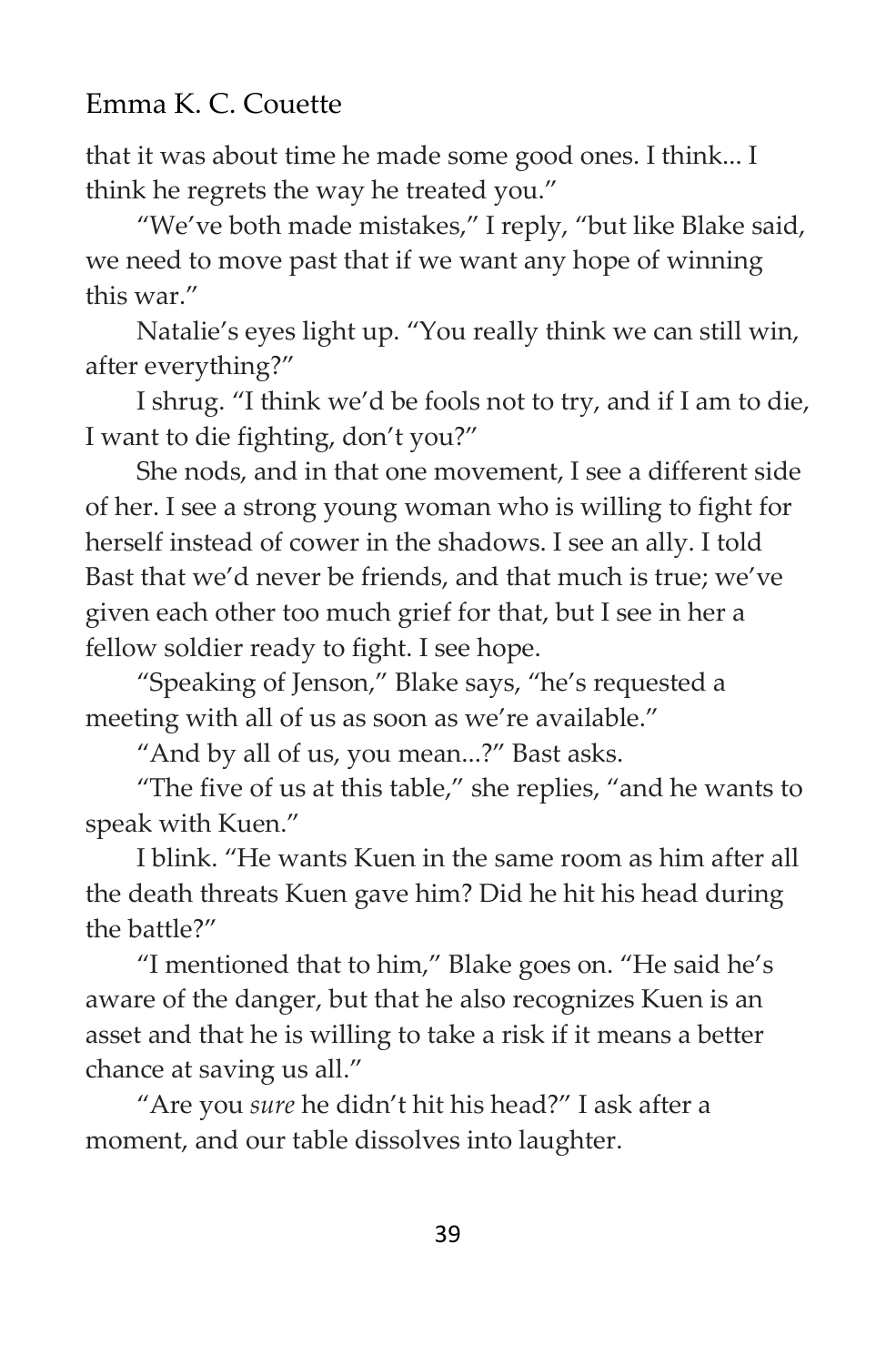"Well, if he did, Quinnby," Bast says when he sobers up, "then we better thank the gods for it because he is so much easier to deal with now."

I smile. "I guess so, Bast. I guess so."

"So who wants to find Kuen?" Blake asks.

I sigh. "I'll do it; I'm probably the only one he can stand to talk to these days."

"True enough," Blake replies. "We'll finish eating and meet you two at the Council room."

"Sounds good to me." I get up and grab my tray.

Jax mirrors me, and I raise an eyebrow in question.

"I'll walk you to the door," he says, but the look in his eyes tells me he has something he wishes to discuss.

I deposit my tray on the counter, and he follows me out into the hall, the two of us stopping to the side of the doors.

I cross my arms. "What is it?"

He narrows his eyes. "How did you...?"

"I have a pretty good read of you now, Mr. Forrester," I tell him, crossing my arms. "Nothing gets by me."

He sighs and runs a hand through his hair. "I just wanted to...prepare you I guess is the word."

I raise an eyebrow. "For?"

"Kuen is going to be in the hospital, Quinn, with Trey." *Oh.*

My heart clenches.

He places a hand on my shoulder.

"She's not getting any better, is she?" I say, my head hanging low.

He shakes his head, the sadness in his eyes profound.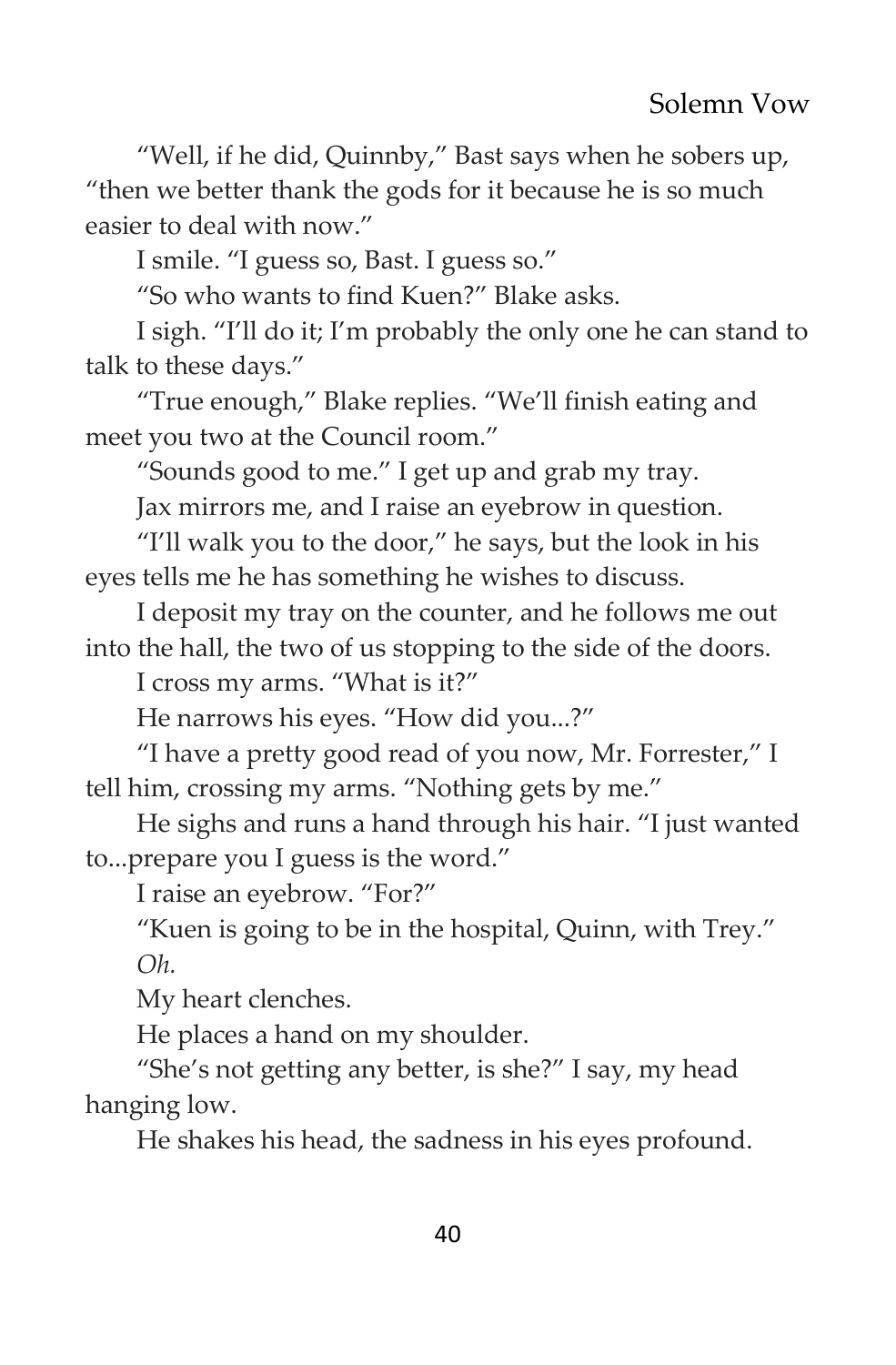I realize then that Trey means as much to him as she does to me. When I first met her, she'd called him kiddo. They were close, and she saved both of us. Kuen and I aren't the only ones losing a sister.

*Losing her..*.

I'm not ready to let go. We haven't had enough time, but it's selfish to beg for more when each minute only brings her more suffering.

Jax touches my chin, jolting me out of my thoughts. "Are you okay?"

I take a deep breath. "I can handle it. After everything we've been through, the least I can do is not run away from her. How long... How long do you think she has?"

He shakes his head. "The doctors won't say, but for her sake, I hope it's soon. No one deserves that fate."

I take a deep breath. "Hopefully, no one else will have to face it again."

"Are you sure you'll be okay with Kuen? I can come with you, if you want."

"I'll be fine," I reply. "I doubt he'd be all too happy to see you. If I know him at all, he partially blames you for her state."

He frowns. "How?"

"You protected me that day and stood by my decision."

"Wouldn't he blame you too?"

I grimace. "Yes, but... It's not the same. I don't know how I know that, but I do."

He looks into my eyes. "I trust you." I smile sadly. "Thank you."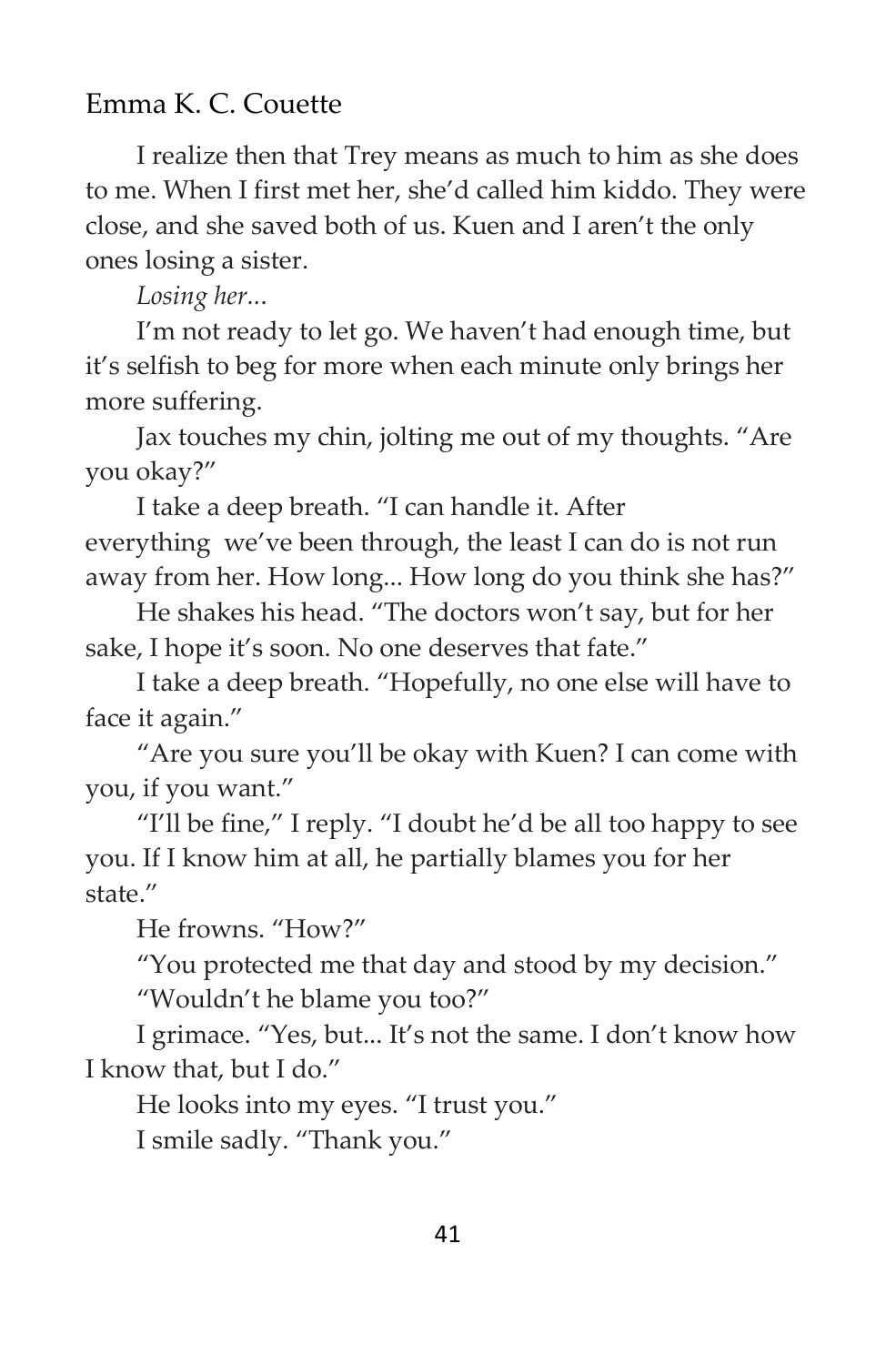He wraps me in a quick hug and says, "I'll see you in the council room then. Stay safe."

"I will. See you in a few."

I hope against hope that my words are not a lie.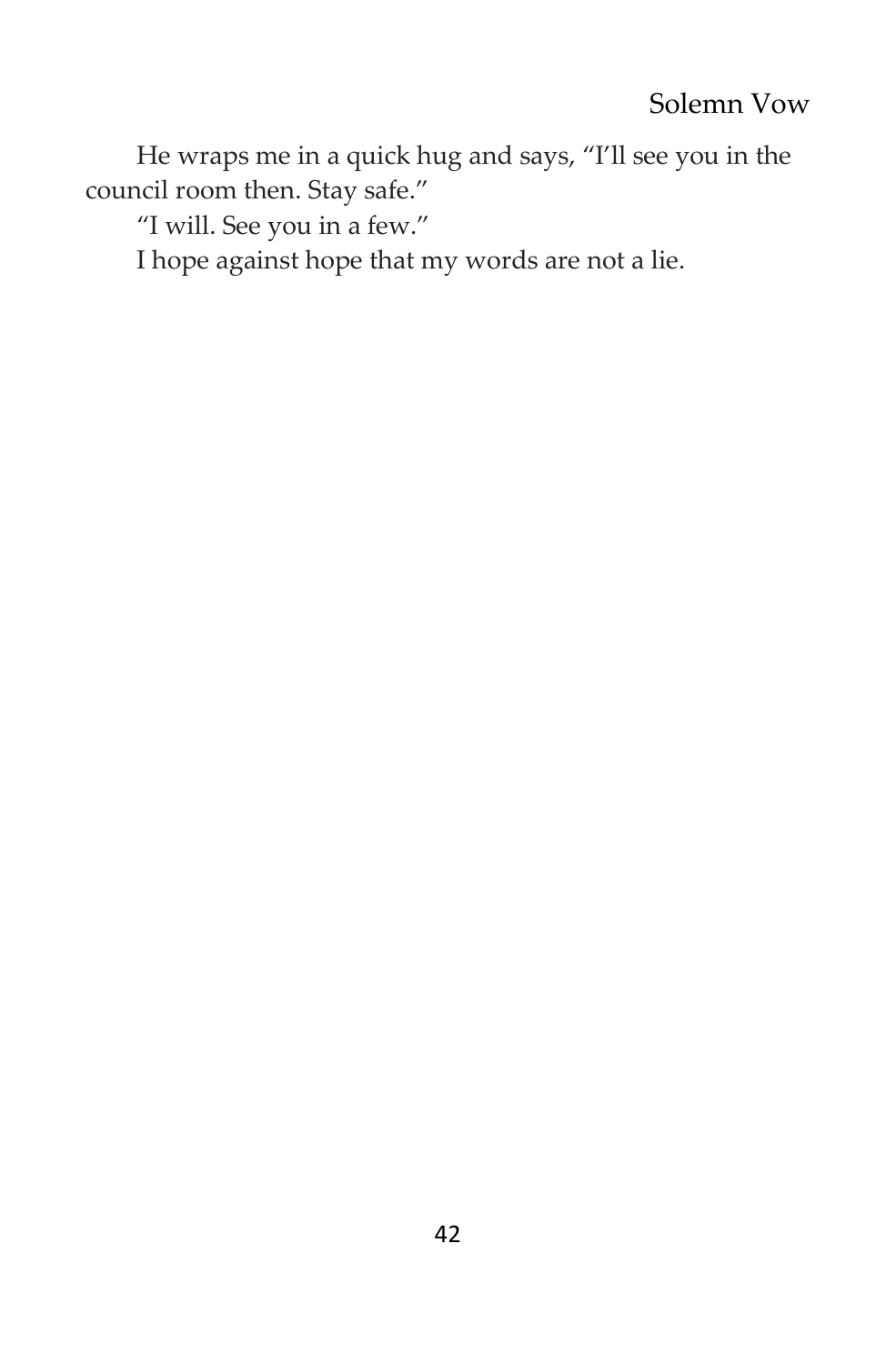Thank you so much for reading this excerpt!

I hope you enjoyed this small taste of Solemn Vow and that it has enticed you to pick up the full book when it releases this February 23rd .

You can preorder it now in ebook and paperback at my website below and enter to win some big prizes in my presale giveaway.

> Emma K. C. Couette **www.emmacouetteauthor.com**